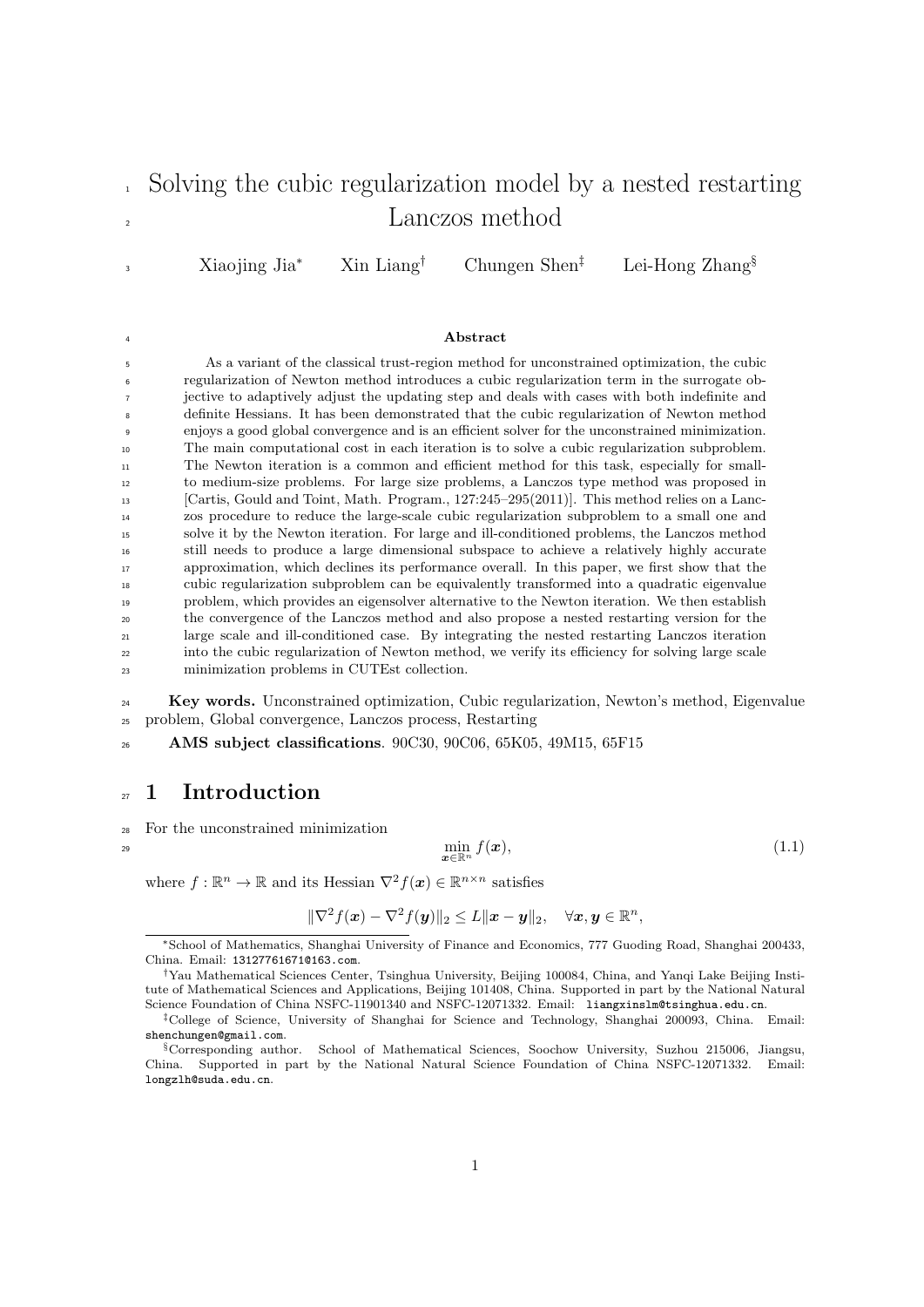$\frac{27}{20}$  proposes a variant of the classical trust-region method [\[9,](#page-22-0) [35\]](#page-23-1), namely, a cubic regularization 31 of Newton method. Let  $0 < L_0 \leq L$ . At the current iterate  $x_k$ , the method solves the following <sup>32</sup> cubic regularization model:

$$
^{33}
$$

<span id="page-1-0"></span>
$$
\min_{\boldsymbol{h}\in\mathbb{R}^n}\left\{m(\boldsymbol{h}):=f(\boldsymbol{x}_k)+\nabla f(\boldsymbol{x}_k)^{\mathrm{T}}\boldsymbol{h}+\frac{1}{2}\boldsymbol{h}^{\mathrm{T}}\nabla^2 f(\boldsymbol{x}_k)\boldsymbol{h}+\frac{M_k}{6}\|\boldsymbol{h}\|_2^3\right\},\tag{1.2}
$$

<sup>34</sup> with a properly chosen  $M_k \in [L_0, 2L]$ ; whenever  $f(x_k + h) \leq m(h)$ , the iterate  $x_k$  is updated to 35  $x_{k+1} = x_k + h$ . The global convergence and local quadratic convergence of this iteration are proved  $_{36}$  in [\[27\]](#page-23-0). Moreover, efficient variants and modifications have been extensively discussed in [\[7,](#page-22-1) [8\]](#page-22-2). In particular, [\[7,](#page-22-1) [8\]](#page-22-2) show that there is flexibility in using certain symmetric approximates  $H_k \in \mathbb{R}^{n \times n}$ 38 of the Hessian matrix  $\nabla^2 f(x_k)$  where the nice global and local convergence can still be guaranteed. 39 Moreover, it is shown in [\[8\]](#page-22-2) that an adaptive cubic regularization of Newton method needs at most <sup>40</sup>  $O(\epsilon^{-3/2})$  function- and gradient-evaluations to achieve an approximation  $x_k$  with  $\|\nabla f(x_k)\|_2 \leq \epsilon$ <sup>41</sup> for a given accuracy  $\epsilon$ . This improves the worst-case complexity [\[19\]](#page-22-3) of the traditional second-order <sup>42</sup> trust-region method where  $O(\epsilon^{-2})$  iterations are required to have  $\|\nabla f(\boldsymbol{x}_k)\|_2 \leq \epsilon$ .

<sup>43</sup> The above cubic regularization of Newton method, as was claimed in  $[7, 8]$  $[7, 8]$  $[7, 8]$ , can be viewed as an 44 adaptive version of the classical trust-region method [\[9\]](#page-22-0), where the rules for updating  $M_k$  are justi- $45$  fied by an analogy to trust-region methods; in particular,  $M_k$  might be regarded as the reciprocal <sup>46</sup> of the trust-region radius. Instead of imposing a trust-region  $||h|| \leq \Delta$  for the well-definiteness <sup>47</sup> when  $\nabla^2 f(x_k)$  is indefinite, the cubic regularization model [\(1.2\)](#page-1-0) introduces a regularization term <sup>48</sup>  $\frac{M_k}{3}$  ||**h**||<sub>2</sub>*I<sub>n</sub>* to  $\nabla^2 f(x_k)$  to adaptively adjust the solution **h** both for the indefinite case and for the definite case. It can be seen that when  $\nabla^2 f(x_k)$  is indefinite, the solution h cannot be of infinite <sup>50</sup> norm as the regularization term  $\frac{M_k}{3} ||h||_2 I_n$  will enforce the modified Hessian  $\nabla^2 f(x_k) + \frac{M_k}{3} ||h||_2 I_n$  $51$  to be positive definite, and hence the solution of  $(2.1)$  is well-defined.

52 Regarding the update  $x_{k+1} = x_k + h$  in the cubic regularization of Newton method, we note that the main computational step lies in solving the cubic regularization model  $(1.2)$ . This is similar to the trust-region method where the primary computation is to solve the so-called trust-region subproblem (TRS)

$$
\min_{\|\boldsymbol{h}\|_{W}\leq\Delta}\boldsymbol{h}^{\mathrm{T}}\nabla f(\boldsymbol{x}_{k})+\frac{1}{2}\boldsymbol{h}^{\mathrm{T}}\nabla^{2}f(\boldsymbol{x}_{k})\boldsymbol{h}\tag{1.3}
$$

 $57$  where W is a proper positive definite weighted matrix. The TRS has been well-understood in  $\frac{1}{58}$  theory (see e.g., [\[9,](#page-22-0) [21,](#page-23-2) [22,](#page-23-3) [26,](#page-23-4) [28,](#page-23-5) [38\]](#page-23-6)) and many efficient numerical methods have been proposed <sup>59</sup> which can be basically grouped into factorization-based algorithms for small-to-medium sized dense  $\omega$  problems (see, e.g.,  $[1, 22, 23, 26]$  $[1, 22, 23, 26]$  $[1, 22, 23, 26]$  $[1, 22, 23, 26]$  $[1, 22, 23, 26]$  $[1, 22, 23, 26]$  $[1, 22, 23, 26]$ ) and factorization-free algorithms for large scale and sparse <sup>61</sup> problems (see, e.g., [\[14,](#page-22-5) [17,](#page-22-6) [21,](#page-23-2) [30,](#page-23-8) [31,](#page-23-9) [32,](#page-23-10) [33,](#page-23-11) [34,](#page-23-12) [35,](#page-23-1) [37,](#page-23-13) [40,](#page-23-14) [41\]](#page-23-15)). One of the most widely known  $\epsilon_2$  factorization-based methods is the Moré-Sorensen method [\[26\]](#page-23-4), which is a Newton method for <sup>63</sup> solving the associated Lagrange multiplier. Another approach proposed recently in [\[1\]](#page-22-4) generalizes  $64$  [\[14\]](#page-22-5) and translates TRS into certain eigenvalue problems. For large scale TRS or when the Hessian <sup>65</sup> matrix  $\nabla^2 f(x_k)$  is only available through its action  $\nabla^2 f(x_k)$ z on a vector z, a Krylov subspace <sup>66</sup> method, namely the generalized Lanczos Trust-Region method (GLTR), was proposed by Gould  $\sigma$  et al. [\[15\]](#page-22-7) (see also [\[9,](#page-22-0) Chapter 5]). The convergence of GLTR has been recently established in  $68\quad 5, 6, 18, 40, 41]$  $68\quad 5, 6, 18, 40, 41]$  $68\quad 5, 6, 18, 40, 41]$  $68\quad 5, 6, 18, 40, 41]$  $68\quad 5, 6, 18, 40, 41]$  $68\quad 5, 6, 18, 40, 41]$  $68\quad 5, 6, 18, 40, 41]$  $68\quad 5, 6, 18, 40, 41]$  and reveals the linear convergence in the worst case scenario [\[41,](#page-23-15) [5\]](#page-22-8).

 $\epsilon_{\theta}$  The purpose of this paper is to develop efficient methods for [\(1.2\)](#page-1-0). A recent work by Lieder  $\sigma$  [\[25\]](#page-23-16) extends [\[1\]](#page-22-4) for TRS and proposes an equivalent  $2(n + 1)$  dimensional generalized eigenvalue  $\pi$  problem to solve [\(1.2\)](#page-1-0). In this paper, we shall first introduce an equivalent  $(n + 1)$  dimensional  $72$  quadratic eigenvalue problem (QEP) for  $(1.2)$ . By the new QEP, on the one hand, efficient Krylov <sup>73</sup> subspace methods working on  $\mathbb{R}^{n+1}$  such as the second-order Arnoldi process (SOAR) [\[2\]](#page-22-11) can <sup>74</sup> be directly applied to solve  $(1.2)$ , and provides new forms of  $2(n + 1)$  dimensional generalized  $\tau$ <sub>5</sub> eigenvalue problems for  $(1.2)$  on the other hand. The equivalent reformulations in the form of  $\tau_6$  generalized eigenvalue problem and QEP provide relations of  $(1.2)$  with the eigenvalue problem  $\pi$  and also offer numerical schemes to solve [\(1.2\)](#page-1-0), especially for small to- medium size cases. For <sup>78</sup> large size problems or the cases when only the action  $\nabla^2 f(x_k)$  z of  $\nabla^2 f(x_k)$  on a vector z is <sup>79</sup> available, we discuss Lanczos methods [\[7,](#page-22-1) Section 6.2] for  $(1.2)$ . Previously, the linear convergence  $\bullet$  of this Lanczos method has been established in [\[5,](#page-22-8) [6\]](#page-22-9), and we will sharpen this convergence result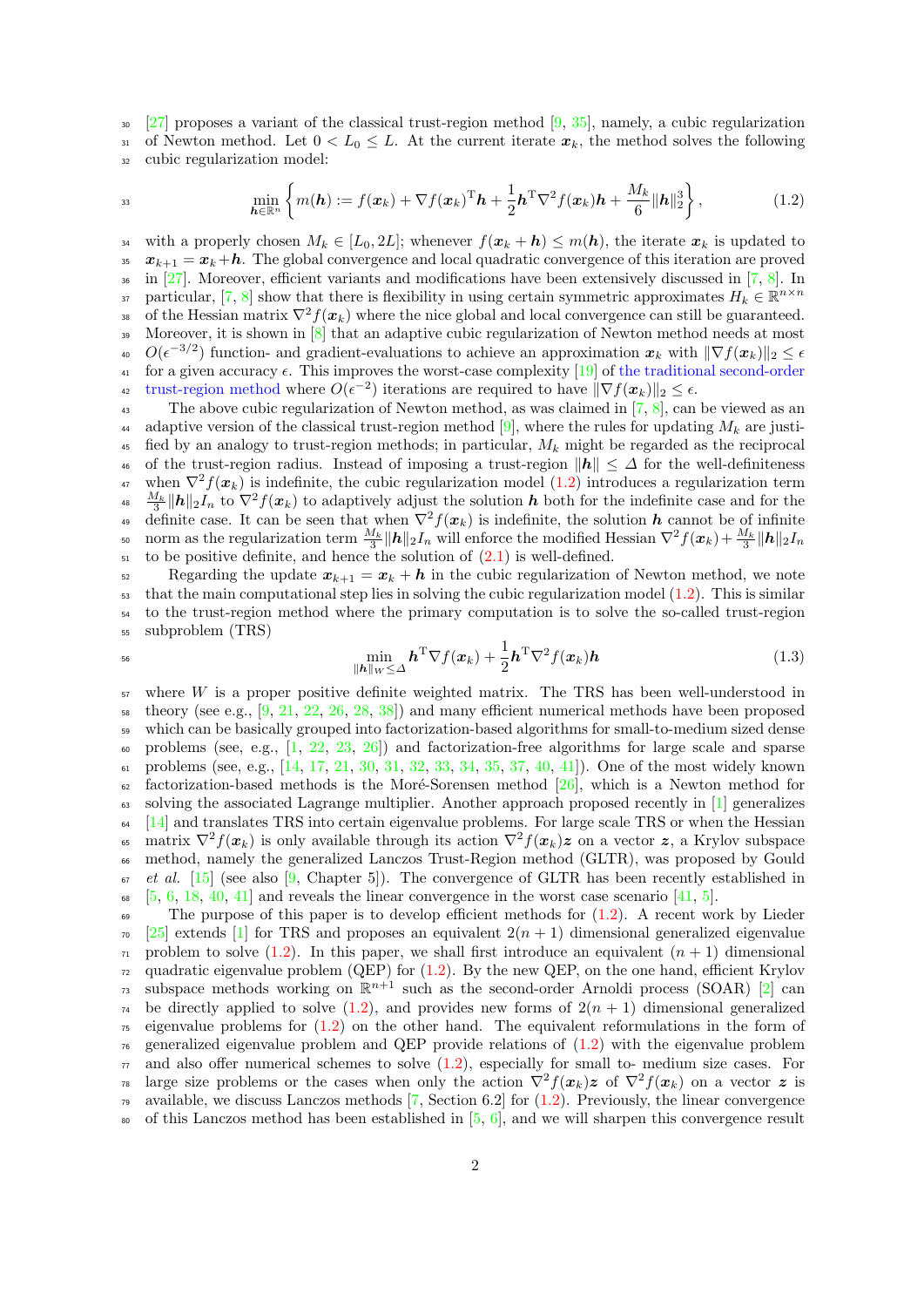<sup>81</sup> by developing a new convergence analysis; furthermore, we will also design an efficient restarting scheme for this Lanczos method to obtain accurate approximation for ill-conditioned instances 82 83 of  $(1.2)$ . The resulting approach consists of a nested restarting procedure and is able to alleviate <sup>84</sup> numerical difficulties of the basic Lanczos method  $[5, 6]$  $[5, 6]$  $[5, 6]$  caused by the dimension increment of the <sup>85</sup> underlying Krylov subspace in the Lanczos process. As a practical application, we will integrate <sup>86</sup> the nested restarting Lanczos method for  $(1.2)$  to solve large scale minimization problems  $(1.1)$  $\sigma_{\rm s7}$  from CUTEst collection [\[16\]](#page-22-12). Our numerical experience demonstrates that the nested restarting <sup>88</sup> Lanczos method can be an efficient approach to deal with ill-conditioned inner subproblems [\(1.2\)](#page-1-0) <sup>89</sup> and improves the overall performance of the cubic regularization of Newton method.

 We organize the paper in the following way: in section [2,](#page-2-2) we first provide basic properties of [\(1.2\)](#page-1-0). Section [3](#page-4-0) then introduces a QEP and establishes the equivalence. The presentation of the  $\frac{92}{2}$  Lanczos method of  $(1.2)$  is given in section [4](#page-8-0) where we shall establish the linear convergence in the worst case, and also propose a nested restarting version for ill-conditioned problems. Numerical verification of our restarting Lanczos method will be carried out in section [5,](#page-16-0) and final conclusions are drawn in section [6.](#page-21-0)

<sup>96</sup> Notation. We use the following notation system in this paper. Vectors are generally referred or to be column vectors and are typeset in bold lower case letters; in particular,  $e_i \in \mathbb{R}^n$  is the *i*th so column of the identity matrix  $I_n$ . For a matrix  $A \in \mathbb{R}^{m \times n}$ , its Moore-Penrose inverse and its of column range space of A are presented by  $A^{\dagger}$  and span(A), respectively. The dimension of span(A)  $_{100}$  is given by dim(span(A)). To facilitate the presentation, we shall conveniently adopt the MATLAB <sup>101</sup> format to access the entries of vectors and matrices:  $A_{(i,j)}$  is  $(i,j)$ th entry of A, and  $A_{(k:\ell,i:j)}$  is <sup>102</sup> the submatrix of A that contains intersections of row k to row l and column i to column j. For a <sup>103</sup> square matrix A, the set of all eigenvalues and the determinant are denoted by eig(A) and det(A), 104 respectively. Finally,  $\mathcal{K}_{\ell}(A, x)$  stands for the  $\ell$ th Krylov subspace and any  $h \in \mathcal{K}_{\ell}(A, x)$  can be 105 expressed by  $h = p(A)x$ , where  $p \in \mathbb{P}_\ell$  is a polynomial with degree no higher than  $\ell$ .

# <span id="page-2-2"></span>106 2 The cubic regularization model

For the simplicity of presentation, we omit the subscript  $k$  in  $(1.2)$ , and also denote

<span id="page-2-5"></span><span id="page-2-0"></span>
$$
\mathbf{g} = \nabla f(\mathbf{x}_k), \ \sigma = M_k/2, \ H = H_k \approx \nabla^2 f(\mathbf{x}_k).
$$

<sup>107</sup> Thus, we focus on the following minimization:

$$
10^{\circ}
$$

$$
\min_{\boldsymbol{h}\in\mathbb{R}^n} \left\{ m(\boldsymbol{h}) := \boldsymbol{g}^{\mathrm{T}} \boldsymbol{h} + \frac{1}{2} \boldsymbol{h}^{\mathrm{T}} H \boldsymbol{h} + \frac{\sigma}{3} \|\boldsymbol{h}\|_2^3 \right\}.
$$
 (2.1)

<sup>109</sup> The following result generalizes the well-known sufficient and necessary conditions (Gay [\[13\]](#page-22-13) and 110 Moré and Sorensen  $[26]$  for the trust-region subproblem to  $(2.1)$ .

<span id="page-2-3"></span>111 **Theorem 2.1.** ([\[7,](#page-22-1) Theorem 3.1] and [\[27,](#page-23-0) Theorem 10]) Any  $h_{\text{opt}}$  is a global minimizer of [\(2.1\)](#page-2-0)  $\mathbb{R}^n$  if and only if it satisfies the system of equations

$$
\mathbf{1}^{\mathbf{1}}
$$

 $(H + \lambda_{\text{opt}} I_n)h_{\text{opt}} = -g,$  (2.2) 114 where  $\lambda_{\text{opt}} = \sigma \|\mathbf{h}_{\text{opt}}\|_2$  and  $H + \lambda_{\text{opt}}I_n$  is positive semidefinite. If  $H + \lambda_{\text{opt}}I_n$  is positive definite,

115 then  $h_{\text{opt}}$  is unique.

<sup>116</sup> By Theorem 2.1, we know that 
$$
\lambda_{opt} \ge -\theta_1^+
$$
 where

$$
-\theta_1^+ := \max(0, -\theta_1) \text{ and } \theta_1 = \theta_2 = \dots = \theta_p < \theta_{p+1} \leq \dots \leq \theta_n \tag{2.3}
$$

118 are the ordered eigenvalues<sup>[2](#page-2-4)</sup> of H and  $H = U \Theta U^{T}$  is its spectral decomposition with  $U =$  $[u_1, \ldots, u_n]$  orthonormal. Notice that the value  $\lambda_{\text{opt}}$  plays a similar role with the Lagrangian

<span id="page-2-1"></span><sup>&</sup>lt;sup>1</sup>A problem [\(1.2\)](#page-1-0) is said to be ill-conditioned if the matrix  $\nabla^2 f(x_k) + \frac{M_k}{3} ||h_{\text{opt}}||_2 I_n$  is ill-conditioned, where  $h_{\text{opt}}$  is the minimizer of [\(1.2\)](#page-1-0); see Theorem [4.1.](#page-11-0)<br><sup>2</sup>In our discussion, without loss of generality, we assume that  $p < n$ . When  $p = n$ , then Theorem [2.1](#page-2-3) implies

<span id="page-2-4"></span>that  $h_{\text{opt}}$  is parallel to  $g$ , and  $h_{\text{opt}}$  can be obtained by solving a one-dimensional minimization.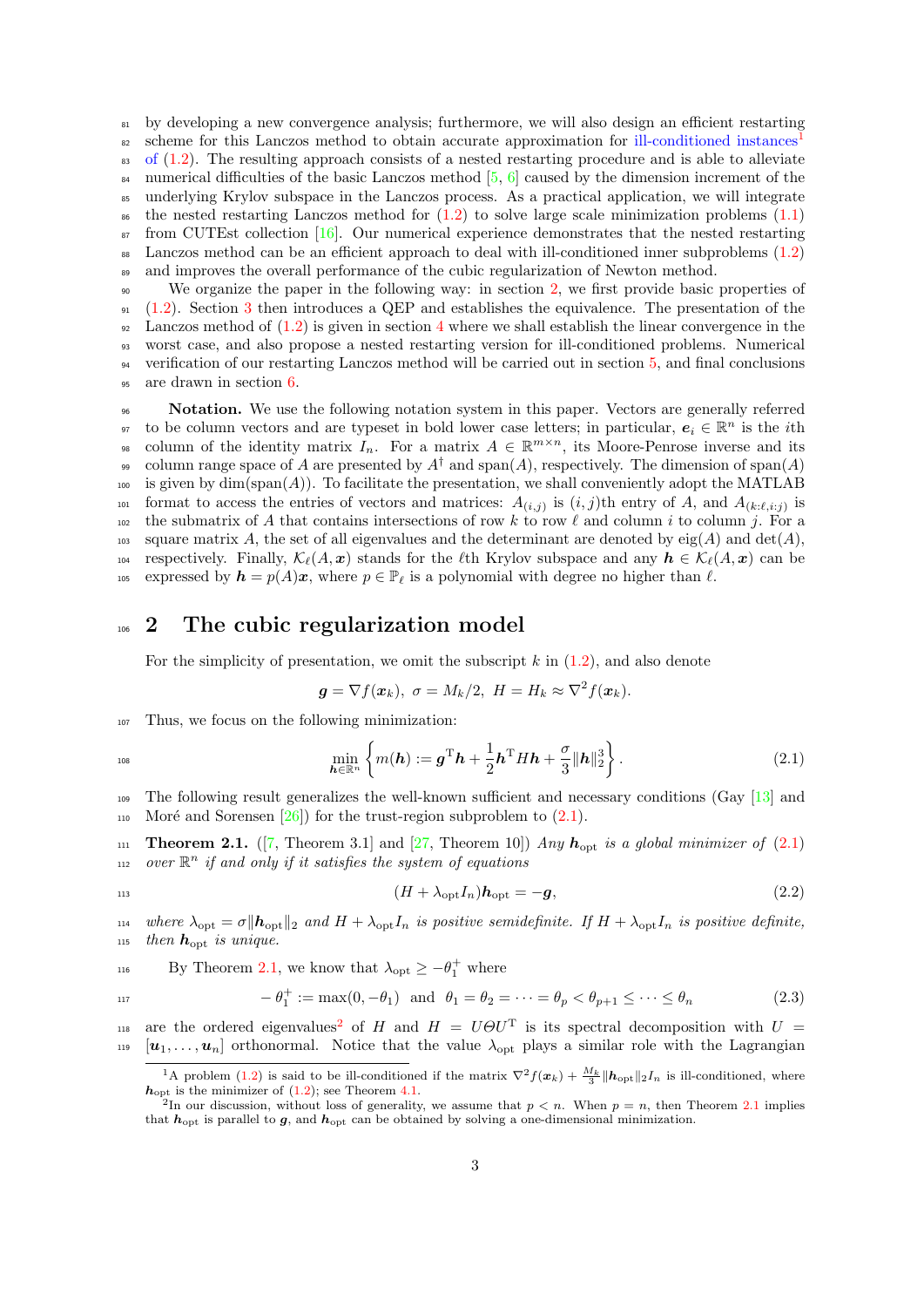120 multiplier for the trust-region subproblem; thus, in what follows, we will also call  $\lambda_{\text{opt}}$  as the La-121 grangian multiplier for the problem [\(2.1\)](#page-2-0). Now, by the fact  $\lambda_{opt} = \sigma ||h_{opt}||_2$ , whenever  $\lambda_{opt} > -\theta_1$ ,  $_{122}$   $\lambda_{\text{opt}}$  can be found via the system:

<span id="page-3-2"></span>
$$
\lambda_{\rm opt} = \sigma \|\boldsymbol{h}_{\rm opt}\|_2 = \sigma \|(H + \lambda_{\rm opt} I_n)^{-1}\boldsymbol{g}\|_2,
$$

<sup>124</sup> or

$$
\lambda_{\rm opt}^2 = \sigma^2 \mathbf{g}^{\rm T} (H + \lambda_{\rm opt} I_n)^{-2} \mathbf{g} = \mathbf{t}^{\rm T} (\Theta + \lambda_{\rm opt} I_n)^{-2} \mathbf{t} = \sum_{j=1}^n \frac{t_j^2}{(\theta_j + \lambda_{\rm opt})^2},\tag{2.4}
$$

<sup>126</sup> where  $\boldsymbol{t} = \sigma U^{\mathrm{T}} \boldsymbol{g} = [t_1, \dots, t_n]^{\mathrm{T}}$ . Introduce the system

<span id="page-3-3"></span>
$$
q(\lambda) := \lambda^2 - \sum_{j=1}^n \frac{t_j^2}{(\theta_j + \lambda)^2},
$$
\n(2.5)

128 and we have  $q(\lambda_{\text{opt}}) = 0$ .

129 We next present results for special cases:  $g = 0$  and  $\lambda_{\text{opt}} = \max(0, -\theta_1)$ .

<span id="page-3-1"></span>**Theorem 2.2.** For [\(2.1\)](#page-2-0) with  $\sigma > 0$ , we have

$$
_{131}\qquad (i)\ \ if\ \boldsymbol{g}=\boldsymbol{0},\ then\ \lambda_{\rm opt}=-\theta_1^+;
$$

132 (ii)  $\lambda_{\text{opt}} = 0$  if and only if  $g = 0$  and H is positive semidefinite;

133 (iii)  $\lambda_{\rm opt} = -\theta_1$  if and only if

<span id="page-3-0"></span>
$$
\boldsymbol{g} \perp \mathcal{E}_1 = \text{span}([\boldsymbol{u}_1,\ldots,\boldsymbol{u}_p]) \quad and \quad -\theta_1 \ge \sigma \| (H - \theta_1 I_n)^{\dagger} \boldsymbol{g} \|_2, \tag{2.6}
$$

135 where  $\mathcal{E}_1$  is the eigenspace associated with the smallest eigenvalue  $\theta_1 = \cdots = \theta_p$  of H.

136 Proof. For (i), we know that when  $-\theta_1 \leq 0$ , then by  $(2.2)$ , the assumption  $\lambda_{\text{opt}} > 0$  leads to 137  $h_{opt} = 0$ , which contradicts with  $0 < \lambda_{opt} = \sigma ||h_{opt}||_2 = 0$ . Therefore, when  $-\theta_1 \leq 0$ , we have  $\lambda_{\text{opt}} = \max(0, -\theta_1) = 0$ . For  $-\theta_1 > 0$ , by a similar argument, we conclude  $\lambda_{\text{opt}} = -\theta_1^+ = -\theta_1$ .

139 For (ii), if  $\lambda_{\text{opt}} = 0$ , by  $0 = \lambda_{\text{opt}} = \sigma ||h_{\text{opt}}||_2$  and the semidefiniteness of  $H + \lambda_{\text{opt}}I_n$ , we have 140  $h_{\text{opt}} = 0$ , and  $\theta_1 \geq 0$ ; therefore,  $0 = Hh_{\text{opt}} = -g$ . The converse is from (i).

For (iii), we first consider the necessity for  $\lambda_{opt} = -\theta_1$ . If  $\theta_1 = 0$ , then by (ii), we know that [\(2.6\)](#page-3-0) holds. If  $\lambda_{opt} = -\theta_1 > 0$ , then optimality condition [\(2.2\)](#page-2-5) implies that  $g \perp \mathcal{E}_1$ , and also all the solutions to the system [\(2.2\)](#page-2-5) can be given by  $h = -(H - \theta_1 I_n)^{\dagger} g + u$  where  $u \in \mathcal{E}_1$  is arbitrary. Also, the condition  $-\theta_1 = \lambda_{\text{opt}} = \sigma || \boldsymbol{h}_{\text{opt}}||_2$  gives

<span id="page-3-4"></span>
$$
\theta_1^2 = \sigma^2 \left[ \|(H - \theta_1 I_n)^{\dagger} \mathbf{g}\|_2^2 + \|\mathbf{u}\|_2^2 \right] = \sum_{i=p+1}^n \frac{t_i^2}{(\theta_i - \theta_1)^2} + \sigma^2 \|\mathbf{u}\|_2^2, \text{ with } \mathbf{t} = \sigma U^{\mathrm{T}} \mathbf{g} = [t_1, \dots, t_n]^{\mathrm{T}}.
$$

<sup>141</sup> Consider the function

$$
\widetilde{q}(\lambda) = \lambda^2 - \sum_{i=p+1}^n \frac{t_i^2}{(\theta_i + \lambda)^2}.
$$
\n(2.7)

143 It is easy to see that  $\tilde{q}(\lambda) \to +\infty$  as  $\lambda \to +\infty$ , and  $\tilde{q}'(\lambda) > 0$  for  $\lambda \in [-\theta_1, +\infty)$ . Thus,<br>  $\tilde{q}(-\theta_1) - \tilde{q}^2 ||q||^2 = 0$  for some u holds only if  $-\theta_1 > \sigma ||(H - \theta_1 I)|$  is and in this case, furthermore  $\tilde{q}(-\theta_1) - \sigma^2 ||\mathbf{u}||_2^2 = 0$  for some **u** holds only if  $-\theta_1 \ge \sigma ||(H-\theta_1I_n)^{\dagger} \mathbf{g}||_2$ , and in this case, furthermore,<br>the optimal solution  $\mathbf{b}_{\alpha\beta} = -(H-\theta_1I_n)^{\dagger} \mathbf{g} + \mathbf{a}I_n$  where *u* is any eigenvecto <sup>145</sup> the optimal solution  $h_{\text{opt}} = -(H - \theta_1 I_n)^{\dagger} g + u$  where u is any eigenvector of H corresponding to 146  $\theta_1$  with  $\|\boldsymbol{u}\|_2^2 = \theta_1^2/\sigma^2 - \|(H + \lambda I_n)^{\dagger} \boldsymbol{g}\|_2^2$ .

For the sufficiency,  $-\theta_1 \ge \sigma ||(H - \theta_1 I_n)^{\dagger} g||_2$  first implies that  $-\theta_1 \ge 0$ . Assume  $\lambda_{\text{opt}} > -\theta_1$ . Then  $h_{\text{opt}} = -(H + \lambda_{\text{opt}} I_n)^{-1} g$  and  $g \perp \mathcal{E}_1$  lead to  $h_{\text{opt}} \perp \mathcal{E}_1$ , and therefore,

$$
\theta_1^2 < \lambda_{\rm opt}^2 = \sigma^2 \|h_{\rm opt}\|_2^2 = \sigma^2 g^{\rm T} (H + \lambda_{\rm opt} I_n)^{-2} g = \sum_{i=p+1}^n \frac{t_i^2}{(\theta_i + \lambda_{\rm opt})^2} \le \sum_{i=p+1}^n \frac{t_i^2}{(\theta_i - \theta_1)^2}.
$$

But  $\sum_{i=p+1}^{n}$ 147 But  $\sum_{i=p+1}^n \frac{t_i^2}{(\theta_i-\theta_1)^2} = \sigma^2 ||(H-\theta_1I_n)^{-1}g||_2^2$ , and by assumption, we have  $\theta_1^2 < \lambda_{\text{opt}}^2 \leq \theta_1^2$ , a <sup>148</sup> contradiction. Thus we conclude  $\lambda_{opt} = -\theta_1$ .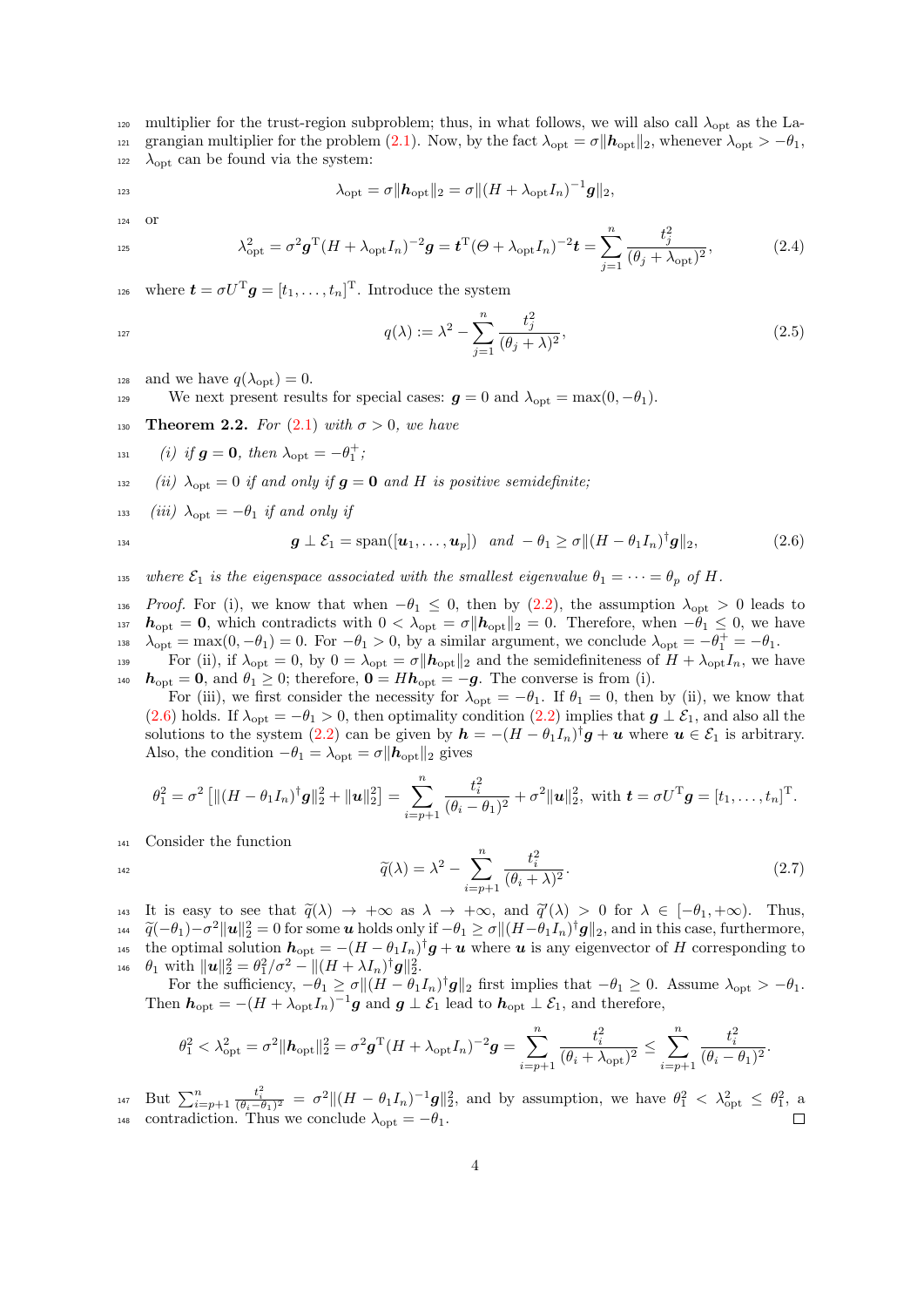$_{149}$  By (iii) of Theorem [2.2,](#page-3-1) as in the trust-region subproblem [\[9,](#page-22-0) [1,](#page-22-4) [20,](#page-23-17) [41\]](#page-23-15), we define the "hard" <sup>150</sup> case and "easy" case for the cubic regularization model [\(2.1\)](#page-2-0).

<span id="page-4-5"></span>151 **Definition 2.1.** For  $(2.1)$  with  $\sigma > 0$ , we say it is "hard" case (or the degenerate case) if condition <sup>152</sup> [\(2.6\)](#page-3-0) holds. For the hard case,  $\lambda_{opt} = -\theta_1$  and any optimal solution  $h_{opt}$  is of the form

<span id="page-4-7"></span>
$$
h_{\rm opt} = -(H - \theta_1 I_n)^{\dagger} g + \boldsymbol{u} \tag{2.8}
$$

<sup>154</sup> where **u** is any eigenvector of H corresponding to  $\theta_1$  with  $\|\mathbf{u}\|_2^2 = \theta_1^2/\sigma^2 - \| (H + \lambda I_n)^{\dagger} \mathbf{g} \|_2^2$ . The <sup>155</sup> "easy" case (or the non-degenerate case) is characterized by the opposite of the hard case, and  $_{156}$   $\lambda_{\rm opt} > \max(0, -\theta_1).$ 

# <span id="page-4-0"></span>157 3 An associated quadratic eigenvalue problem (QEP)

158 Apart from Newton's iteration for computing the root  $\lambda_{\text{opt}}$  of  $q(\lambda) = 0$ , analogous to the trust-159 region subproblem  $[1]$ , we can also translate  $(1.2)$  into an eigenvalue problem, for which accurate  $_{160}$  solution can be efficiently obtained when n is of small- to medium-size. In particular, by [\(2.4\)](#page-3-2), we <sup>161</sup> can transform the solution  $\lambda_{opt}$  into the following quadratic eigenvalue problem<sup>[3](#page-4-1)</sup> (QEP):

$$
^{162}
$$

$$
G(\lambda) := \lambda^2 I_{n+1} + 2\lambda \begin{bmatrix} 0 & 0 \ 0 & H \end{bmatrix} + \begin{bmatrix} 0 & \sigma g^T \\ \sigma g & H^2 \end{bmatrix} = \begin{bmatrix} \lambda^2 & \sigma g^T \\ \sigma g & (\lambda I_n + H)^2 \end{bmatrix}.
$$
 (3.1)

<span id="page-4-3"></span>To see the relation more clearly, using again the spectral decomposition  $H = U \Theta U^{T}$  and denoting  $K = \begin{bmatrix} 0 & 1 \\ 0 & 0 \end{bmatrix}$  $U=0$ , we have

$$
\widetilde{G}(\lambda) := K^{\mathrm{T}} G(\lambda) K = \begin{bmatrix} U^{\mathrm{T}} (\lambda I + H)^2 U & t \\ t^{\mathrm{T}} & \lambda^2 \end{bmatrix} = \begin{bmatrix} (\lambda I + \Theta)^2 & t \\ t^{\mathrm{T}} & \lambda^2 \end{bmatrix}
$$
\n
$$
= \begin{bmatrix}\n(\lambda + \theta_1)^2 & t_1 \\
\vdots & \ddots & \vdots \\
t_1 & \cdots & t_n & \lambda^2\n\end{bmatrix}.
$$

Denote the eigenvalues of  $G(\lambda)$  by  $eig(G(\lambda))$  and  $eig(H) = \{\theta_1, \ldots, \theta_n\}$ . Noting for all  $\lambda \notin eig(-H)$ , we have the determinant

$$
\det G(\lambda) = \det \widetilde{G}(\lambda) = \det \begin{bmatrix} (\lambda I + \Theta)^2 & t \\ t^{\mathrm{T}} & \lambda^2 \end{bmatrix}
$$
  
= 
$$
\det(\lambda I + \Theta)^2 \det(\lambda^2 - t^{\mathrm{T}}(\lambda I + \Theta)^{-2}t)
$$
  
= 
$$
\left(\lambda^2 - \sum_{i=1}^n \frac{t_i^2}{(\lambda + \theta_i)^2}\right) \prod_{i=1}^n (\lambda + \theta_i)^2
$$
(3.2)

<span id="page-4-6"></span>
$$
= q(\lambda) \prod_{i=1}^{n} (\lambda + \theta_i)^2
$$
\n(3.3)

<span id="page-4-4"></span><span id="page-4-2"></span>
$$
= \lambda^2 \prod_{i=1}^n (\lambda + \theta_i)^2 - \sum_{i=1}^n t_i^2 \prod_{j \neq i} (\lambda + \theta_j)^2,
$$
 (3.4)

163 and [\(3.4\)](#page-4-2) is also valid for all  $\lambda$  because (3.4) is a continuous function of  $\lambda$ . This implies that all 164 the eigenvalues of  $G(\lambda)$  which are not in eig(−H) are the zeros of  $q(\lambda) = 0$ , i.e., the solutions to  $_{165}$  [\(2.4\)](#page-3-2). This gives the connection between (2.4) and the QEP [\(3.1\)](#page-4-3).

<span id="page-4-1"></span><sup>&</sup>lt;sup>3</sup>A pair  $(\lambda, x)$  with  $x \neq 0$  is an eigenpair of a polynomial eigenvalue problem  $P(\lambda) = P_m \lambda^m + \cdots + P_1 \lambda + P_0$  if  $P(\lambda)x = 0$ . When  $m = 2$  and  $m = 1$ , we say it is a quadratic and generalized eigenvalue problem, respectively.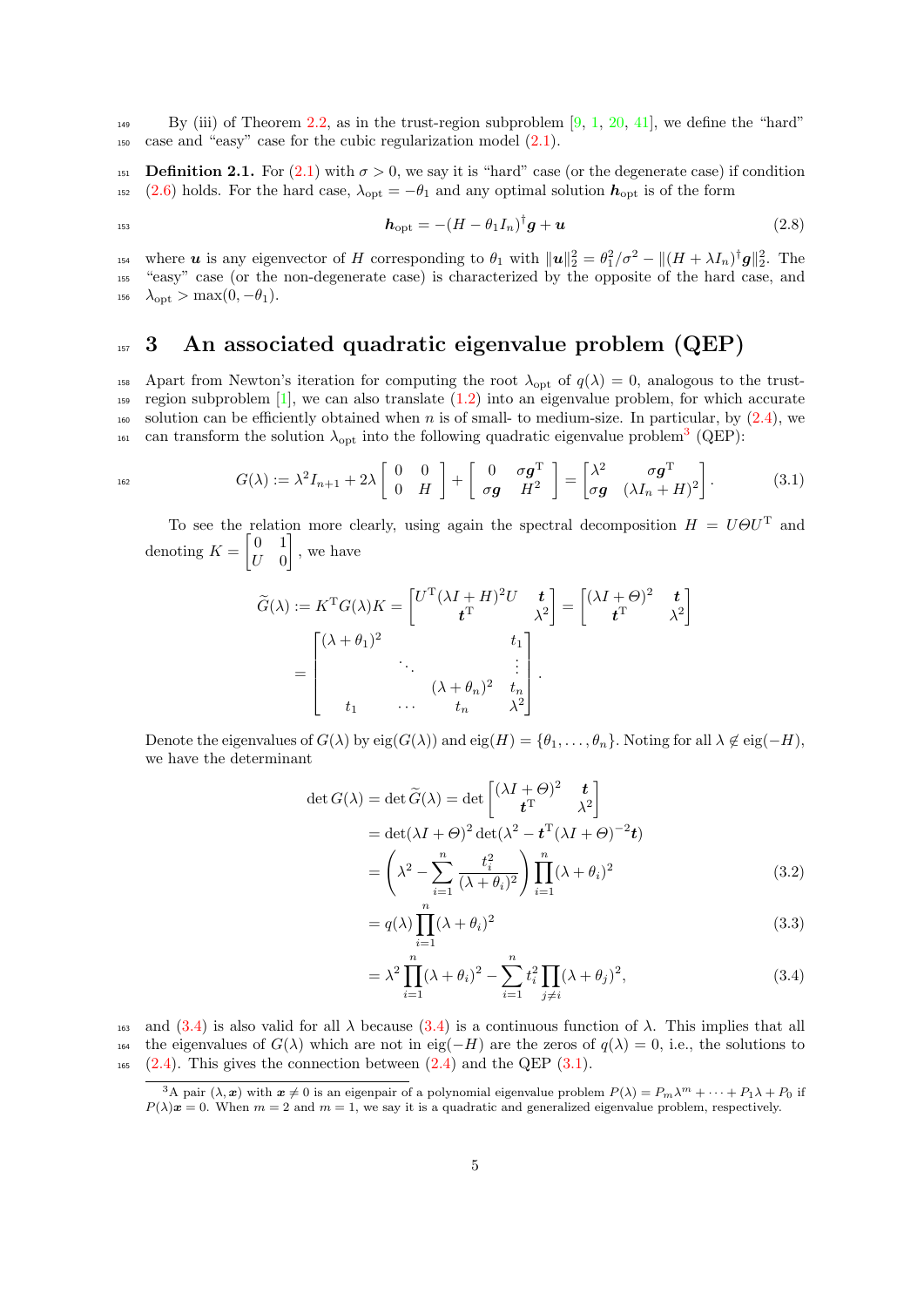## $_{166}$  3.1 The largest real eigenvalue of  $G(\lambda)$  and the associated eigenvector

167 We next show that the Lagrangian multiplier  $\lambda_{opt}$  can be found by solving the largest real eigenvalue  $_{168}$  of the QEP  $(3.1)$ .

169 **Theorem 3.1.** For [\(2.1\)](#page-2-0) with  $\sigma > 0$ , the Lagrangian multiplier  $\lambda_{\text{opt}}$  associated with the global 170 optimal solution  $h_{\text{opt}}$  of  $(2.1)$  is the largest real eigenvalue of  $G(\lambda)$ .

<sup>171</sup> Proof. We consider two cases.

172 Case I:  $g \nmid \mathcal{E}_1$  where  $\mathcal{E}_1$  given in [\(2.6\)](#page-3-0) is the eigenspace associated with the smallest eigenvalue 173 of H. In this case, we know that there exists at least one  $t_i \neq 0$  for some  $1 \leq i \leq p$ , and thus by 174 [\(3.4\)](#page-4-2), for  $\lambda > -\theta_1^+$ , we have  $\det(G(\lambda)) = q(\lambda) \prod_{i=1}^n (\lambda + \theta_i)^2$  where  $q(\lambda)$  is defined in [\(2.5\)](#page-3-3) and

<span id="page-5-2"></span>
$$
q(\lambda) = \lambda^2 - \sum_{t_i \neq 0, 1 \le i \le p} \frac{t_i^2}{(\theta_1 + \lambda)^2} - \sum_{i=p+1}^n \frac{t_i^2}{(\theta_i + \lambda)^2} \begin{cases} \rightarrow +\infty, & \text{as } \lambda \rightarrow +\infty \\ < 0 \quad \text{as } \lambda \rightarrow 0 \\ \rightarrow -\infty, & \text{as } \lambda \rightarrow -\theta_1 \end{cases} . \tag{3.5}
$$

176 Therefore, together with the monotonicity of  $q(\lambda)$  on  $(-\theta_1^+, +\infty)$ , we know that there is a unique 177 solution in  $(-\theta_1^+, +\infty)$  for  $\det(G(\lambda)) = 0$ , which by Theorem [2.2](#page-2-5) is  $\lambda_{opt}$ .

178 Case II:  $g \perp \mathcal{E}_1$ . In this case, by [\(3.4\)](#page-4-2), we know that  $-\theta_1 \in \text{eig}(G(\lambda))$ , and also  $t_i = 0$  for all 179  $1 \leq i \leq p$ . If  $g = 0$ , then  $eig(G(\lambda)) = \{-\theta_1, -\theta_1, \ldots, -\theta_n, -\theta_n, 0\}$ , and the largest eigenvalue is 180  $-\theta_1^+$ . According to Theorem [2.2](#page-3-1) (i), the claim of this theorem is true.

For  $g \neq 0$ , by [\(3.4\)](#page-4-2), for  $\lambda > -\theta_1^{\pm}$ , we have  $\det(G(\lambda)) = \tilde{q}(\lambda) \prod_{i=1}^n (\lambda + \theta_i)^2$  where  $\tilde{q}(\lambda)$  is given by [\(2.7\)](#page-3-4). Note that  $\tilde{q}(\lambda) \to +\infty$  as  $\lambda \to +\infty$ , and is monotonically increasing on  $[-\theta_{\perp}^+, +\infty)$ .<br>If  $-\theta_{\perp} < 0$  then  $-\theta_{\perp}^+ = 0$  and by noting  $\tilde{q}(0) < 0$  we know that there is a unique solution in If  $-\theta_1 \leq 0$ , then  $-\theta_1^+ = 0$  and by noting  $\tilde{q}(0) < 0$ , we know that there is a unique solution in  $(-\theta_1^+ + \infty)$  for  $\det(G(\lambda)) = 0$  which by Theorem 2.2 is  $\lambda$ . Otherwise  $-\theta_1 > 0$  and  $-\theta_1^+ = -\theta_1$ .  $(-\theta_1^+, +\infty)$  for  $\det(\widehat{G}(\lambda)) = 0$ , which by Theorem [2.2](#page-2-5) is  $\lambda_{\text{opt}}$ . Otherwise,  $-\theta_1 > 0$  and  $-\theta_1^+ = -\theta_1$ . Note that

$$
\widetilde{q}(-\theta_1)=\theta_1^2-\sum_{i=p+1}^n\frac{t_i^2}{(\theta_i-\theta_1)^2}=\theta_1^2-\sigma^2\|(H-\theta_1I_n)^\dagger\boldsymbol g\|_2^2.
$$

Therefore, if  $\tilde{q}(-\theta_1) < 0$ , then there is still a unique solution in  $(-\theta_1^+, +\infty)$  for  $\det(G(\lambda)) = 0$ ,<br>which by Theorem 2.2 is just  $\lambda$  . But if  $\tilde{z}(-\theta_1) > 0$ , then there is no solution in  $(-\theta_1^+, +\infty)$  for which by Theorem [2.2](#page-2-5) is just  $\lambda_{\text{opt}}$ . But if  $\tilde{q}(-\theta_1) \geq 0$ , then there is no solution in  $(-\theta_1^+, +\infty)$  for 183 det( $G(\lambda)$ ) = 0, and the largest real eigenvalue of  $G(\lambda)$  is therefore  $-\theta_1$ . The latter case corresponds <sup>184</sup> to the hard case.  $\Box$ 

185 We next show that the solution  $h_{\text{opt}}$  of [\(2.1\)](#page-2-0) can be obtained from the eigenpair  $(\lambda_{\text{opt}}, z)$ 186 associated with the largest real eigenvalue  $\lambda_{\text{opt}}$  of  $G(\lambda)$ .

<span id="page-5-1"></span>187 **Theorem 3.2.** For [\(2.1\)](#page-2-0) with  $\sigma > 0$ , suppose  $\boldsymbol{z} = [\alpha; \boldsymbol{y}] \in \mathbb{R}^{n+1}$  is the normalized eigenvector of 188  $G(\lambda)$  associated with the largest real eigenvalue  $\lambda_{\text{opt}}$ . Then we have

189 (i) if  $\alpha \neq 0$ , then  $h_{\text{opt}} = (Hy + \lambda_{\text{opt}}y)/(\sigma \alpha)$  is the solution to [\(2.1\)](#page-2-0);

(ii) if  $\alpha = 0$ , then  $\lambda_{\text{opt}} = -\theta_1$ , y is an eigenvector of H associated with  $-\lambda_{\text{opt}}$  and  $h_{\text{opt}} =$  $(H + \lambda_{\text{opt}} I_n)^{\dagger} g + \eta y$  is the solution to [\(2.1\)](#page-2-0), where

<span id="page-5-0"></span>
$$
\eta = \pm \sqrt{\lambda_{\rm opt}^2 - \sigma^2 || (H + \lambda_{\rm opt} I_n)^{\dagger} g ||_2^2}.
$$

190 Proof. By  $G(\lambda_{\text{opt}})z = 0$ , we have

$$
^{191}
$$

$$
\lambda_{\text{opt}}^2 \alpha + \sigma \mathbf{g}^{\text{T}} \mathbf{y} = 0, \text{ and } \sigma \alpha \mathbf{g} + (H + \lambda_{\text{opt}} I_n)^2 \mathbf{y} = \mathbf{0}.
$$
 (3.6)

For (i), we first consider the case  $\lambda_{\text{opt}} > -\theta_1$ , which by the second equation in [\(3.6\)](#page-5-0) implies  $h_{\text{opt}} = (Hy + \lambda_{\text{opt}}y)/(\sigma \alpha)$  satisfies  $(H + \lambda_{\text{opt}}I_n)h_{\text{opt}} = -g$ ; moreover, by [\(3.6\)](#page-5-0) again, we know that  $\sigma \|\mathbf{h}_{\text{opt}}\|_2 = \lambda$ , and according to Theorem [2.1,](#page-2-3) the claim is true. For the case  $\lambda_{\text{opt}} = -\theta_1$ , Theorem [2.2](#page-3-1) (iii) indicates that  $g \perp \mathcal{E}_1$ , and thus, the second equation in [\(3.6\)](#page-5-0) implies

$$
-(H+\lambda_{\rm opt}I_n)^{\dagger}\mathbf{g}=(H\mathbf{y}+\lambda_{\rm opt}\mathbf{y})/(\sigma\alpha).
$$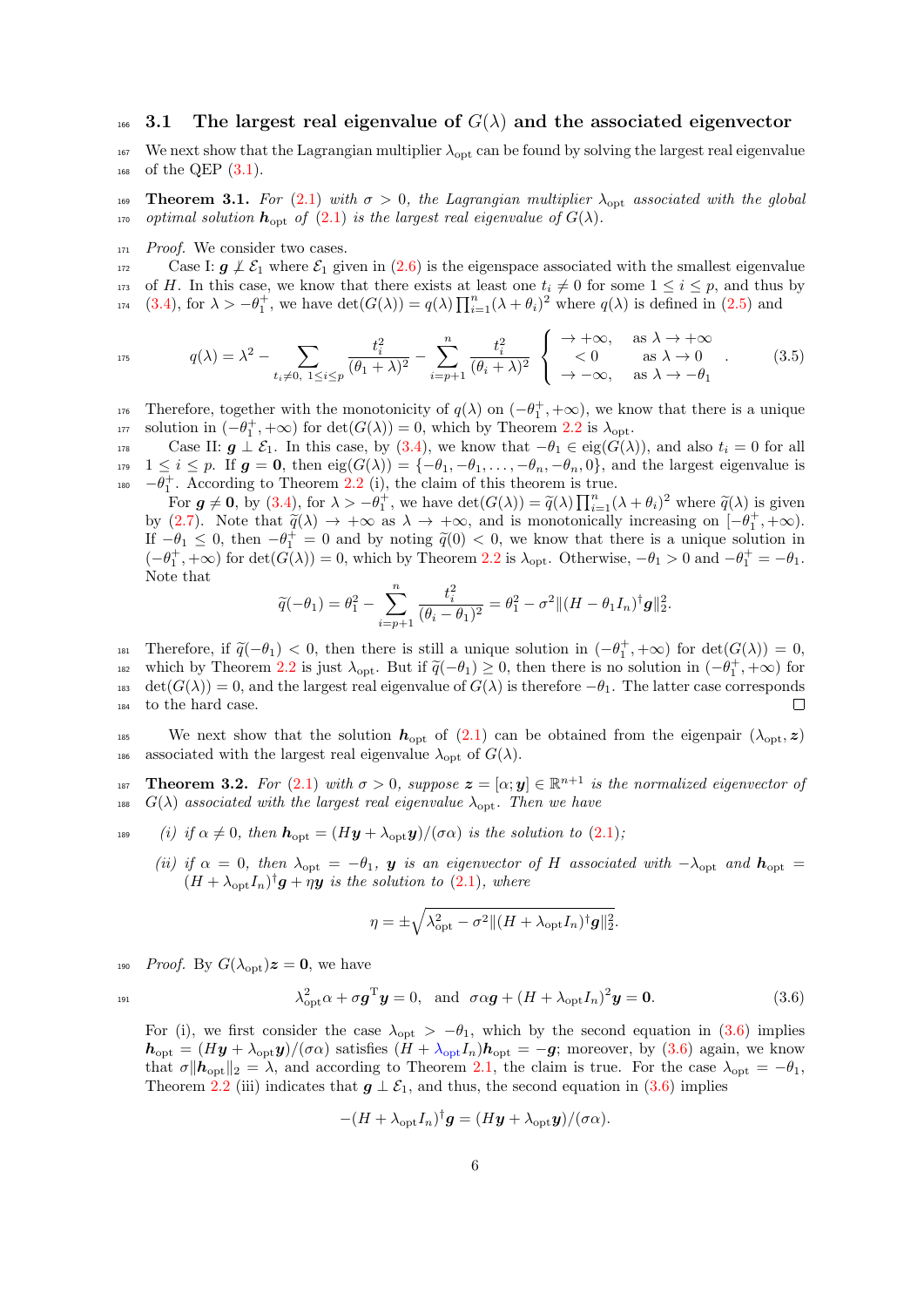192 Moreover, by [\(3.6\)](#page-5-0) and  $\alpha \neq 0$ , we have  $\|(H + \lambda_{\text{opt}} I_n)^{\dagger} g\|_2 = -\theta_1/\sigma$ , and hence  $h_{\text{opt}} = (H\mathbf{y} +$ 193  $\lambda_{\text{opt}} y/(\sigma \alpha)$  is the solution to [\(2.1\)](#page-2-0). We remark that this case ( $\lambda_{\text{opt}} = -\theta_1$  and  $\alpha \neq 0$ ) only  $h{\rm isom} \quad \text{happens if } \bm{g} \perp \mathcal{E}_1 \text{ and } -\theta_1 = \sigma \| (H - \theta_1 I_n)^{\dagger} \bm{g} \|_2.$ 

195 For (ii), we first know  $\|\boldsymbol{y}\|_2 = 1$ , and also  $(3.6)$  reduces to  $\sigma \boldsymbol{g}^{\mathrm{T}} \boldsymbol{y} = 0$  and  $(H + \lambda I_n)^2 \boldsymbol{g} = \boldsymbol{0}$ . The 196 largest real eigenvalue of  $G(\lambda)$  in this case must be  $-\theta_1$  because otherwise  $y = 0$ . Thus,  $y \in \mathcal{E}_1$ 197 and by Theorem [2.2](#page-3-1) (iii), we know that the solution in this case is  $h_{\text{opt}} = -(H + \lambda_{\text{opt}} I_n)^{\dagger} g + \eta y$ 198 with  $\eta$  as claimed.  $\Box$ 

In practice, similar to [\[1\]](#page-22-4), when  $|\alpha| \neq 0$  is close to zero, we can use

$$
\boldsymbol{h}_{\mathrm{opt}} = \mathrm{sign}(\alpha) \left| \frac{\lambda_{\mathrm{opt}}}{\sigma} \right| \frac{H\boldsymbol{y} + \lambda_{\mathrm{opt}} \boldsymbol{y}}{\|H\boldsymbol{y} + \lambda_{\mathrm{opt}} \boldsymbol{y}\|_2}
$$

<sup>199</sup> instead of  $h_{\text{opt}} = (Hy + \lambda_{\text{opt}}y)/(\sigma \alpha)$  to compute the solution  $h_{\text{opt}}$ .

## 200 3.2 All the eigenvalues of  $G(\lambda)$

<sup>201</sup> We take a close look at the eigenvalues of  $G(\lambda)$  in this subsection. We separate our discussion into <sup>202</sup> two scenarios: the generic case when  $\theta_i$  are distinct and the remaining special case.

#### 203 3.2.1 The generic case:  $\theta_i$  are distinct

In this situation, by [\(3.4\)](#page-4-2), we have  $\det(G(-\theta_i)) = -t_i^2 \prod_{j \neq i} (\theta_j - \theta_i)^2$ , and it is clear that

$$
t_i = 0 \Longleftrightarrow \det(G(-\theta_i)) = 0 \Longleftrightarrow -\theta_i \in \text{eig}(G(\lambda)).
$$

When all  $t_i \neq 0$  for all  $i = 1, 2, ..., n$ , then  $eig(G(\lambda)) \cap eig(-H) = \emptyset$ , and moreover,  $0 \notin$  $\text{eig}(G(\lambda))$ , because, otherwise by  $(3.4)$ ,  $\text{det}(G(0)) = -\sum_{i=1}^{n} t_i^2 \prod_{i=1}^{n} \theta_i^2 \neq 0$ , implying  $0 \notin \text{eig}(G(\lambda))$ , a contradiction. Write  $q(\lambda) = \lambda^2 \delta(\lambda)$ , where

$$
\delta(\lambda) := 1 - \sum_{i=1}^n \frac{t_i^2}{\lambda^2 (\lambda + \theta_i)^2}, \quad \text{and} \quad \delta'(\lambda) = 2 \sum_{i=1}^n \frac{(2\lambda + \theta_i)t_i^2}{\lambda^3 (\lambda + \theta_i)^3}.
$$

204 According to [\(3.3\)](#page-4-4), the zeros of  $\delta(\lambda)$  are the eigenvalues of  $G(\lambda)$ . To have a clear picture of the 205 distribution of the eigenvalues, based on the signs of  $\delta(\lambda)$  and  $\delta'(\lambda)$ , we draw a diagram of the func-206 tion  $\delta(\lambda)$  in Figure [3.1](#page-7-0) as an illustration for the case  $\theta_1 > 0$ . In this illustration, the branches in the 207 intervals  $(-\theta_n, -\theta_{n-1}), (-\theta_{n-1}, -\theta_{n-2}), (-\theta_1, 0)$  represent three types of eigenvalues respectively: <sup>208</sup> two different real eigenvalues, two same real eigenvalues, and two conjugate complex eigenvalues. 209 Together with  $(-\infty, -\theta_n)$  and  $(0, \infty)$ , these  $n + 2$  intervals contain  $2n + 2$  zeros in total. Clearly 210 there exists unique real eigenvalue of  $G(\lambda)$  larger than  $\max(0, -\theta_1)$ , and according to Theorem [2.1,](#page-2-3) 211 this real eigenvalue is just  $\lambda_{\text{opt}}$ . We remark that this case, i.e.,  $t_i \neq 0$  for all i, is the easy case of  $_{212}$  [\(2.1\)](#page-2-0) by Definition [2.1.](#page-4-5)

For the case when  $t_i = 0$  for  $i \in \mathcal{I} \subset \{1, \ldots, n\}$ , we know that  $-\theta_i$  is an eigenvalue of  $G(\lambda)$ . To obtain other eigenvalues, we consider  $\tilde{G}_{\mathcal{I}^c}(\lambda) = I_{\mathcal{I}^c}^T \tilde{G}(\lambda) I_{\mathcal{I}^c}$ , where  $I_{\mathcal{I}^c}$  is a matrix consisting of e<sub>j</sub> for  $j \in \{1, ..., n\} \setminus \mathcal{I}$ . The eigenvalues of  $\tilde{G}_{\mathcal{I}^c}(\lambda)$  can be treated in the case above. If  $|\mathcal{I}| = n$ , namely  $q = t = 0$  (implying that 0 is also an eigenvalue of  $G(\lambda)$ ), there is no real eigenvalue of namely  $g = t = 0$  (implying that 0 is also an eigenvalue of  $G(\lambda)$ ), there is no real eigenvalue of 217 G(λ) larger than max(0, -θ<sub>1</sub>), and according to Theorem [2.1,](#page-2-3)  $\lambda_{opt} = max(0, -θ_1)$ . Otherwise, 218 |I| < n, and there exists a unique real eigenvalue, say  $\chi$ , of  $G(\lambda)$  larger than  $\max(0, -\theta_i)_{i \notin \mathcal{I}}$ . For <sup>219</sup> this case, if  $1 \notin \mathcal{I}$ , then  $\chi$  is the largest real eigenvalue of  $G(\lambda)$  which is just  $\lambda_{\text{opt}}$  (the easy case) 220 according to Theorem [2.1,](#page-2-3) while  $1 \in \mathcal{I}$ ,  $\chi$  and  $-\theta_1$  are two eigenvalues. The latter case leads to 221 the easy case when  $\chi > -\theta_1$  and the hard case  $\chi \leq -\theta_1$  by Definition [2.1.](#page-4-5)

#### <sup>222</sup> 3.2.2 The special case

223 We now assume that the distinct values of  $\theta_i$  are  $\mu_1, \ldots, \mu_m$  with  $m < n$ . First we consider the 224 subset  $\mathcal{I}_1 \subset \{1, \ldots, n\}$  where  $\theta_i = \mu_1$  for any  $i \in \mathcal{I}_1$ .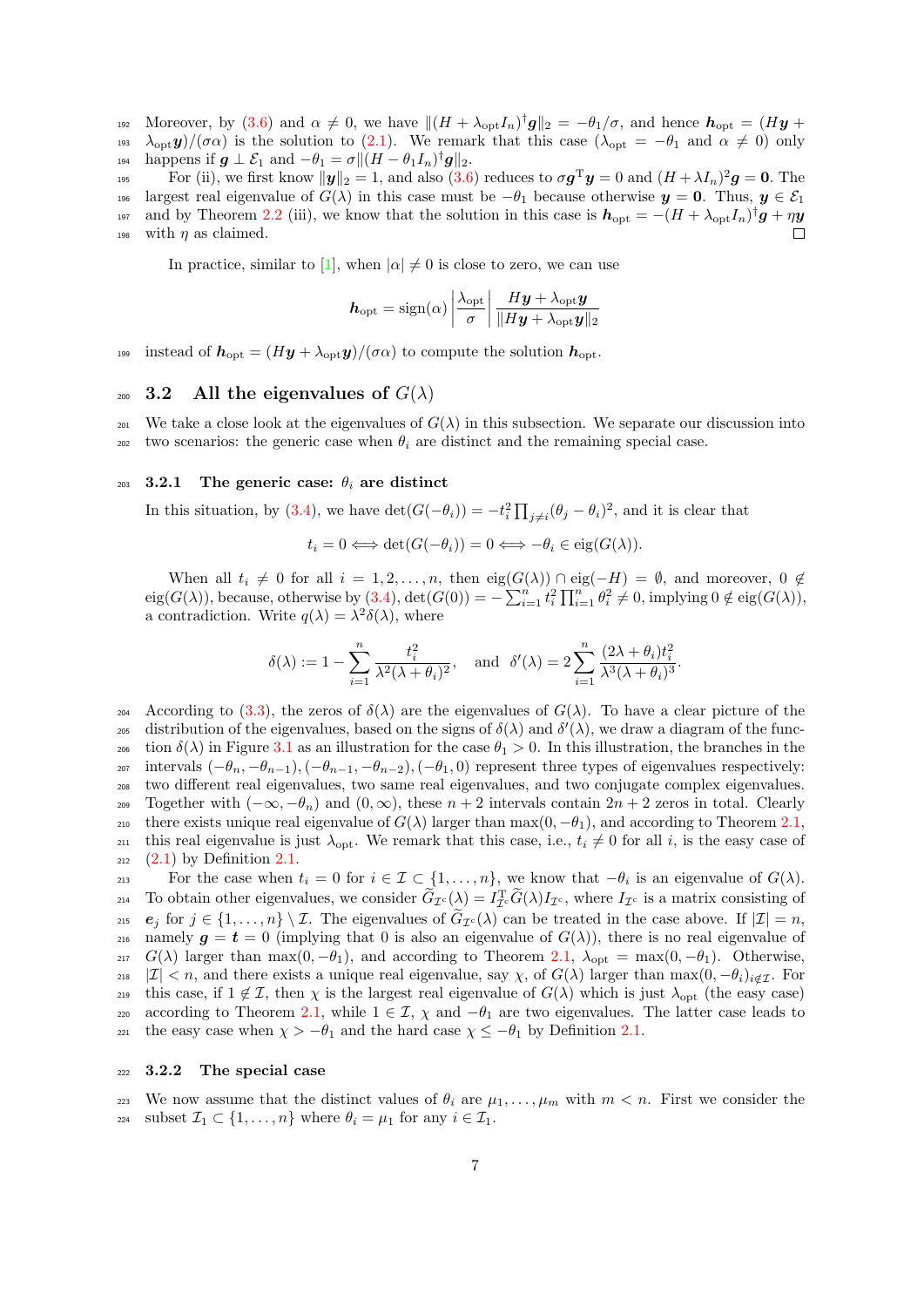

<span id="page-7-0"></span>Figure 3.1:  $\delta(\lambda)$  on the case  $\theta_1 > 0$ 

225 When  $t_i = 0$  for all  $i \in \mathcal{I}_1$ , then by  $(3.2)$ 

$$
\det(G(\lambda)) = \left(\lambda^2 - \sum_{i \notin \mathcal{I}_1} \frac{t_i^2}{(\lambda + \theta_i)^2}\right) (\lambda + \mu_1)^{2|\mathcal{I}_1|} \prod_{i \notin \mathcal{I}_1} (\lambda + \theta_i)^2.
$$

227 Thus,  $-\mu_1$  is an eigenvalue of  $G(\lambda)$  with (algebraic) multiplicity  $2|\mathcal{I}_1|$ . Analogous to the generic case, the other eigenvalues can be obtained by considering  $\tilde{G}_{\mathcal{I}_1^c}(\lambda) = I_{\mathcal{I}_1^c}^T \tilde{G}(\lambda) I_{\mathcal{I}_1^c}$ .

229 Otherwise (i.e.,  $\sum_{i \in \mathcal{I}_1} t_i^2 \neq 0$ ), we have by [\(3.2\)](#page-4-6) that

$$
det(G(\lambda)) = \left(\lambda^2(\lambda + \mu_1)^2 - \sum_{i \notin \mathcal{I}_1} \frac{(\lambda + \mu_1)^2 t_i^2}{(\lambda + \theta_i)^2} - \sum_{i \in \mathcal{I}_1} t_i^2\right) (\lambda + \mu_1)^{2(|\mathcal{I}_1| - 1)} \prod_{i \notin \mathcal{I}_1} (\lambda + \theta_i)^2.
$$

231 Thus,  $-\mu_1$  is an eigenvalue of  $G(\lambda)$  with (algebraic) multiplicity  $2(|\mathcal{I}_1| - 1)$ , and the other eigenvalues can be obtained by considering  $\widetilde{G}_{\widetilde{\mathcal{I}}_1^c}(\lambda) = \begin{bmatrix} (\lambda + \mu_1)^2 & s_1 e_n^{\mathrm{T}} \\ s_1 e_n & I_{\mathcal{I}_1^c}^{\mathrm{T}} \widetilde{G}(\lambda) \end{bmatrix}$  $s_1e_n$   $I_{\mathcal{I}_1^c}^{\mathrm{T}}\widetilde{G}(\lambda)I_{\mathcal{I}_1^c}$ 1 values can be obtained by considering  $\widetilde{G}_{\widetilde{\mathcal{I}}_1^c}(\lambda) = \begin{vmatrix} \lambda + \mu_1 & 0 \\ s_1 e_{\alpha} & I_{\widetilde{\mathcal{I}}_1^c}(\lambda) \end{vmatrix}_{\tau_c}$ , where  $s_1^2 = \sum_{i \in \mathcal{I}_1} t_i^2$ . 233 The above arguments can be continuously applied to  $\mu_2, \ldots, \mu_m$  to obtain all the eigenvalues <sup>234</sup> of  $G(\lambda)$  and the details are omitted.

## <sup>235</sup> 3.3 Associated generalized eigenvalue problems

236 In a recent work by Lieder  $[25]$ , it is shown that the optimal  $\lambda_{\text{opt}}$  is the largest real eigenvalue of <sup>237</sup> the following generalized eigenvalue problem:

<span id="page-7-2"></span>
$$
\mathcal{M}(\lambda) = \begin{bmatrix} 0 & 0 & 0 & -g^{\mathrm{T}} \\ 0 & \sigma I_n & 0 & -H \\ 0 & 0 & \sigma & 0 \\ -g & -H & 0 & 0 \end{bmatrix} - \lambda \begin{bmatrix} 0 & 0 & 1 & 0 \\ 0 & 0 & 0 & I_n \\ 1 & 0 & 0 & 0 \\ 0 & I_n & 0 & 0 \end{bmatrix} \in \mathbb{R}^{2(n+1)\times 2(n+1)}.
$$
 (3.7)

<sup>239</sup> It is known that a QEP can be linearized to various types of generalized eigenvalue problem (see  $e.g., [36]$  $e.g., [36]$ . Thus, our QEP  $(3.1)$  can lead us to other generalized eigenvalue problems. For example,

<span id="page-7-1"></span>
$$
\mathcal{L}(\lambda) = \begin{bmatrix} -A & 0 \\ 0 & I_{n+1} \end{bmatrix} - \lambda \begin{bmatrix} B & I_{n+1} \\ I_{n+1} & 0 \end{bmatrix} =: \mathcal{A} - \lambda \mathcal{B} \in \mathbb{R}^{2(n+1)\times 2(n+1)}
$$
(3.8)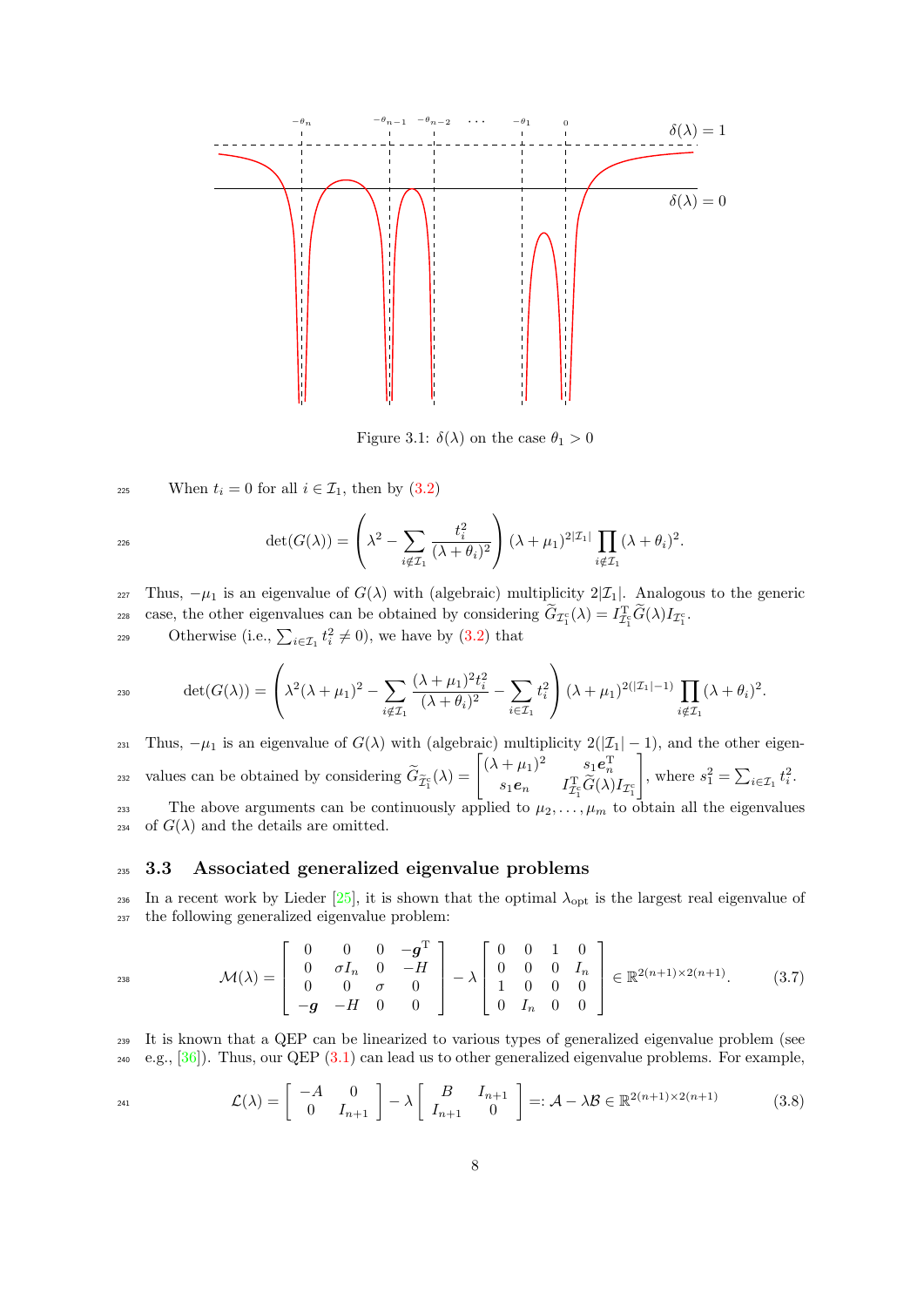where

$$
B = \left[ \begin{array}{cc} 0 & 0 \\ 0 & 2H \end{array} \right], \quad A = \left[ \begin{array}{cc} 0 & \sigma \mathbf{g}^{\mathrm{T}} \\ \sigma \mathbf{g} & H^2 \end{array} \right].
$$

<sup>242</sup> We will see in the next theorem that the eigenpair of  $G(\lambda)$  associated with  $\lambda_{\text{opt}}$  can be equivalently <sup>243</sup> obtained via a generalized eigenvalue problem.

- 244 **Theorem 3.3.** ([\[24,](#page-23-19) Theorem 4.1]) Let  $\mathcal{L}(\lambda)$  be given by [\(3.8\)](#page-7-1), then we have
- 245 (1) The set of eigenvalues of  $G(\lambda)$  is the same as that of the matrix pencil  $\mathcal{A} \lambda \mathcal{B}$ .
- $(2)$  The inertia (i.e., the number of the positive, zero, and negative eigenvalues respectively) of 247 B is  $(n+1, 0, n+1)$ .

$$
248 \qquad (3) \text{ If } (\lambda, z) \text{ is an eigenpair of } G(\lambda), \text{ then } \left(\lambda, \begin{bmatrix} z \\ \lambda z \end{bmatrix} \right) \text{ is an eigenpair of } \mathcal{L}(\lambda).
$$

(4) If  $\left(\lambda,\begin{bmatrix} z \\ 1 \end{bmatrix}\right)$ t 249 (4) If  $\left(\lambda, \begin{bmatrix} z \\ 1 \end{bmatrix}\right)$  is an eigenpair of  $\mathcal{L}(\lambda)$ , then  $(\lambda, z)$  is an eigenpair of  $G(\lambda)$  and  $\mathbf{t} = \lambda z$ .

**250** Remark 3.1. It should be pointed out that even though both  $(3.7)$  and  $(3.8)$  are  $2(n+1)$  dimen- $_{251}$  sional generalized eigenvalue problems,  $(3.7)$  is preferable as it does not involve  $H^2$ . However, our  $_{252}$  QEP  $(3.1)$  has the following advantages.

- <sup>253</sup> 1) The QEP [\(3.1\)](#page-4-3) is of dimension  $(n + 1)$  and efficient Krylov subspace methods working on  $\mathbb{R}^{n+1}$  such as the second-order Arnoldi process (SOAR) [\[2\]](#page-22-11) can be directly applied to solve  $255$   $(1.2).$  $(1.2).$
- <sup>256</sup> 2) The QEP [\(3.1\)](#page-4-3) is more flexible. First, there are various types of generalized eigenvalue problems that can be derived from  $(3.1)$  by linearization  $[36]$ . For instance, by taking the advantage of the coefficient matrix  $I_{n+1}$  in the term  $\lambda^2$  in [\(3.1\)](#page-4-3), another commonly used <sup>259</sup> linearization in the literature [\[36\]](#page-23-18) leads to the following standard eigenvalue problem:

$$
C\mathbf{y} = \lambda \mathbf{y}, \quad C = \left[ \begin{array}{cc} -B & -A \\ I_{n+1} & 0 \end{array} \right], \quad \mathbf{y} = \left[ \begin{array}{c} \lambda \mathbf{x} \\ \mathbf{x} \end{array} \right].
$$

Secondly, in many applications of the cubic regularization of Newton method for [\(1.1\)](#page-0-0), the BFGS update [\[28\]](#page-23-5) will be used to approximate the inverse of the Hessian matrix, where only  $\hat{H} = H^{-1}$  is available. In this situation, by noting

$$
\det\left(\underbrace{\left[\begin{array}{cc} 1 & \\ & H^{-1} \end{array}\right]G(\lambda)\left[\begin{array}{cc} 1 & \\ & H^{-1} \end{array}\right]}_{=: \widehat{G}(\lambda)}\right) = \det(H^{-2}) \cdot \det(G(\lambda)),
$$

<sup>261</sup> we have a QEP involving just  $\hat{H}$ :

 $\overline{1}$ 

$$
\widehat{G}(\lambda) = \lambda^2 \begin{bmatrix} 0 & 0 \\ 0 & \widehat{H}^2 \end{bmatrix} + 2\lambda \begin{bmatrix} 0 & 0 \\ 0 & \widehat{H} \end{bmatrix} + \begin{bmatrix} 0 & \sigma \mathbf{g}^{\mathrm{T}} \widehat{H} \\ \sigma \widehat{H} \mathbf{g} & I_n \end{bmatrix},
$$

and the optimal  $\lambda_{\text{opt}}$  can be computed by finding the largest real eigenvalue of  $\hat{G}(\lambda)$ .

# <span id="page-8-0"></span><sup>264</sup> 4 A Lanczos method

<sup>265</sup> We next discuss a Lanczos type procedure introduced in  $[7,$  Section 6.2 for solving  $(1.2)$ . The <sup>266</sup> approach is analogous to the generalized Lanczos trust-region (GLTR) method proposed in [\[15\]](#page-22-7) for <sup>267</sup> the trust-region problem. GLTR is an efficient Lanczos type method for large-scale minimization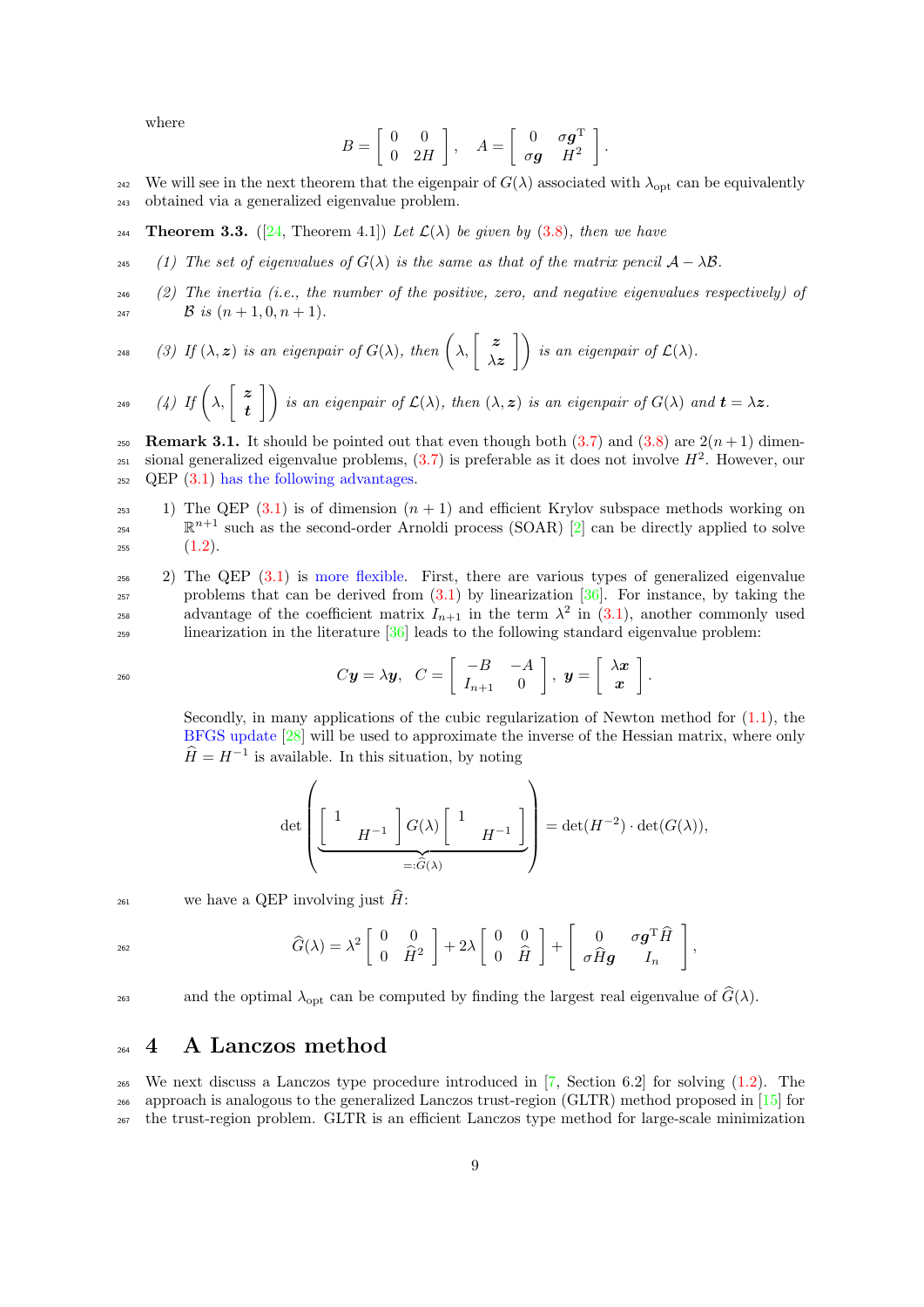<sup>268</sup> problems and its convergence analysis was recently established in [\[41,](#page-23-15) [42\]](#page-23-20) and efficient restarting z<sub>69</sub> techniques are developed in  $[40]$ . For the cubic regularization model  $(2.1)$ , the approach begins 270 with forming an  $\ell$ -th Krylov subspace  $\mathcal{K}_{\ell}(H, g) = \text{span}(Q_{\ell})$  via the standard Lanczos process 271 (Algorithm [1\)](#page-9-0) for  $\ell$  less than the grade  $\tau$  of g with respect to H (i.e.,  $\tau$  is the smallest number  $272$  that the Lanczos process breaks at step 6), and we have

$$
HQ_{\ell} = Q_{\ell}S_{\ell} + \gamma_{\ell}\mathbf{q}_{\ell+1}\mathbf{e}_{\ell}^{T}, \quad Q_{\ell}\mathbf{e}_{1} = \mathbf{g}/\|\mathbf{g}\|_{2}, \tag{4.1}
$$

<sup>274</sup> where

275

<span id="page-9-5"></span><span id="page-9-2"></span> $S_{\ell} = Q_{\ell}^{\mathrm{T}} H Q_{\ell} =$  $\lceil$   $\delta_0$   $\gamma_1$  $\gamma_1 \quad \delta_1 \quad \cdots$  $\cdot$  .  $\cdot$   $\gamma$ e  $\gamma_{\ell}$   $\delta_{\ell}$ 1 

is tridiagonal,  $Q_{\ell} = [\boldsymbol{q}_1, \boldsymbol{q}_2, \dots, \boldsymbol{q}_{\ell}]$  is orthogonal.

# <span id="page-9-0"></span>Algorithm 1 The standard Lanczos Process It computes an orthogonal basis matrix  $Q_\ell$  of  $\mathcal{K}_\ell(H, \mathbf{g})$ . 1: set  $\mathbf{q}_0 = 0$ ,  $\gamma_0 = 0$ ,  $\mathbf{q}_1 = \mathbf{g}/\|\mathbf{g}\|_2$ ; 2: for  $j = 1, 2, \ldots, \ell$  do 3:  $\boldsymbol{t} = H\boldsymbol{q}_j, \, \delta_{j-1} = \boldsymbol{q}_j^{\mathrm{T}} \boldsymbol{t};$  $\textbf{\textit{i}}: \quad \textbf{\textit{t}} = \textbf{\textit{t}} - \delta_{j-1} \textbf{\textit{q}}_j - \gamma_{j-1} \textbf{\textit{q}}_{j-1}, \, \gamma_j = \|\textbf{\textit{t}}\|_2;$ 5: if  $\gamma_j = 0$  then

The approximation  $h_\ell \in \mathbb{R}^n$  at the  $\ell$ -th step is obtained by

6: break; 7: else

9: end if 10: end for

8:  $\bm{q}_{j+1} = \bm{t}/\gamma_j;$ 

276

279 which, by denoting  $h \in \mathcal{K}_{\ell}(H,g)$  by  $h = Q_{\ell} s$  with  $s \in \mathbb{R}^{\ell}$ , can be solved equivalently as the <sup>280</sup> following smaller sized cubic regularization model:

 $\boldsymbol{h}_{\ell} = \operatornamewithlimits{argmin}_{\boldsymbol{h} \in \mathcal{K}_{\ell}(H, \boldsymbol{g})}$  $h_{\ell} = \text{argmin} \hspace{1mm} m(h),$  (4.2)

<span id="page-9-1"></span>
$$
\min_{\mathbf{s}\in\mathbb{R}^{\ell}} \{ \|\mathbf{g}\|_{2} \mathbf{e}_{1}^{\mathrm{T}}\mathbf{s} + \frac{1}{2} \mathbf{s}^{\mathrm{T}} S_{\ell} \mathbf{s} + \frac{\sigma}{3} \|\mathbf{s}\|_{2}^{3} \}.
$$
\n(4.3)

282 Denote the solution of  $(4.3)$  by  $s_{\text{opt},\ell}$ , which can be obtained by solving the associated eigenvalue 283 problem discussed in Theorem [3.2.](#page-5-1) Also, we have  $h_\ell = Q_\ell s_{\text{opt},\ell}$ , and the corresponding Lagrangian <sup>284</sup> multiplier is

<span id="page-9-3"></span>
$$
\lambda_{\ell}=\sigma\|\boldsymbol{h}_{\ell}\|_2=\sigma\|\boldsymbol{s}_{\mathrm{opt},\ell}\|_2. \hspace{1.5cm} (4.4)
$$

#### <sup>286</sup> 4.1 Convergence

<sup>287</sup> To establish the convergence results of  $\{m(h_{\ell})\}$  and  $\{h_{\ell}\}\$ , we first have the following lemmas.

<span id="page-9-4"></span>288 Lemma 4.1. Suppose  $g \nleq \mathcal{E}_1$  where  $\mathcal{E}_1$  is the eigenspace of H associated with the smallest eigen-<sup>289</sup> value  $\theta_1$ . Then we have

290 (i) Before the breakdown at step 6 in Algorithm [1,](#page-9-0) it holds that  $S_\ell + \lambda_\ell I_\ell \succ 0$ , where  $S_\ell$  is the  $291$  tridiagonal matrix given in [\(4.1\)](#page-9-2) and  $\lambda_{\ell}$  is given by [\(4.4\)](#page-9-3);

<sup>292</sup> (ii) If the standard Lanczos process (Algorithm [1\)](#page-9-0) breaks at the  $\tau$ -th step, then  $\lambda_{\text{ont}} = \lambda_{\tau}$  and  $h_\tau = h_{\rm opt}.$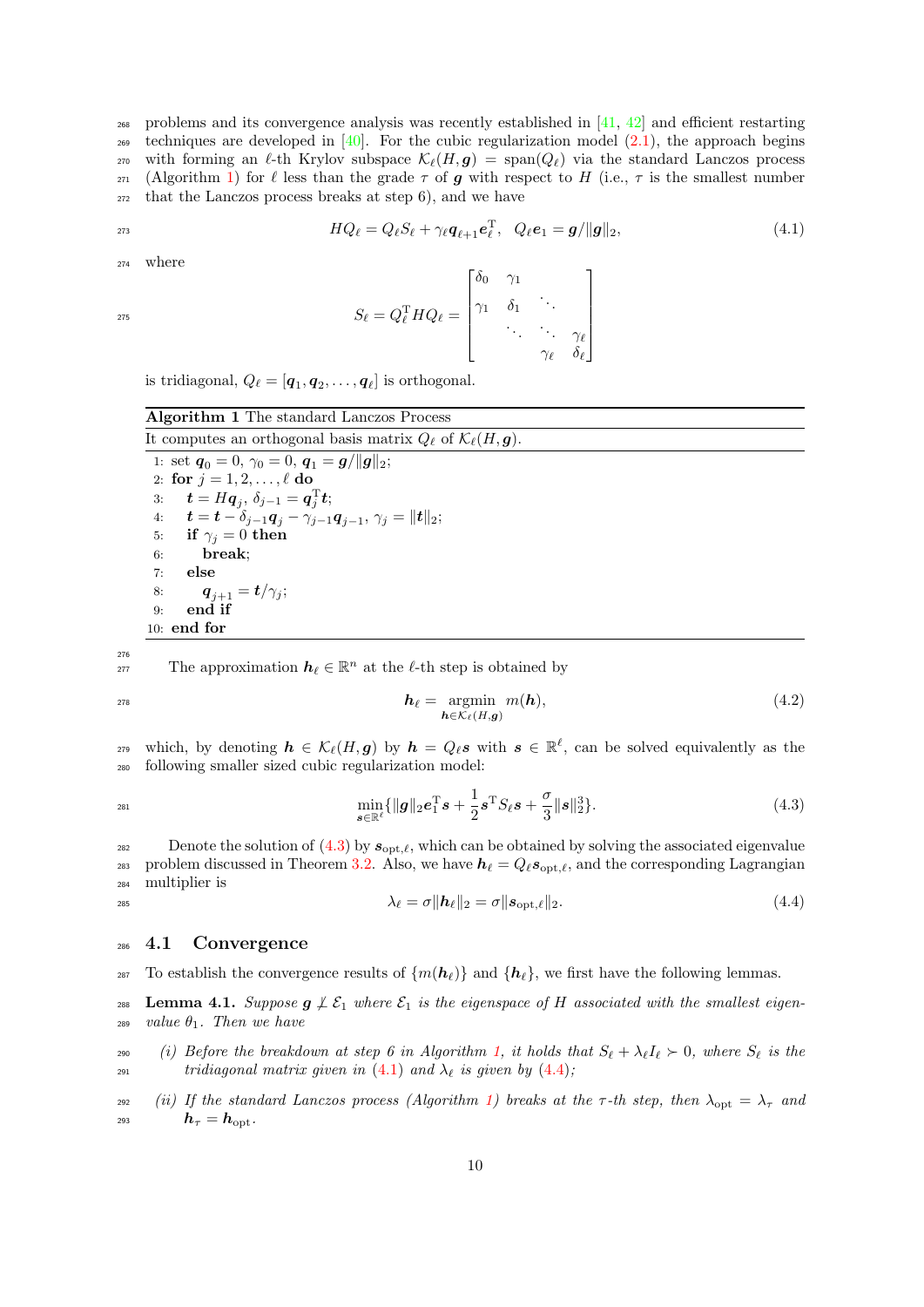*Proof.* For i), we note that  $S_\ell$  is irreducible, and then by [\[15,](#page-22-7) Theorem 5.3] (see also [\[29,](#page-23-21) Theorem <sup>295</sup> 7.9.5]), any eigenvector  $\boldsymbol{v}$  of  $S_{\ell}$  satisfies  $\boldsymbol{v}^{\mathrm{T}}\boldsymbol{e}_1 \neq 0$ . Thus, by Theorem [2.2](#page-3-1) (iii), we know that [\(4.3\)](#page-9-1) 296 is an easy case and the associated  $\lambda_{\ell}$  is strictly larger than the smallest eigenvalue of  $S_{\ell}$ .

We prove ii) by showing that  $\lambda_{opt} = \lambda_{\tau}$ . According to Theorem [2.1,](#page-2-3) the assumption of  $g \nmid \mathcal{E}_1$ and the arguments in [\(3.5\)](#page-5-2), it follows that  $\lambda_{\text{opt}}$  and  $\lambda_{\tau}$  are the largest real roots to the systems

$$
q(\lambda) = \lambda^2 - \sigma^2 || (H + \lambda I_n)^{-1} \mathbf{g} ||_2^2 = 0, \text{ and } \hat{q}(\lambda) = \lambda^2 - \sigma^2 ||\mathbf{g}||_2 || (S_\tau + \lambda I_\tau)^{-1} \mathbf{e}_1 ||_2^2 = 0,
$$

respectively. Indeed, in this case we can show that  $q(\lambda) = \hat{q}(\lambda)$  for any  $\lambda \notin eig(H)$ , and hence  $\lambda_{\text{opt}} = \hat{\lambda}_{\tau}$ . To this end, by assumptions, we know that span $(Q_{\tau}) = \mathcal{K}_{\tau} (H, g)$  is an invariant subspace of H (implying eig( $S_{\tau}$ )  $\subseteq$  eig(H)), which contains the eigenvectors associated with the smallest eigenvalue  $\theta_1$  of H. So the smallest eigenvalue of  $S_{\tau}$  is  $\theta_1$  and  $HQ_{\tau} = Q_{\tau}S_{\tau}$  leading to

$$
(H + \lambda I_n)Q_\tau = Q_\tau (S_\tau + \lambda I_\tau).
$$

Thus for any  $\lambda \notin eig(H)$ , we get from  $Q_{\tau}e_1 = g/||g||_2$  that

$$
(H + \lambda I_n)^{-1} \mathbf{g} = (H + \lambda I_n)^{-1} Q_{\tau} \mathbf{e}_1 ||\mathbf{g}||_2 = Q_{\tau} (S_{\tau} + \lambda I_{\tau})^{-1} \mathbf{e}_1 ||\mathbf{g}||_2
$$

<sup>297</sup> which leads to  $q(\lambda) = \hat{q}(\lambda)$ , and the conclusion follows.

298 The linear convergence of  $\lambda_\ell$  in [\(4.4\)](#page-9-3) to  $\lambda_{\rm opt}$  has been previously discussed in [\[5,](#page-22-8) [6\]](#page-22-9), in which <sup>299</sup> the proof follows similarly as that for the trust-region subproblem. Here, following the argument in <sup>300</sup> [\[41\]](#page-23-15) for the trust-region subproblem, we provide a different way which can render sharper bounds <sup>301</sup> (refer to Remark [4.2\)](#page-13-0) for the approximate objective function value as well as the solution.

<span id="page-10-3"></span>**Lemma 4.2.** Under the assumption of Lemma [4.1,](#page-9-4) let  $\mathcal L$  be any subspace of  $\mathbb R^n$  with  $\dim(\mathcal L) \geq 1$ and c be the solution to  $\min_{h \in \mathcal{L}} m(h)$ . Then for any nonzero vector  $h \in \mathcal{L}$ , we have

$$
0 \le m(\mathbf{c}) - m(\mathbf{h}_{\text{opt}}) \le 2\|H_{\text{opt}}\|_2 \|\mathbf{h} - \mathbf{h}_{\text{opt}}\|_2^2,\tag{4.5}
$$

$$
\|\boldsymbol{c} - \boldsymbol{h}_{\text{opt}}\|_2 \le 2\sqrt{\kappa} \|\boldsymbol{h} - \boldsymbol{h}_{\text{opt}}\|_2, \tag{4.6}
$$

where  $H_{\text{opt}} = H + \lambda_{\text{opt}} I_n$  and  $\kappa = \frac{\theta_n + \lambda_{\text{opt}}}{\theta_1 + \lambda_{\text{opt}}}$ 302 where  $H_{\text{opt}} = H + \lambda_{\text{opt}} I_n$  and  $\kappa = \frac{\sigma_n + \lambda_{\text{opt}}}{\theta_1 + \lambda_{\text{opt}}}.$ 

*Proof.* Let  $h \in \mathcal{L}$  be any nonzero vector and let  $v = h \frac{\lambda_{\text{opt}}}{\|\mathbf{h}\|_{\infty}}$  $\frac{\lambda_{\rm opt}}{\|\boldsymbol{h}\|_2 \sigma} \in \mathcal{L}$ . Define  $\boldsymbol{m} = \boldsymbol{v} - \boldsymbol{h}_{\rm opt}$ . Since  $\boldsymbol{c}$  is the minimizer, we have

$$
0 \leq m(\mathbf{c}) - m(\mathbf{h}_{\text{opt}}) \leq m(\mathbf{v}) - m(\mathbf{h}_{\text{opt}})
$$
  
\n
$$
= \mathbf{g}^{\text{T}} \mathbf{m} + \mathbf{m}^{\text{T}} H \mathbf{h}_{\text{opt}} + \frac{1}{2} \mathbf{m}^{\text{T}} H \mathbf{m} + \frac{\sigma}{3} (\|\mathbf{v}\|_{2}^{3} - \|\mathbf{h}_{\text{opt}}\|_{2}^{3})
$$
  
\n
$$
= -\lambda_{\text{opt}} \mathbf{m}^{\text{T}} \mathbf{h}_{\text{opt}} + \frac{1}{2} \mathbf{m}^{\text{T}} H \mathbf{m}, \quad (H \mathbf{h}_{\text{opt}} = -\mathbf{g} - \lambda_{\text{opt}} \mathbf{h}_{\text{opt}}, \ \|\mathbf{v}\|_{2} = \|\mathbf{h}_{\text{opt}}\|_{2})
$$
  
\n
$$
= \frac{1}{2} \mathbf{m}^{\text{T}} (H + \lambda_{\text{opt}} I_{n}) \mathbf{m}
$$
  
\n
$$
\leq \frac{1}{2} \|H_{\text{opt}}\|_{2} \|\mathbf{m}\|_{2}^{2}, \tag{4.7}
$$

where the last equality is due to the fact  $\bm{m}^{\mathrm{T}}\bm{h}_{\mathrm{opt}} = -\|\bm{m}\|_2^2/2$  which follows from

$$
\boldsymbol{h}_{\mathrm{opt}}^{\mathrm{T}} \boldsymbol{h}_{\mathrm{opt}} = \boldsymbol{v}^{\mathrm{T}} \boldsymbol{v} = (\boldsymbol{h}_{\mathrm{opt}} + \boldsymbol{m})^{\mathrm{T}} (\boldsymbol{h}_{\mathrm{opt}} + \boldsymbol{m}) = \boldsymbol{h}_{\mathrm{opt}}^{\mathrm{T}} \boldsymbol{h}_{\mathrm{opt}} + 2 \boldsymbol{m}^{\mathrm{T}} \boldsymbol{h}_{\mathrm{opt}} + ||\boldsymbol{m}||_2^2.
$$

Furthermore,  $||m||_2 = ||v - h_{opt}||_2 \le ||v - h||_2 + ||h - h_{opt}||_2$ , and

$$
\|\mathbf{v} - \mathbf{h}\|_2 = \left\|\mathbf{h} - \mathbf{h}\frac{\lambda_{\text{opt}}}{\|\mathbf{h}\|_2 \sigma}\right\|_2
$$

$$
= \|\mathbf{h}\|_2 \cdot \left\|1 - \frac{\lambda_{\text{opt}}}{\|\mathbf{h}\|_2 \sigma}\right\|_2
$$

<span id="page-10-2"></span><span id="page-10-1"></span><span id="page-10-0"></span> $\Box$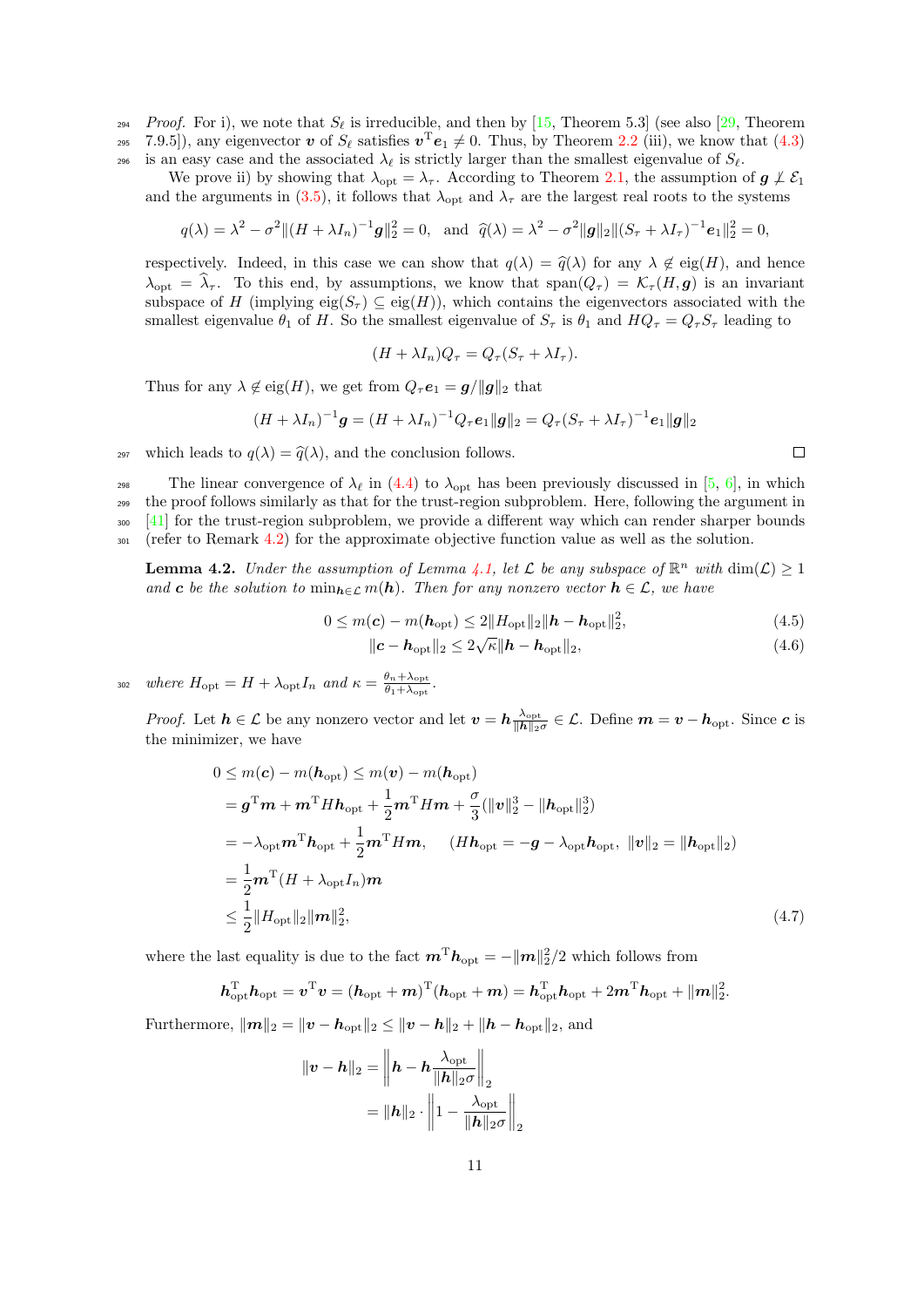$$
= \left\| \|\boldsymbol{h}\|_2 - \frac{\lambda_{\text{opt}}}{\sigma} \right\|_2
$$
  
=  $\|\|\boldsymbol{h}\|_2 - \|\boldsymbol{h}_{\text{opt}}\|_2\|_2$ ,  $(\|\boldsymbol{h}_{\text{opt}}\|_2 = \frac{\lambda_{\text{opt}}}{\sigma})$   
 $\leq \|\boldsymbol{h} - \boldsymbol{h}_{\text{opt}}\|_2$ .

303 Thus,  $\|\boldsymbol{m}\|_2 \leq 2\|\boldsymbol{h} - \boldsymbol{h}_{\text{opt}}\|_2$ , and together with  $(4.7)$ , the claim  $(4.5)$  follows. 304 Now we consider [\(4.6\)](#page-10-2). Denote by  $Q_{\mathcal{L}}$  an orthonormal basis of  $\mathcal{L}$ . Let

$$
c = Q_{\mathcal{L}} \widetilde{\boldsymbol{h}}_{\mathcal{L}} = \operatornamewithlimits{argmin}_{\boldsymbol{h} \in \mathcal{L}} m(\boldsymbol{h}), \text{ where } \widetilde{\boldsymbol{h}}_{\mathcal{L}} = \operatornamewithlimits{argmin}_{\widetilde{\boldsymbol{h}} \in \mathbb{R}^{\dim(\mathcal{L})}} m(Q_{\mathcal{L}} \widetilde{\boldsymbol{h}}).
$$

<sup>306</sup> By Theorem [2.1,](#page-2-3) we know

$$
^{307}
$$

$$
(Q_{\mathcal{L}}^{\mathrm{T}}HQ_{\mathcal{L}} + \lambda_{\mathcal{L}}I)\widetilde{\boldsymbol{h}}_{\mathcal{L}} = -Q_{\mathcal{L}}^{\mathrm{T}}\boldsymbol{g}, \ \lambda_{\mathcal{L}} = \sigma \|\widetilde{\boldsymbol{h}}_{\mathcal{L}}\|_2, \ Q_{\mathcal{L}}^{\mathrm{T}}HQ_{\mathcal{L}} + \lambda_{\mathcal{L}}I \succeq 0,
$$

where  $\lambda_{\mathcal{L}}$  is the corresponding Lagrangian multiplier satisfying  $\lambda_{\mathcal{L}} = \sigma ||c||_2$ . Since

$$
m(c) - m(h_{\text{opt}})
$$
  
\n
$$
= g^{\text{T}}(c - h_{\text{opt}}) + \frac{1}{2}c^{\text{T}}Hc - \frac{1}{2}h_{\text{opt}}^{\text{T}}Hh_{\text{opt}} + \frac{\sigma}{3}||c||_2^3 - \frac{\sigma}{3}||h_{\text{opt}}||_2^3
$$
  
\n
$$
= -h_{\text{opt}}^{\text{T}}(H + \lambda_{\text{opt}}I)(c - h_{\text{opt}}) + \frac{1}{2}c^{\text{T}}(H + \lambda_{\text{opt}}I)c - \frac{1}{2}h_{\text{opt}}^{\text{T}}(H + \lambda_{\text{opt}}I)h_{\text{opt}}
$$
  
\n
$$
- \frac{1}{2}\lambda_{\text{opt}}||c||_2^2 + \frac{1}{2}\lambda_{\text{opt}}||h_{\text{opt}}||^2 + \frac{\sigma}{3}||c||_2^3 - \frac{\sigma}{3}||h_{\text{opt}}||_2^3
$$
  
\n
$$
= \frac{1}{2}(c - h_{\text{opt}})^{\text{T}}(H + \lambda_{\text{opt}}I)(c - h_{\text{opt}})
$$
  
\n
$$
- \frac{1}{2}\lambda_{\text{opt}}\left(\frac{\lambda_c}{\sigma}\right)^2 + \frac{1}{2}\lambda_{\text{opt}}\left(\frac{\lambda_{\text{opt}}}{\sigma}\right)^2 + \frac{\sigma}{3}\left(\frac{\lambda_c}{\sigma}\right)^3 - \frac{\sigma}{3}\left(\frac{\lambda_{\text{opt}}}{\sigma}\right)^3
$$
  
\n
$$
= \frac{1}{2}(c - h_{\text{opt}})^{\text{T}}(H + \lambda_{\text{opt}}I)(c - h_{\text{opt}}) + \frac{1}{6\sigma^2}(\lambda_{\text{opt}}^3 - 3\lambda_{\text{opt}}\lambda_c^2 + 2\lambda_c^3)
$$
  
\n
$$
= \frac{1}{2}(c - h_{\text{opt}})^{\text{T}}(H + \lambda_{\text{opt}}I)(c - h_{\text{opt}}) + \frac{1}{6\sigma^2}(\lambda_{\text{opt}} - \lambda_c)^2(\lambda_{\text{opt}} + 2\lambda_c)
$$
  
\n
$$
\geq \frac{1}{2}(\theta_1 + \lambda_{\text{opt}})||c - h_{\text{opt}}||_2^
$$

 $_{308}$  together with  $(4.5)$ , we have  $(4.6)$ .

<span id="page-11-2"></span>**Lemma 4.3** (Bernstein [\[3\]](#page-22-14)). Given  $\phi > 1$ , the best approximating polynomial  $p_{\ell}(x) \in \mathbb{P}_{\ell}$  of  $\frac{1}{x-\phi}$  $in [-1, 1]$  satisfies

<span id="page-11-1"></span>
$$
\frac{1}{x-\phi} - p_{\ell}(x) = \frac{\left(\phi + \sqrt{\phi^2 - 1}\right)^{-\ell}}{\phi^2 - 1} \cos(\ell \alpha + \beta),
$$

309 where  $\mathbb{P}_{\ell}$  denotes the set of all polynomials with degree no higher than  $\ell$ ,  $\alpha$  and  $\beta$  are such that  $x = \cos \alpha$  and  $\frac{\phi x - 1}{x - \phi} = \cos \beta$ , and moreover, 310

311 
$$
\epsilon_{\ell}(\phi) := \min_{\varphi \in \mathbb{P}_{\ell}} \max_{-1 \le x \le 1} \left| \varphi(x) - \frac{1}{x - \phi} \right| = \frac{\left(\phi + \sqrt{\phi^2 - 1}\right)^{-\ell}}{\phi^2 - 1}.
$$
 (4.8)

<sup>312</sup> With these preliminary results, we are able to show the convergence of the Lanczos approach  $313 \quad (4.2).$  $313 \quad (4.2).$  $313 \quad (4.2).$ 

<span id="page-11-0"></span>**Theorem 4.1.** Suppose  $g \not\perp \mathcal{E}_1$  where  $\mathcal{E}_1$  is the eigenspace of H associated with the smallest eigenvalue  $\theta_1$  and  $h_{\text{opt}}$  is the minimizer of [\(2.1\)](#page-2-0). Let  $h_\ell$  be the solution to [\(4.2\)](#page-9-5). Then  $h_\tau = h_{\text{opt}}$ where  $\tau$  is the grade of g with respect to H, and for any  $1 \leq \ell < \tau$ , we have

$$
0 \le m(\mathbf{h}_{\ell}) - m(\mathbf{h}_{\text{opt}}) \le 2||H_{\text{opt}}||_2 \zeta_{\ell}^2, \tag{4.9}
$$

<span id="page-11-3"></span> $\Box$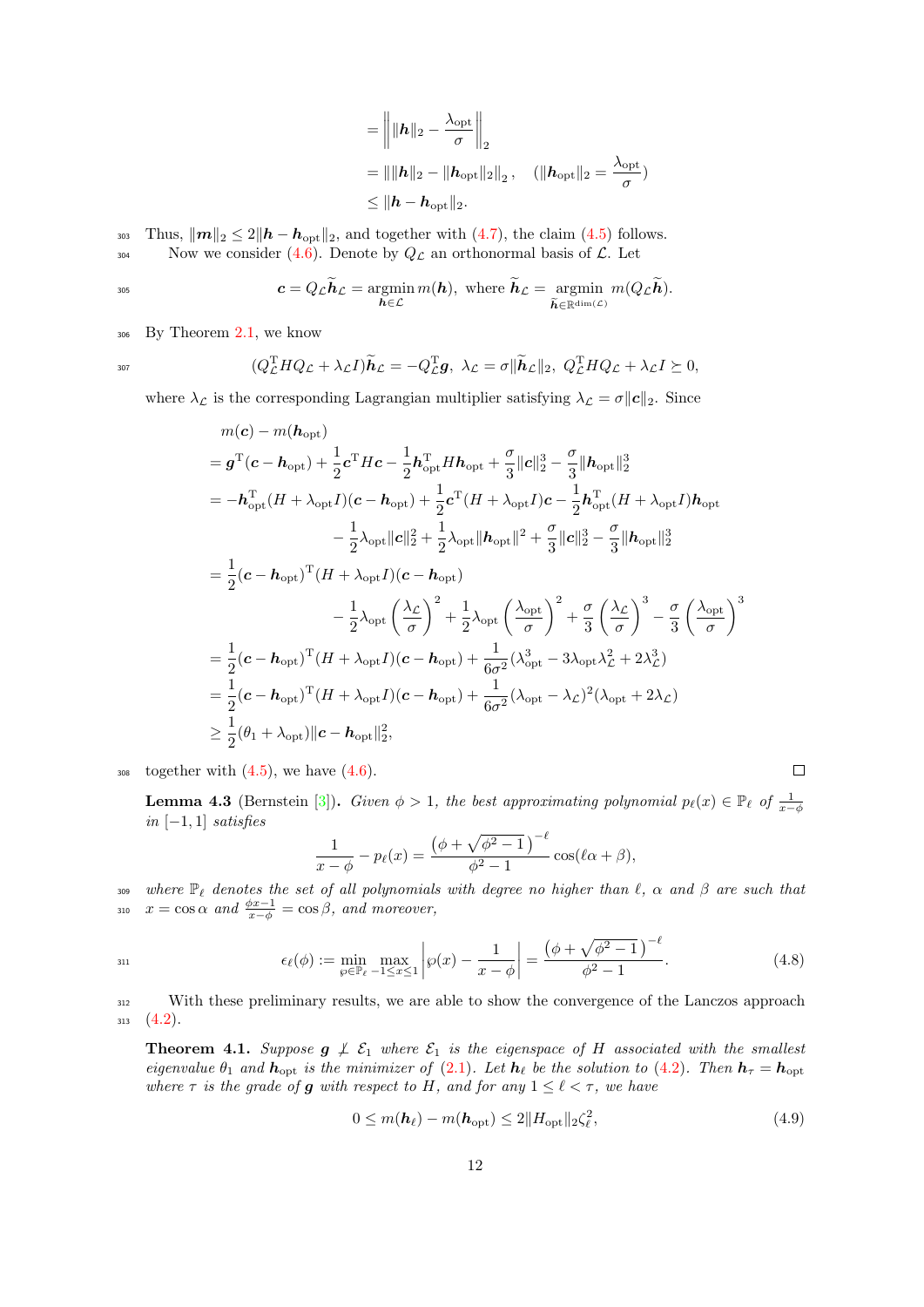<span id="page-12-3"></span><span id="page-12-2"></span><span id="page-12-1"></span>
$$
\|\mathbf{h}_{\ell} - \mathbf{h}_{\text{opt}}\|_2 \le 2\sqrt{\kappa}\zeta_{\ell},\tag{4.10}
$$

314 where  $H_{\text{opt}} = H + \lambda_{\text{opt}} I_n$ ,

$$
\zeta_{\ell} = \frac{2\|\boldsymbol{g}\|_2 \epsilon_{\ell}(\phi)}{\theta_n - \theta_1},\tag{4.11}
$$

316  $\epsilon_{\ell}(\phi)$  is defined by [\(4.8\)](#page-11-1) and

$$
\phi = \frac{\kappa + 1}{\kappa - 1} = 1 + 2 \frac{\theta_1 + \lambda_{\text{opt}}}{\theta_n - \theta_1} > 1 \tag{4.12}
$$

318 with  $\kappa = (\theta_n + \lambda_{\text{opt}})/(\theta_1 + \lambda_{\text{opt}})$  being the condition number of  $H_{\text{opt}}$ .

*Proof.* We apply Lemma [4.2](#page-10-3) with  $\mathcal{L} = \mathcal{K}_{\ell}(H, g)$  and  $\mathbf{c} = \mathbf{h}_{\ell}$ . In particular, we search a vector  $h \in \mathcal{K}_{\ell}(H, g)$  that is closest to  $h_{\text{opt}}$  in 2-norm:

$$
\min_{\mathbf{h}\in\mathcal{K}_{\ell}(H,g)} \|\mathbf{h}-\mathbf{h}_{\text{opt}}\|_{2}
$$
\n
$$
= \min_{\varphi\in\mathbb{P}_{\ell}} \|\varphi(H)g + U(\Theta + \lambda_{\text{opt}}I_{n})^{-1}U^{T}g\|_{2}, \quad (\mathbf{h}=\varphi(H)g \in \mathcal{K}_{\ell}(H,g))
$$
\n
$$
= \min_{\varphi\in\mathbb{P}_{\ell}} \|\varphi(\Theta)\widehat{g} + (\Theta + \lambda_{\text{opt}}I_{n})^{-1}\widehat{g}\|_{2} \quad (\widehat{g}=[\widehat{g}_{1},\ldots,\widehat{g}_{n}]^{T}=U^{T}g)
$$
\n
$$
= \min_{\varphi\in\mathbb{P}_{\ell}} \sqrt{\sum_{i=1}^{n} \left(\varphi(\theta_{i}) + \frac{1}{\theta_{i}+\lambda_{\text{opt}}}\right)^{2} \cdot \widehat{g}_{i}^{2}}
$$
\n
$$
\leq \min_{\varphi\in\mathbb{P}_{\ell}} \max_{\theta_{1}\leq\theta\leq\theta_{n}} \left|\varphi(\theta) + \frac{1}{\theta+\lambda_{\text{opt}}}\right| \cdot \|g\|_{2}.
$$
\n(4.13)

In the following, we seek an optimal polynomial given in [\(4.13\)](#page-12-0) with the aid of Lemma [4.3.](#page-11-2) First, note that the linear transformation

<span id="page-12-0"></span>
$$
\theta(x) = -\frac{\theta_n - \theta_1}{2}x + \frac{\theta_1 + \theta_n}{2}
$$

maps  $x \in [-1, 1]$  one-to-one and onto  $\theta \in [\theta_1, \theta_n]$ ; thus,

$$
\min_{\varphi \in \mathbb{P}_{\ell}} \max_{\theta_1 \leq \theta \leq \theta_n} \left| \varphi(\theta) + \frac{1}{\theta + \lambda_{\text{opt}}} \right|
$$
\n
$$
= \min_{\varphi \in \mathbb{P}_{\ell}} \max_{-1 \leq x \leq 1} \left| \varphi(\theta(x)) - \frac{2}{(\theta_n - \theta_1)(x - \frac{\theta_1 + \theta_n + 2\lambda_{\text{opt}}}{\theta_n - \theta_1})} \right|
$$
\n
$$
= \frac{2}{\theta_n - \theta_1} \times \min_{\varphi \in \mathbb{P}_{\ell}} \max_{-1 \leq x \leq 1} \left| \frac{(\theta_n - \theta_1)\varphi(\theta(x))}{2} - \frac{1}{x - \frac{\theta_1 + \theta_n + 2\lambda_{\text{opt}}}{\theta_n - \theta_1}} \right|
$$
\n
$$
= \frac{2}{\theta_n - \theta_1} \times \min_{\psi \in \mathbb{P}_{\ell}} \max_{-1 \leq x \leq 1} \left| \psi(x) - \frac{1}{x - \phi} \right|, \qquad \left(\text{with } \psi(x) = \frac{(\theta_n - \theta_1)\varphi(\theta(x))}{2}\right)
$$
\n
$$
= \frac{2\epsilon_{\ell}(\phi)}{\theta_n - \theta_1}
$$

319 with  $\phi$  given by [\(4.12\)](#page-12-1). Consequently, we can combine the above with [\(4.5\)](#page-10-1) and [\(4.13\)](#page-12-0) to get [\(4.9\)](#page-11-3).  $\frac{320}{20}$  The inequality [\(4.10\)](#page-12-2) also follows directly from [\(4.6\)](#page-10-2) and and the proof is completed.  $\Box$ 

321 **Remark 4.1.** It is noted that  $\phi + \sqrt{\phi^2 - 1} > \phi > 1$  since  $\phi > 1$ , and for  $\phi$  given by [\(4.12\)](#page-12-1),

<span id="page-12-4"></span>
$$
\phi + \sqrt{\phi^2 - 1} = \frac{\sqrt{\kappa} + 1}{\sqrt{\kappa} - 1}.
$$
\n(4.14)

323 Therefore,  $\epsilon_{\ell}(\phi)$  converges linearly to zero with the linear factor  $\left(\frac{\sqrt{\kappa}+1}{\sqrt{\kappa}-1}\right)^{-1}$  as  $\ell$  increases, and consequently,  $\|\mathbf{h}_{\ell} - \mathbf{h}_{\text{opt}}\|_2$  converges to 0 linearly with the linear factor  $\left(\frac{\sqrt{\kappa}+1}{\sqrt{\kappa}-1}\right)^{-1}$ , while the by objective function value  $m(\mathbf{h}_{\ell})$  converges to  $m(\mathbf{h}_{\text{opt}})$  linearly with the linear factor  $\left(\frac{\sqrt{\kappa}+1}{\sqrt{\kappa}-1}\right)^{-2}$ .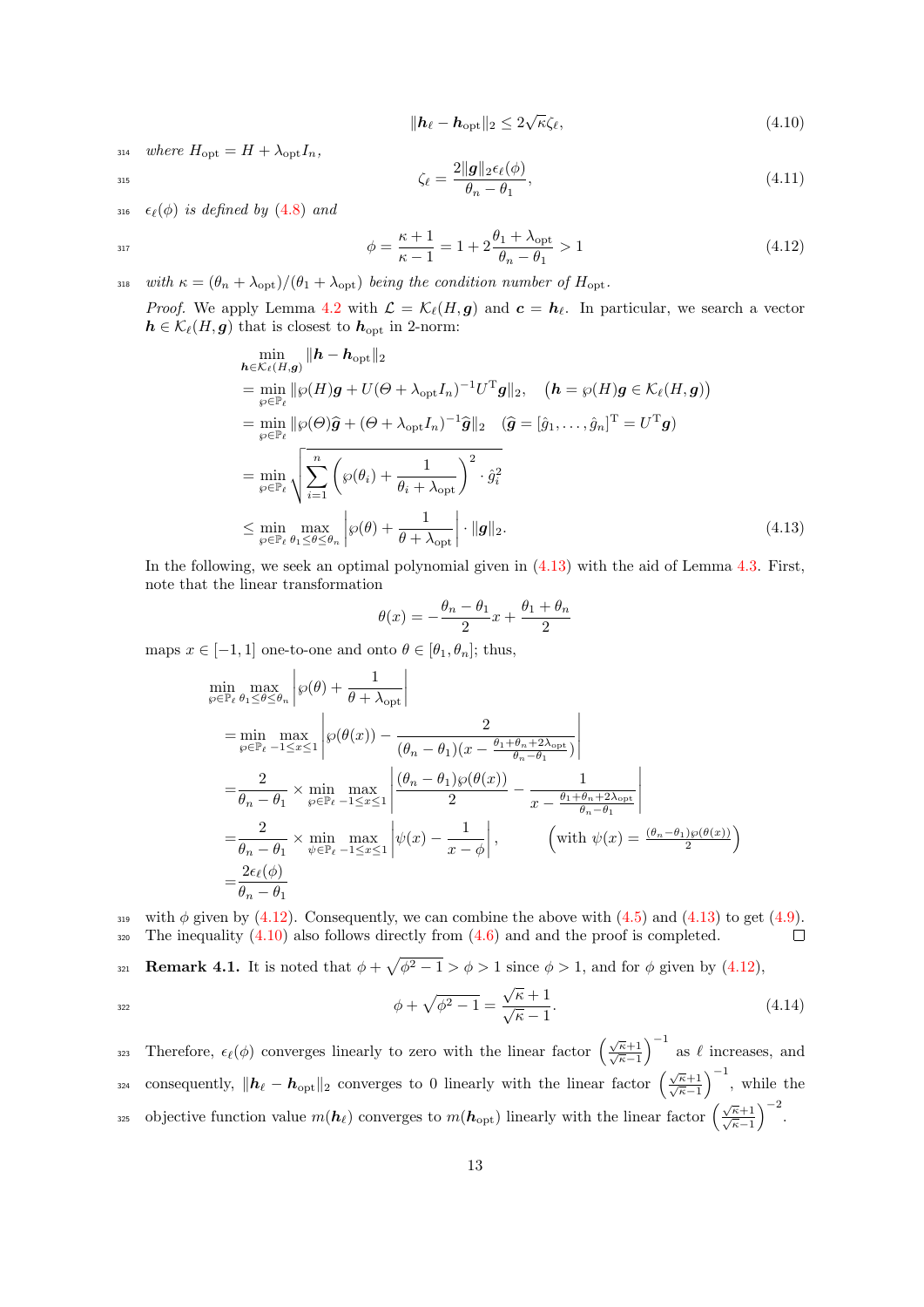<span id="page-13-2"></span><sup>326</sup> We finally can provide the worst case convergence of the associated  $\lambda_{\ell}$ .

 $327$  Theorem 4.2. Under the assumptions of Theorem [4.1,](#page-11-0) it follows that

$$
|\lambda_{\ell}^{3} - \lambda_{\rm opt}^{3}| \le 12\sigma^2 \|H_{\rm opt}\|_2 \zeta_{\ell}^2 + 6\sigma^2 \|g\|_2 \sqrt{\kappa} \zeta_{\ell},\tag{4.15}
$$

329 where  $\zeta_{\ell}$  is given by [\(4.11\)](#page-12-3).

*Proof.* By  $(H + \lambda_{opt} I_n)h_{opt} = -g$  and  $\lambda_{opt} = \sigma ||h_{opt}||_2$ , we have

$$
\lambda_{\rm opt}^3 = -\sigma^2 (\mathbf{g}^{\rm T} \mathbf{h}_{\rm opt} + \mathbf{h}_{\rm opt}^{\rm T} H \mathbf{h}_{\rm opt})
$$
  
=  $-\sigma^2 (2m(\mathbf{h}_{\rm opt}) - \mathbf{g}^{\rm T} \mathbf{h}_{\rm opt} - \frac{2}{3} \sigma ||\mathbf{h}_{\rm opt}||_2^3)$   
=  $-\sigma^2 (2m(\mathbf{h}_{\rm opt}) - \mathbf{g}^{\rm T} \mathbf{h}_{\rm opt}) + \frac{2}{3} \lambda_{\rm opt}^3$ 

leading to

$$
\lambda_{\rm opt}^3 = -3\sigma^2(2m(\boldsymbol{h}_{\rm opt}) - \boldsymbol{g}^{\rm T} \boldsymbol{h}_{\rm opt}).
$$

Similarly, by

$$
(S_{\ell} + \lambda_{\ell} I_{\ell}) \mathbf{s}_{\mathrm{opt},\ell} = -\|\mathbf{g}\|_2 \mathbf{e}_1, \ \lambda_{\ell} = \sigma \|\mathbf{s}_{\mathrm{opt},\ell}\|_2 = \sigma \|\mathbf{h}_{\ell}\|_2, \ \mathbf{h}_{\ell}^{\mathrm{T}} H \mathbf{h}_{\ell} = \mathbf{s}_{\mathrm{opt},\ell}^{\mathrm{T}} S_{\ell} \mathbf{s}_{\mathrm{opt},\ell}
$$

and  $\boldsymbol{h}_{\ell}^{\mathrm{T}}\boldsymbol{g} = \|\boldsymbol{g}\|_{2} \boldsymbol{s}_{\mathrm{opt},\ell}^{\mathrm{T}}\boldsymbol{e}_{1},$  it follows that

$$
\lambda_{\ell}^3 = -3\sigma^2(2m(\boldsymbol{h}_{\ell}) - \boldsymbol{g}^{\mathrm{T}} \boldsymbol{h}_{\ell}).
$$

<sup>330</sup> Consequently, the conclusion follows from Theorem [4.1.](#page-11-0)

<span id="page-13-0"></span>331 **Remark 4.2.** In  $[5, 6]$  $[5, 6]$  $[5, 6]$ , the linear convergence of the Lanczos iteration is also discussed. In <sup>332</sup> particular, it is shown that

$$
0 \le m(\mathbf{h}_{\ell}) - m(\mathbf{h}_{\mathrm{opt}}) \le 36[m(\mathbf{0}) - m(\mathbf{h}_{\mathrm{opt}})]e^{\frac{1}{\sqrt{\kappa}}}.
$$
\n(4.16)

 $=4^\circ$ 

 $\Box$ 

The right-hand size of  $(4.16)$  is a very simple form of upper bound in [\[5,](#page-22-8) [6\]](#page-22-9). Ignoring the constants that are independent on  $\ell$  in [\(4.9\)](#page-11-3) and [\(4.16\)](#page-13-1), and using [\(4.8\)](#page-11-1) and [\(4.14\)](#page-12-4), we note that the ratio factor related with  $\ell$  is

<span id="page-13-1"></span>
$$
[v(\kappa)]^{\ell} := \left[ e^{\frac{-4}{\sqrt{\kappa}}} / \left( \frac{\sqrt{\kappa} - 1}{\sqrt{\kappa} + 1} \right)^2 \right]^{\ell}
$$

334 which satisfies  $v(\kappa) = \frac{e^{\frac{-4}{\sqrt{\kappa}}}}{\left(\frac{\sqrt{\kappa}-1}{\sqrt{\kappa}+1}\right)^2} > 1$ . Figure [4.1](#page-14-0) illustrates the values  $e^{\frac{-4}{\sqrt{\kappa}}}$ ,  $\left(\frac{\sqrt{\kappa}-1}{\sqrt{\kappa}+1}\right)^2$  and  $v(\kappa)$  with 335 respect to  $0 < \frac{1}{\kappa} < 1$ .

336 For the hard case, we remark that the approximation  $h_\ell$  will not provide sufficient accuracy 337 because the condition  $g \perp \mathcal{E}_1$  implies  $h_\ell \in \text{span}(Q_\ell) \perp \mathcal{E}_1$ , and thus  $h_\ell$  will never contain the 338 component  $u \in \mathcal{E}_1$  given in [\(2.8\)](#page-4-7). Similar to the hard case in TRS, the Lanczos procedure should 339 restart after breakdown (i.e.,  $\ell = \tau$ ) with new starting vector orthogonal to span $(Q_{\tau})$  [\[15\]](#page-22-7). We  $_{340}$  omit the further detailed discussions on this situation and refer to [\[15,](#page-22-7) [41,](#page-23-15) [5,](#page-22-8) [6\]](#page-22-9).

## <sup>341</sup> 4.2 A nested restarting procedure

342 Revealed by [\(4.9\)](#page-11-3) and [\(4.10\)](#page-12-2), the convergence of  $h_\ell$  could be slow when the condition number  $\kappa$ <sup>343</sup> is large. In this case, a large  $\ell$  is required for an accurate approximation  $h_{\ell}$ . However, as the 344 dimension  $\ell$  of  $\mathcal{K}_{\ell}(H, g)$  continuously gets large, the orthogonality of  $Q_{\ell}$  deteriorates and memory <sup>345</sup> requirement increases; moreover, the computational costs for solving the reduced problem [\(4.2\)](#page-9-5) <sup>346</sup> also grow and the numerical stability decreases. An effective treatment for this situation is to <sup>347</sup> restart the Lanczos process, which is the topic of this subsection.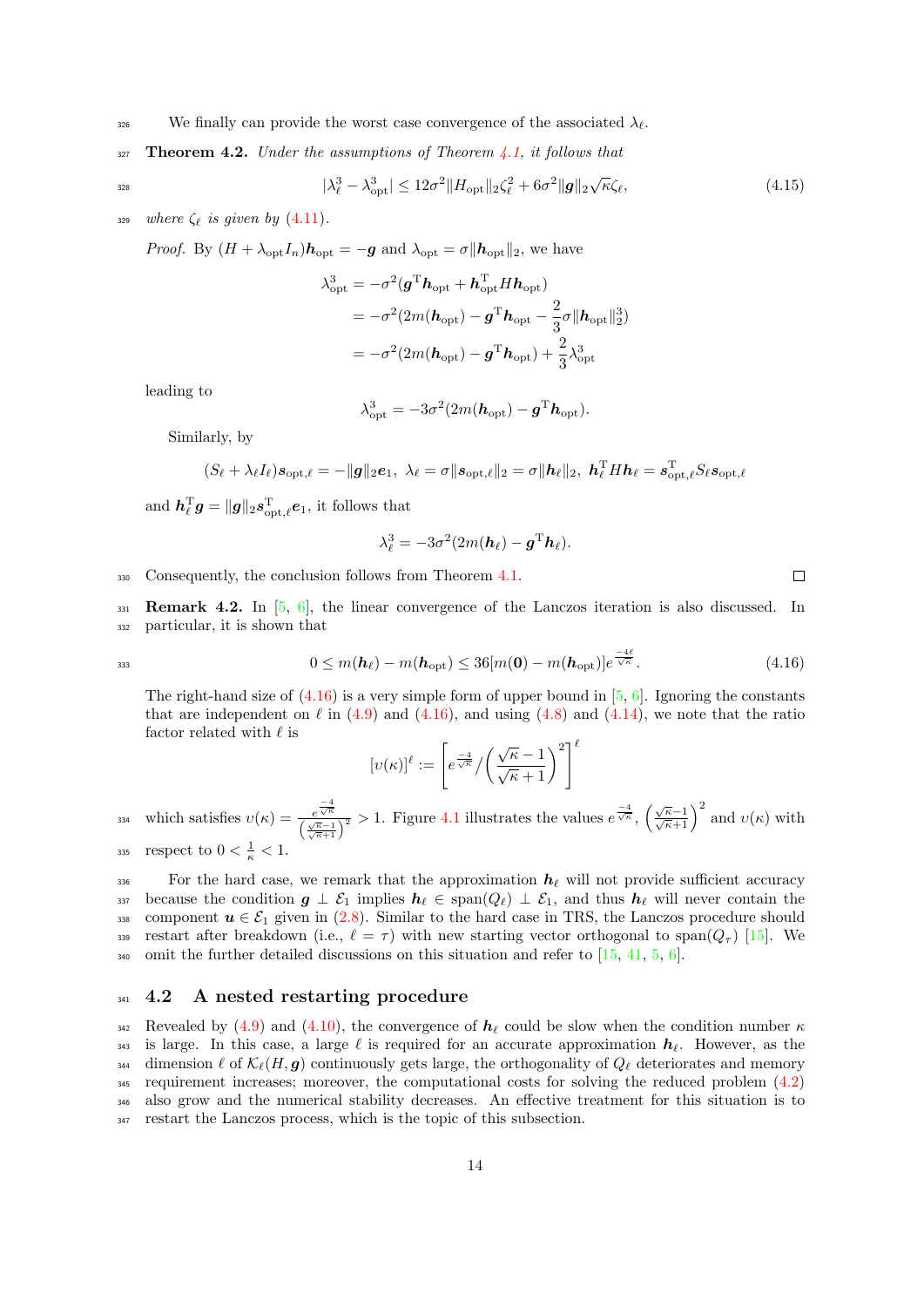

<span id="page-14-1"></span>Figure 4.1: The values  $e^{\frac{-4}{\sqrt{\kappa}}}, \left(\frac{\sqrt{\kappa}-1}{\sqrt{\kappa}+1}\right)^2$  and  $v(\kappa)$  w.r.t.  $\frac{1}{\kappa}$ .

#### <span id="page-14-0"></span><sup>348</sup> 4.2.1 Restart the Lanczos procedure

 $\text{Suppose }(\boldsymbol{h}^{(k)},\lambda^{(k)})$  is the current approximation pair of  $(\boldsymbol{h}_{\text{opt}},\lambda_{\text{opt}})$  and define the residual

$$
r^{(k)} = Hh^{(k)} + \lambda^{(k)}h^{(k)} + g.
$$
\n(4.17)

<sup>351</sup> We aim at finding the correction  $(\boldsymbol{d}^{(k)}, \rho^{(k)})$  so that  $\boldsymbol{h}_{\text{opt}} = \boldsymbol{h}^{(k)} + \boldsymbol{d}^{(k)}$  and  $\lambda_{\text{opt}} = \lambda^{(k)} + \rho^{(k)}$ . The  $352$  conditions  $(2.2)$  and  $(4.17)$  imply

$$
\mathbf{d}^{(k)} = -(H + \lambda_{\text{opt}} I_n)^{-1} \mathbf{r}^{(k)} - \rho^{(k)} (H + \lambda_{\text{opt}} I_n)^{-1} \mathbf{h}^{(k)}.
$$
(4.18)

The vectors  $(H + \lambda_{\text{opt}} I_n)^{-1} r^{(k)}$  and  $\rho^{(k)} (H + \lambda_{\text{opt}} I_n)^{-1} h^{(k)}$  cannot be obtained due to the unknown  $\lambda_{\text{opt}}$  and  $\rho^{(k)}$ . However, we can produce a subspace where these vectors lie. Specifically, using the fact  $\mathcal{K}(H + \lambda_{\text{opt}} I_n, r) = \mathcal{K}(H, r)$  for any vector r, we have

<span id="page-14-2"></span>
$$
\mathbf{d}^{(k)} = -(H + \lambda_{\text{opt}} I_n)^{-1} \mathbf{r}^{(k)} - \rho^{(k)} (H + \lambda_{\text{opt}} I_n)^{-1} \mathbf{h}^{(k)}
$$
  
\n
$$
\approx p(H) \mathbf{r}^{(k)} + \hat{p}(H) \mathbf{h}^{(k)}
$$
  
\n
$$
\in \mathcal{K}_{k_i}(H, \mathbf{r}^{(k)}) + \mathcal{K}_{m_i}(H, \mathbf{h}^{(k)}),
$$
\n(4.19)

354 where p and  $\hat{p}$  are certain polynomials of properly chosen degree  $k_i - 1$  and  $m_i - 1$ , respectively. <sup>355</sup> This implies that we can construct the subspace  $\mathcal{K}_{k_i}(H, r^{(k)}) + \mathcal{K}_{m_i}(H, h^{(k)})$  for the correction <sup>356</sup>  $d^{(k)}$  and restart the Lanczos process at  $(h^{(k)}, \lambda^{(k)})$ . In particular, we solve the following to update <sup>357</sup>  $h^{(k)}$  by the solution of

$$
\min_{\boldsymbol{h}\in\boldsymbol{h}^{(k)}+\mathcal{K}_{k_i}(H,\boldsymbol{r}^{(k)})+\mathcal{K}_{m_i}(H,\boldsymbol{h}^{(k)})}m(\boldsymbol{h}).
$$
\n(4.20)

<sup>3[5](#page-16-0)9</sup> We shall show in our numerical results in section 5 that the second Krylov subspace  $\mathcal{K}_{m_i}(H, \bm{h}^{(k)})$  $_{360}$  will improve significantly the convergence; in practice, a small dimension  $m_i$  is usually sufficient. 361 An orthonormal basis matrix  $U^{(k)}$  of  $\mathcal{K}_{k_i}(H, \mathbf{r}^{(k)}) + \mathcal{K}_{m_i}(H, \mathbf{h}^{(k)})$  can be obtained by first <sup>362</sup> computing the orthonormal basis of  $\mathcal{K}_{k_i}(H, \mathbf{r}^{(k)})$  and then augment it to have  $U^{(k)}$  by, for example

<sup>363</sup> [\[40,](#page-23-14) Algorithm 3.3], the (modified) Gram-Schmidt process.

## 364 4.2.2 Acceleration by a nested restarting procedure

365 The previous restarting procedure continues with  $h^{(k+1)}$  as a solution to  $(4.20)$  and  $\lambda^{(k+1)}$  = 366  $\sigma \| h^{(k+1)} \|_2$ . This is the basic restarting Lanczos method for [\(1.2\)](#page-1-0). For TRS, the convergence of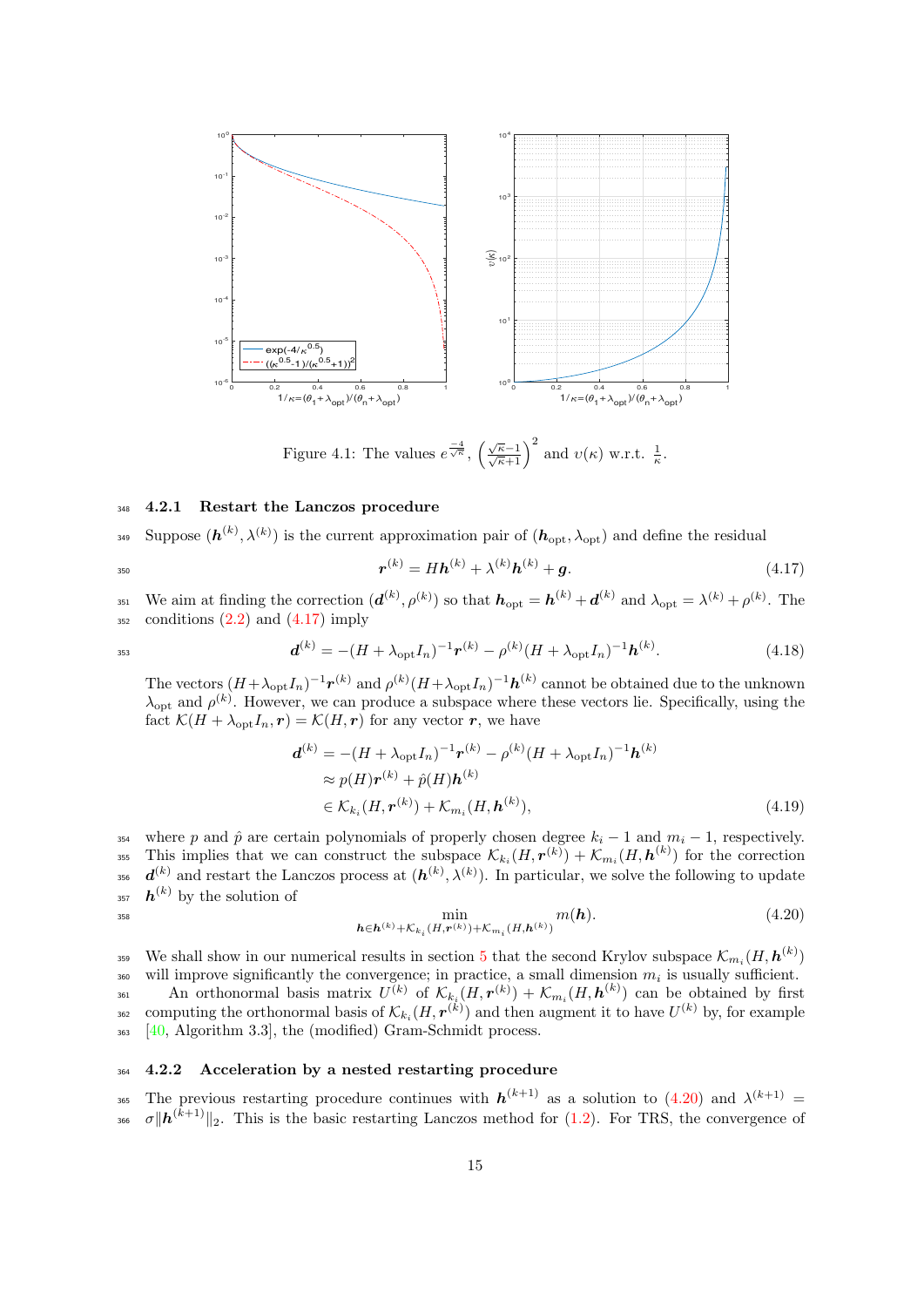$367$  this version has been established in [\[40\]](#page-23-14). Also, it is shown that this basic restarting procedure can <sup>368</sup> be further improved by a nested restarting structure originally proposed in  $[11]$  (see also  $[10]$ ) for <sup>369</sup> the nonsymmetric linear system in the GMRES framework. Recently the nested restarting Lanczos 370 approach is also applied to solve the maximal correlation problem arising in applied statistics [\[39\]](#page-23-22).

 $T_{371}$  To describe this nested restarting scheme, we denote by  $\mathring{h}^{(k+1)}$  the solution of [\(4.20\)](#page-14-2) and let

<span id="page-15-1"></span>
$$
\hat{\boldsymbol{h}}^{(k+1)} = \boldsymbol{h}^{(k)} + \mathring{\boldsymbol{d}}^{(k)} := \operatorname*{argmin}_{\boldsymbol{h} \in \boldsymbol{h}^{(k)} + \mathcal{K}_{k_i}(H, \boldsymbol{r}^{(k)}) + \mathcal{K}_{m_i}(H, \boldsymbol{h}^{(k)})} m(\boldsymbol{h})
$$
(4.21)

<sup>373</sup> where  $k_i$  and  $m_i$  are preset dimensions of the Krylov subspaces  $\mathcal{K}_{k_i}(H, \mathbf{r}^{(k)})$  and  $\mathcal{K}_{k_i}(H, \mathbf{h}^{(k)})$ , <sup>374</sup> respectively. The idea of the nested restarting in [\[11\]](#page-22-15) is to refine  $\mathring{h}^{(k+1)}$  by finding an improved <sup>375</sup> approximation  $h^{(k+1)}$  in the affine set  $\hat{h}^{(k+1)}$  + span $(D^{(k)})$  where  $D^{(k)} = [\hat{d}^{(k-p+1)}, \ldots, \hat{d}^{(k)}]$ <sup>376</sup> R<sup>n × p</sup> contains the previous p correction vectors  $\mathbf{\hat{d}}^{(j)}$  for  $j = k - p + 1, \ldots, k$ . That is,

<span id="page-15-2"></span>
$$
h^{(k+1)} = h^{(k)} + d^{(k)} := \operatorname*{argmin}_{h \in h^{(k)} + \operatorname{span}(D^{(k)})} m(h).
$$
 (4.22)

<sup>378</sup> One can see that  $h^{(k+1)}$  is a better approximation than  $\hat{h}^{(k+1)}$  because  $\hat{h}^{(k+1)} \in h^{(k)}$  + span $(D^{(k)})$ 379 (corresponding to  $p = 1$ ). Algorithm [2](#page-15-0) summarizes the nested restarting Lanczos method for [\(1.2\)](#page-1-0).

Algorithm 2 A nested restarted Lanczos method for  $(1.2)$ 

<span id="page-15-0"></span>1: Choose  $\epsilon > 0$ ,  $p > 0$  and let  $h^{(0)} = 0$ ,  $r^{(0)} = g$ ,  $D^{(-1)} = [$ ,  $k = 0$ ; 2: while  $\|\boldsymbol{r}^{(k)}\|_2 > \epsilon$  and  $k < k_{\text{max}}$  do 3: Compute  $\mathring{h}^{(k+1)}$  by [\(4.21\)](#page-15-1); 4: Set  $D^{(k)} = [D^{(k-1)}, \mathring{\boldsymbol{h}}^{(k+1)} - \boldsymbol{h}^{(k)}];$ 5: Delete the first column of  $D^{(k)}$  if  $D^{(k)}$  has  $p+1$  columns; 6: Compute  $h^{(k+1)}$  by [\(4.22\)](#page-15-2) and  $\lambda^{(k+1)} = \sigma ||h^{(k+1)}||_2$ ; 7: Set  $r^{(k+1)} = Hh^{(k+1)} + \lambda^{(k+1)}h^{(k+1)} + g$  and  $k = k + 1$ ; 8: end while

#### 380 4.2.3 Solve the inner subproblem

381 Notice that the two inner subproblems  $(4.21)$  and  $(4.22)$  in Algorithm [2](#page-15-0) have the same formulation:

386

$$
\min_{\mathbf{h}\in\mathbf{h}^{(k)}+\mathcal{V}}m(\mathbf{h})\tag{4.23}
$$

<sup>383</sup> where  $V = \mathcal{K}_{k_i}(H, \mathbf{r}^{(k)}) + \mathcal{K}_{m_i}(H, \mathbf{h}^{(k)})$  for  $(4.21)$  and  $V = \text{span}(D^{(k)})$  for  $(4.22)$ , respectively. Let 384  $V \in \mathbb{R}^{n \times v}$  be orthonormal basis matrix of  $V$ , and represent  $h \in V$  by  $h = Vv$ . Then the minimizer <sup>385</sup>  $\hat{h} = V \hat{v}$  of [\(4.23\)](#page-15-3) can be solved by finding

<span id="page-15-4"></span><span id="page-15-3"></span>
$$
\widehat{\boldsymbol{v}} = \operatornamewithlimits{argmin}_{\boldsymbol{v} \in \mathbb{R}^v} \left\{ \frac{1}{2} \boldsymbol{v}^{\text{T}} T \boldsymbol{v} + \boldsymbol{n}^{\text{T}} \boldsymbol{v} + \frac{\sigma}{3} \left( \sqrt{\|V^{\text{T}} \boldsymbol{h}^{(k)} + \boldsymbol{v}\|_2^2 + c^2} \right)^3 \right\}
$$

387 where  $T = V^{T}HV \in \mathbb{R}^{v \times v}$ ,  $n = V^{T}(\boldsymbol{g} + H\boldsymbol{h}^{(k)})$  and  $c^{2} = \|\boldsymbol{h}^{(k)}\|_{2}^{2} - \|V^{T}\boldsymbol{h}^{(k)}\|_{2}^{2} \geq 0$ . Noting <sup>388</sup> from  $V = \mathcal{K}_{k_i}(H, \mathbf{r}^{(k)}) + \mathcal{K}_{m_i}(H, \mathbf{h}^{(k)})$  and  $\mathbf{h}^{(k)} \in \text{span}(V)$ , we know the associated  $c^2 = ||\mathbf{h}^{(k)}||_2^2$  $\|V^{\mathrm{T}}\boldsymbol{h}^{(k)}\|_2^2 = \|\boldsymbol{h}^{(k)}\|_2^2 - \|\boldsymbol{h}^{(k)}\|_2^2 = 0.$  Denote  $\boldsymbol{z} = V^{\mathrm{T}}\boldsymbol{h}^{(k)} + \boldsymbol{v}$  and  $\boldsymbol{b} = \boldsymbol{n} - TV^{\mathrm{T}}\boldsymbol{h}^{(k)}$  to rewrite the <sup>390</sup> above to

$$
\widehat{\boldsymbol{z}} = \underset{\boldsymbol{z} \in \mathbb{R}^v}{\operatorname{argmin}} \left\{ \widehat{m}(\boldsymbol{z}) := \boldsymbol{b}^{\mathrm{T}} \boldsymbol{z} + \frac{1}{2} \boldsymbol{z}^{\mathrm{T}} T \boldsymbol{z} + \frac{\sigma}{3} \left( \sqrt{\|\boldsymbol{z}\|_2^2 + c^2} \right)^3 \right\}.
$$
 (4.24)

392 The resulting problem  $(4.24)$  is of a similar form as the original  $(1.2)$  except for the new parameter 393  $c^2 \geq 0$ . Following the argument for establishing Theorem [2.1](#page-2-3) (see [\[7,](#page-22-1) Theorem 3.1]), we next <sup>394</sup> provide a necessary and sufficient optimality condition for the global solution of [\(4.24\)](#page-15-4).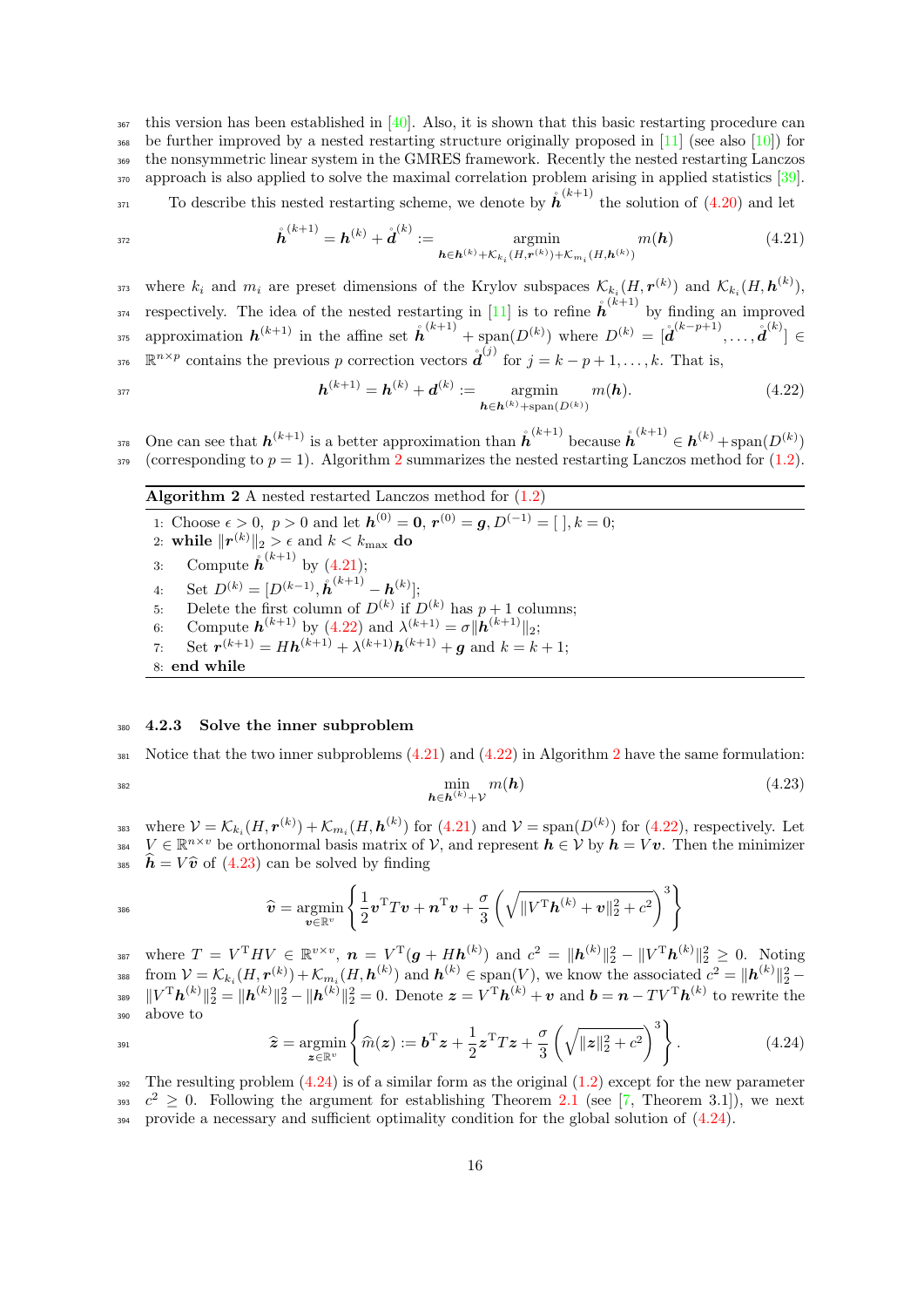- **Theorem 4.3.**  $\hat{z} \in \mathbb{R}^v$  is a global minimizer of [\(4.24\)](#page-15-4) if and only if  $(T + \hat{\lambda}I_v)\hat{z} + \hat{b} = 0$  and  $T_v \hat{\lambda}I_v$  is a generately assigned the subset of  $\hat{\lambda}$ 396  $T + \tilde{\lambda}I_v$  is symmetric positive semi-definite, where  $\hat{\lambda} = \sigma \sqrt{\|\hat{\boldsymbol{z}}\|_2^2 + c^2}$ . Moreover, if  $T + \tilde{\lambda}I_v$  is
- 397 positive definite, then  $\hat{z}$  is unique.
- *Proof.* The proof follows similarly from that of [\[7,](#page-22-1) Theorem 3.1], and thus we omit the details.  $\square$

The value  $\lambda_{\text{opt}}$  can be obtained by expressing  $\hat{z} = -(T + \lambda I_v)^{-1}b$  and solving from  $\lambda =$  $\sigma \sqrt{\|(T+\widehat{\lambda}I_v)^{-1}b\|_2^2+c^2}$  if  $\widehat{\lambda} > -\lambda_1(T)$ , where  $(\lambda_1(T), w_1)$  is an eigenpair of T associated with the smallest eigenvalue  $\lambda_1(T)$ . The case for  $\hat{\lambda} = -\lambda_1(T)$  implies that  $\hat{z} = -(T + \hat{\lambda}I_v)^{\dagger}b + \xi w_1$  and  $\xi$  can be determined by  $\widehat{\lambda} = \sigma \sqrt{\|(T + \widehat{\lambda}I_v)^{\dagger} \boldsymbol{b} + \xi \boldsymbol{w}_1\|_2^2 + c^2} = \sigma \sqrt{\|(T + \widehat{\lambda}I_v)^{\dagger} \boldsymbol{b}\|_2^2 + \xi^2 \|\boldsymbol{w}_1\|_2^2 + c^2}$ . Let  $T = W \Xi W^{T}$  be the eigen-decomposition of T and define

<span id="page-16-1"></span>
$$
\psi(\lambda) = ||(T + \lambda I_v)^{-1} \mathbf{b}||_2^2 = \sum_{i=1}^{\nu} \frac{\varpi_i^2}{(\lambda_i(T) + \lambda)^2}, \quad \varpi_i = \mathbf{e}_i^{\mathrm{T}} W \mathbf{b},
$$

 $\frac{399}{100}$  then we can apply the Newton iteration to the system (see [\[7\]](#page-22-1))

$$
\phi(\lambda) = \frac{1}{\sqrt{\psi(\lambda)}} - \frac{\sigma}{\sqrt{\lambda^2 - c^2 \sigma^2}} = 0,\tag{4.25}
$$

401 for the general case  $\hat{\lambda} > -\lambda_1(T)$  and analogously for  $\hat{\lambda} = -\lambda_1(T)$  by including the eigenpair <sup>402</sup>  $(\lambda_1(T), \mathbf{w}_1)$ . Note that  $\widehat{\lambda} = \sigma \sqrt{\|\widehat{\mathbf{z}}\|_2^2 + c^2} > \sigma c$  and we use  $\sigma c$  as a lower bound for the approxi-403 mation  $\lambda$  of  $\hat{\lambda}$ .<br>The Newto

The Newton iteration for the system [\(4.25\)](#page-16-1) involves the derivative of  $\phi(\lambda)$ , and for this, we first <sup>405</sup> have

$$
\psi'(\lambda) = -2\mathbf{z}(\lambda)^{\mathrm{T}}(T + \lambda I_v)^{-1}\mathbf{z}(\lambda), \quad \text{with} \quad \mathbf{z}(\lambda) = (T + \lambda I_v)^{-1}\mathbf{b};\tag{4.26}
$$

<sup>407</sup> thus, if  $T + \lambda I_v = L(\lambda) L(\lambda)^T$  is the Cholesky decomposition of  $T + \lambda I_v$  with  $\lambda > -\lambda_1(T)$ , the deriva- $\text{Cov}( \lambda ) = -2\| L(\lambda)^{-1} \boldsymbol{z}(\lambda) \|_2^2 \text{ at } \lambda \text{ can be computed via first solving } \boldsymbol{z}(\lambda) \text{ from } L(\lambda) L(\lambda)^\mathrm{T} \boldsymbol{z}(\lambda) = \boldsymbol{b}$ as and then solving  $\mathbf{I}(\lambda)$  from  $L(\lambda)\mathbf{I}(\lambda) = \mathbf{z}(\lambda)$ . This gives  $\psi'(\lambda) = -2||\mathbf{I}(\lambda)||_2^2$ . With  $\psi'(\lambda)$ , we further <sup>410</sup> have

$$
\phi'(\lambda) = \frac{\|l(\lambda)\|_2^2}{\|z(\lambda)\|_2^3} + \frac{\sigma\lambda}{\sqrt{(\lambda^2 - c^2\sigma^2)^3}} > 0, \quad \forall \lambda > -\lambda_1(T). \tag{4.27}
$$

Therefore, for the current approximation  $\lambda$  of  $\widehat{\lambda}_{opt}$ , the Newton step computes a correction  $\Delta\lambda$  and updates the approximation as  $\lambda + \Delta\lambda$  where and updates the approximation as  $\lambda + \Delta\lambda$  where

$$
\Delta\lambda = \frac{\frac{a}{\lambda} (\| \mathbf{z}(\lambda) \|_2 - \frac{\sqrt{a}}{\sigma})}{\| \mathbf{z}(\lambda) \|_2 + \frac{\sigma\sqrt{a^3}}{\lambda} \frac{\| \mathbf{I}(\lambda) \|_2^2}{\| \mathbf{z}(\lambda) \|_2^2}}, \quad \text{where} \quad a = \lambda^2 - c^2 \sigma^2. \tag{4.28}
$$

# <span id="page-16-0"></span><sup>415</sup> 5 Numerical results

 In this section, we will report numerical results of the nested restarting Lanczos algorithm to illustrate two aspects: (a) its performance for solving the cubic model [\(1.2\)](#page-1-0), and (b) the perfor- mance for the minimization [\(1.1\)](#page-0-0) when it serves as an inner solver for the subproblems of the cubic regularization of Newton method.

The MATLAB code of Algorithm [2](#page-15-0) is labeled as nrLan cubic. Numerical experiments are conducted in the environment of MATLAB R2015b and Ubuntu 20.04 system on a 64-bit PC with an Intel Core(TM) I5 8550U CPU (3.0GHz) and 8GB of RAM. As a stopping criterion, for the given tolerance  $\epsilon = 10^{-6}$  and the maximun number  $k_{\text{max}} = 10000$ , nrLan\_cubic terminates whenever the relative residual<sup>[4](#page-16-2)</sup> is no greater than  $\epsilon$ , or the iteration k exceeds the maximum number, i.e.,

$$
res:=\frac{\|\bm r^{(k)}\|_\infty}{\|\bm g\|_\infty}=\frac{\|(H+\lambda^{(k)}I_n)\bm h^{(k)}+\bm g\|_\infty}{\|\bm g\|_\infty}\leq \epsilon, \quad \text{or} \quad k>k_{\max}.
$$

<span id="page-16-2"></span>We choose  $res := \frac{\|\mathbf{r}^{(k)}\|_{\infty}}{\|\mathbf{g}\|_{\infty}}$  as the relative residual is because approximately we have  $(H + \lambda^{(k)} I_n) \mathbf{h}^{(k)} \approx -\mathbf{g}$ .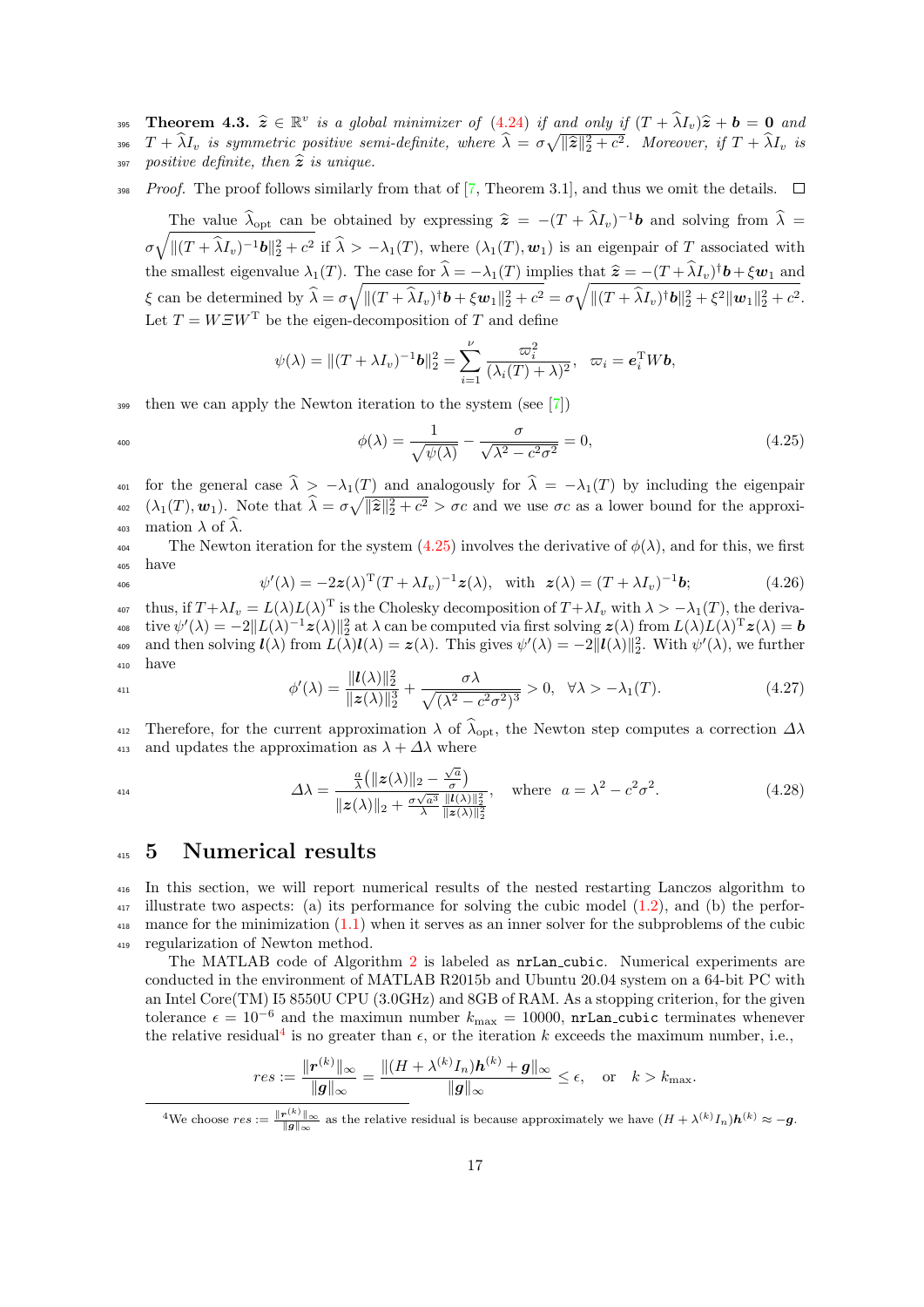<span id="page-17-0"></span>

| $k_i$ | $m_i$          | $n = 1000, \sigma = 0.1$         |                            |           |                         | $n = 1000, \sigma = 0.05$ |                            |           |                         |  |
|-------|----------------|----------------------------------|----------------------------|-----------|-------------------------|---------------------------|----------------------------|-----------|-------------------------|--|
|       |                | $\overline{\text{Iter}}_{outer}$ | $\overline{\mathrm{Prod}}$ | res       | $\overline{\text{CPU}}$ | Iter <sub>outer</sub>     | $\overline{\mathrm{Prod}}$ | res       | $\overline{\text{CPU}}$ |  |
| 20    | $\overline{2}$ | 33                               | 1115                       | $9.40e-7$ | 0.51                    | 71                        | 1989                       | $1.00e-6$ | 0.68                    |  |
| 30    | 10             | 21                               | 1181                       | $7.51e-7$ | 0.46                    | 45                        | 2165                       | 8.04e-7   | 0.71                    |  |
| 30    | 20             | 20                               | 1320                       | 8.73e-7   | 0.53                    | 43                        | 2493                       | 9.95e-7   | 0.83                    |  |
| 30    | 30             | 19                               | 1439                       | 5.46e-7   | 0.56                    | 42                        | 2842                       | $9.39e-7$ | 0.94                    |  |
| 50    | $\mathbf{2}$   | 15                               | 1091                       | $7.14e-7$ | 0.46                    | 30                        | 1886                       | $5.82e-7$ | 0.65                    |  |
| 50    | 10             | 14                               | 1134                       | $6.74e-7$ | 0.48                    | 28                        | 1988                       | 7.06e-7   | 0.73                    |  |
| 50    | 30             | 13                               | 1293                       | $9.64e-7$ | 0.60                    | 28                        | 2508                       | $4.19e-7$ | 0.93                    |  |
| 50    | 50             | 13                               | 1513                       | 8.77e-7   | 0.70                    | 27                        | 2927                       | $3.03e-7$ | 1.15                    |  |
| 80    | $\mathbf{2}$   | 10                               | 1066                       | $4.78e-7$ | 0.49                    | 19                        | 1813                       | 8.82e-7   | 0.73                    |  |
| 80    | 10             | 10                               | 1130                       | $4.06e-7$ | 0.55                    | 19                        | 1949                       | $7.55e-7$ | 0.78                    |  |
| 80    | 30             | 10                               | 1290                       | 1.48e-7   | 0.63                    | 17                        | 2067                       | $9.23e-7$ | 0.88                    |  |
| 80    | 50             | 10                               | 1450                       | 5.53e-7   | 0.71                    | 18                        | 2498                       | 9.83e-7   | 1.09                    |  |
| 80    | 80             | 9                                | 1529                       | $6.08e-7$ | 0.77                    | 16                        | 2656                       | $8.12e-7$ | 1.30                    |  |
| 100   | $\overline{2}$ | 9                                | 1123                       | $2.28e-7$ | 0.52                    | 17                        | 1947                       | 5.05e-7   | 0.80                    |  |
| 100   | 10             | 9                                | 1179                       | 1.74e-7   | 0.55                    | 16                        | 1956                       | $9.22e-7$ | 0.88                    |  |
| 100   | 50             | 9                                | 1459                       | $1.12e-7$ | 0.73                    | 14                        | 2214                       | $8.54e-7$ | 1.04                    |  |
| 100   | 80             | 8                                | 1488                       | 5.08e-7   | 0.81                    | 13                        | 2393                       | 8.89e-7   | 1.24                    |  |
| 100   | 100            | 8                                | 1608                       | $3.74e-7$ | 0.89                    | 14                        | 2814                       | $3.04e-7$ | 1.51                    |  |
| 150   | $\overline{2}$ | $\overline{7}$                   | 1167                       | $1.59e-7$ | 0.60                    | 12                        | 1932                       | $8.21e-7$ | 0.93                    |  |
| 150   | 10             | 7                                | 1207                       | $1.90e-7$ | 0.63                    | 12                        | 2012                       | 3.57e-7   | 1.01                    |  |
| 150   | 50             | $\overline{7}$                   | 1407                       | $9.37e-8$ | 0.84                    | 11                        | 2211                       | $8.04e-7$ | 1.22                    |  |
| 150   | 100            | $\overline{7}$                   | 1657                       | $7.16e-8$ | 1.08                    | 11                        | 2661                       | $2.69e-7$ | 1.65                    |  |
| 150   | 150            | 6                                | 1606                       | $5.40e-7$ | 1.14                    | 10                        | 2810                       | 7.80e-7   | 1.96                    |  |

Table 5.1: Numerical results of  $n$ -Lan cubic with different values of  $k_i$  and  $m_i$ 

 Before the evaluation of the two aspects of nrLan cubic, we first carry out numerical tests to demonstrate two crucial integrations of nrLan cubic, namely the double Krylov subspaces in  $(4.21)$  and the nested structure in  $(4.22)$ . For this purpose, we choose an appropriate parameter pair <sup>423</sup>  $(k_i, m_i)$  for nrLan\_cubic, and verify the contribution of the second Krylov subspace  $\mathcal{K}_{m_i}(H, \mathbf{h}^{(k)})$  and the nested structure (Lines 4–6 in Algorithm [2\)](#page-15-0). The test problems for this purpose are from 425 randomly generated H and  $\boldsymbol{g}$  as used in [\[40\]](#page-23-14), i.e.,

<span id="page-17-1"></span>
$$
H = GG^T - I_n, \quad G = \mathsf{randn}(n), \ \mathbf{g} = \mathsf{randn}(n, 1). \tag{5.1}
$$

427 Also, we choose two values for  $\sigma$ , i.e.,  $\sigma = 0.1$  and  $\sigma = 0.05$ .

<sup>428</sup> In Table [5.1,](#page-17-0) we report the numerical results of **nrLan** cubic with various parameters, where  $\mu_{29}$  Iter<sub>outer</sub>, Prod and CPU stand for the number of iterations, the number of matrix-vector products 430 and the consuming CPU time in second. It tells that the number of iterations decreases as  $k_i$  and  $m_i$  increase in general. However, as the dimension of the projected subproblems of  $(4.21)$  and [\(4.22\)](#page-15-2) get larger as well, the efficiency overall does not improve consistently. A good choice of 433 parameters indicated by this testing is  $k_i = 50$  and  $m_i = 2$ .

We next show that the additional Krylov subspace  $\mathcal{K}_{m_i}(H, \mathbf{h}^{(k)})$  and the nested structure are 435 two crucial integrations for the performance of the algorithm. First, by setting  $m_i = 2$  and  $m_i = 0$ , 436 we report in Figure [5.1](#page-18-0) the average quantities from  $nr Lan\_cubic$  over 20 random test problems  $_{437}$  (with the same settings for H and  $g$  as [\(5.1\)](#page-17-1)) with and without using this additional Krylov <sup>438</sup> subspace  $\mathcal{K}_{m_i}(H, \mathbf{h}^{(k)})$ , respectively. One can clearly see that the additional information from <sup>439</sup>  $\mathcal{K}_{m_i}(H, \boldsymbol{h}^{(k)})$  improves the performance substantially.

 For the nested structure, we similarly run nrLan cubic by enabling and disabling this nested structure (Lines 4–6 in Algorithm [2\)](#page-15-0) on 20 random instances. The average numerical results are plotted in Figure [5.2,](#page-18-1) which also demonstrate the importance of the nested structure for nrLan cubic.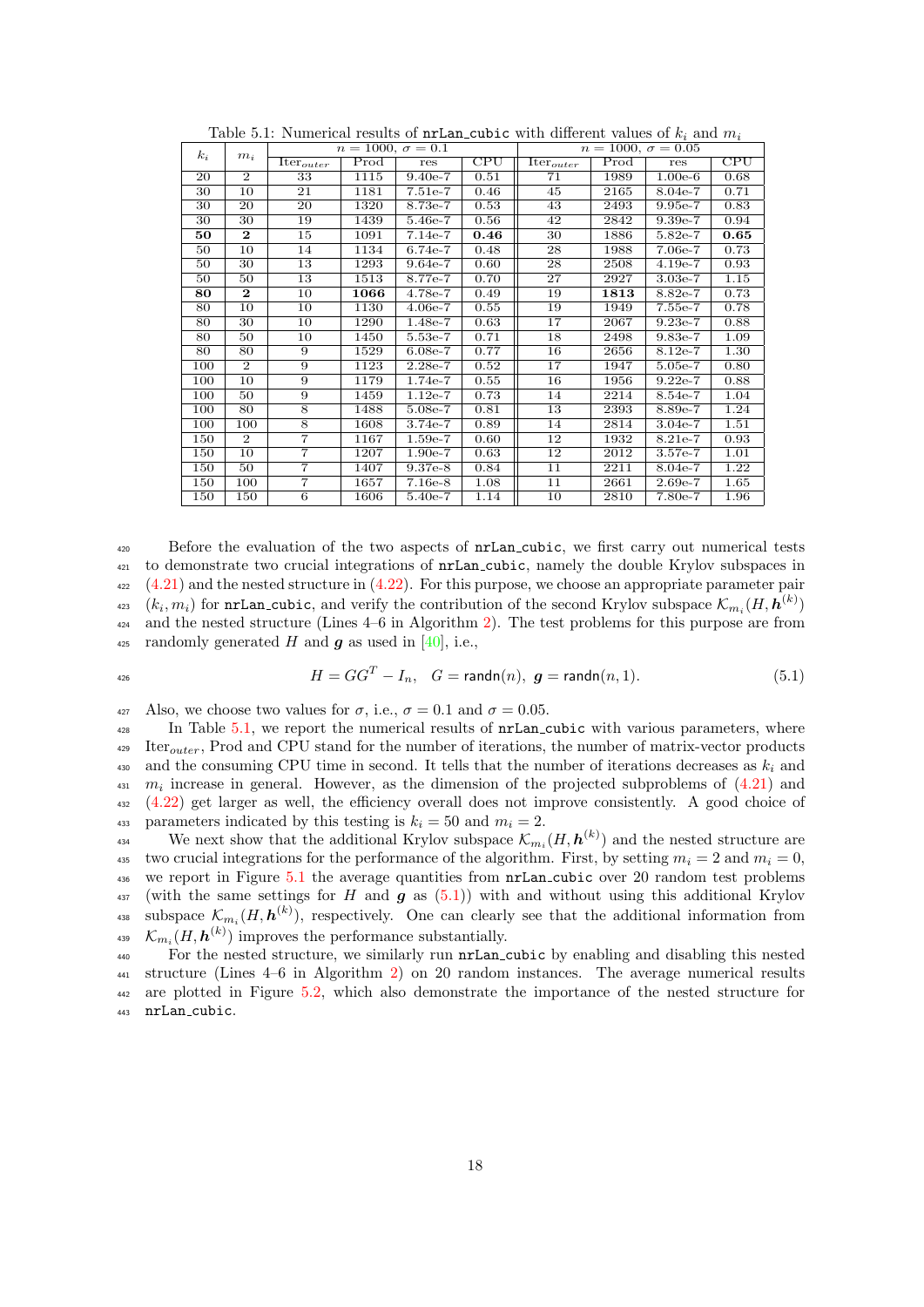

<span id="page-18-0"></span>Figure 5.1: CPU time and matrix-vector products for  $H = GG^T - I_n$ 



<span id="page-18-1"></span>Figure 5.2: CPU time and matrix-vector products for  $H = GG^T - I_n$ 

# $444$  5.1 Performance for the cubic model  $(1.2)$

<sup>445</sup> Now, we carry out numerical evaluation to illustrate the first aspect of nrLan cubic, namely, its <sup>446</sup> performance for solving the cubic model [\(1.2\)](#page-1-0). For this purpose, we compare nrLan cubic using <sup>447</sup> the associated parameters

$$
^{448}
$$

$$
p = \min(100, n), \ k_i = \min(50, n), \ m_i = 2.
$$

449 with the basic Lanczos method (labeled as Lan cubic)  $[7, 8]$  $[7, 8]$  $[7, 8]$ . We test four instances of model [\(2.1\)](#page-2-0) on dimension  $n = 5000$ , 8000 and parameter  $\sigma = 0.1$ , 0.05, where H and q are generated <sup>451</sup> randomly as  $(5.1)$ . In Figures [5.3](#page-19-0) and [5.4,](#page-19-1) we demonstrate how the computed relative residual of each algorithm behaves against the number of matrix-vector products. It can be seen from Figures [5.3](#page-19-0) and [5.4](#page-19-1) that, for all instances, nrLan cubic consumes less CPU time to reach the stopping criterion than Lan cubic. The saving computational cost is from the requirements in dealing with smaller projected subproblems [\(4.3\)](#page-9-1) than those of Lan cubic, and this saving compensates the slight increase of the matrix-vector products in nrLan cubic. More numerical comparisons on the two implementations will be reported in the next subsection for solving the minimization problem  $458 \quad (1.1).$  $458 \quad (1.1).$  $458 \quad (1.1).$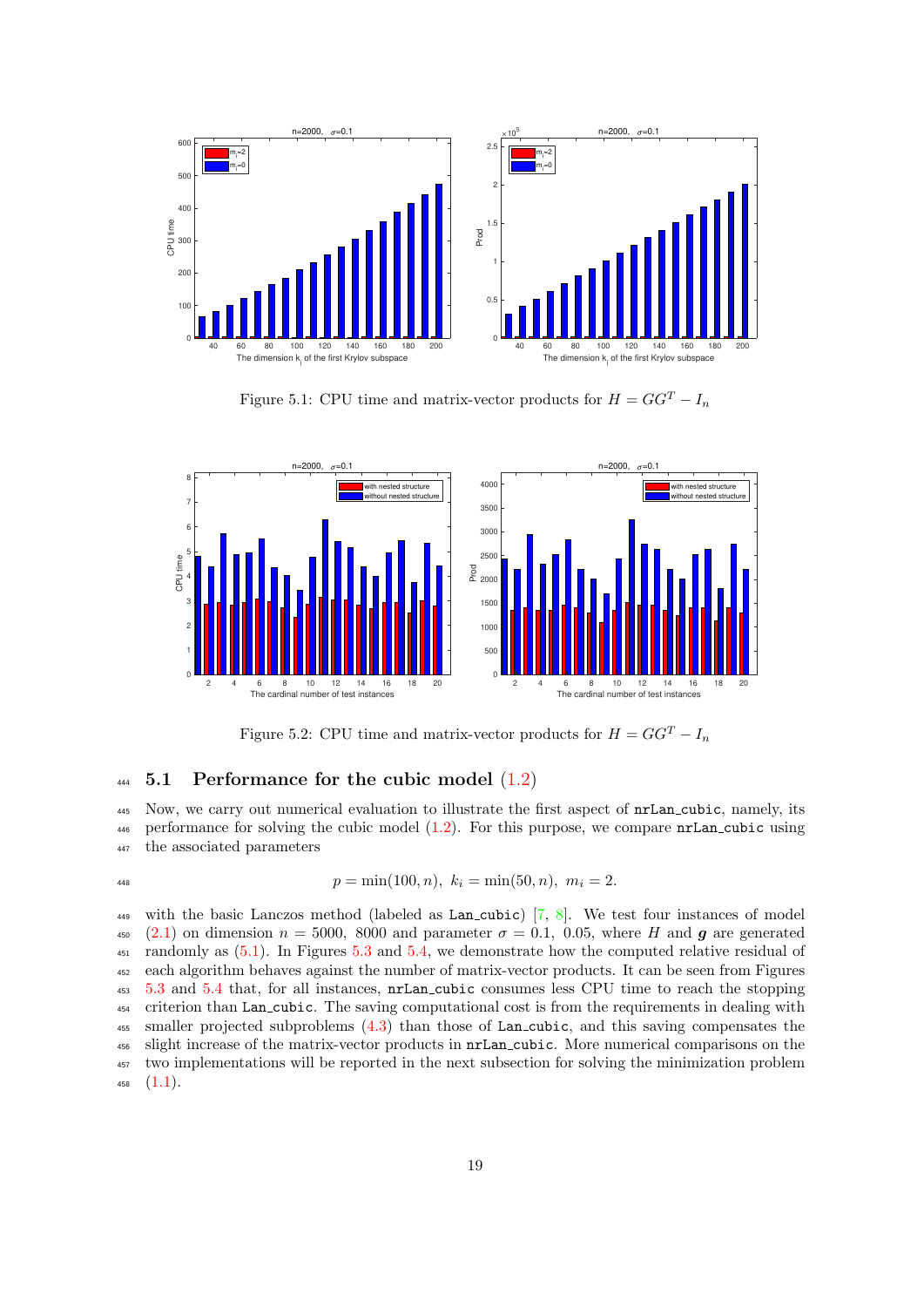

<span id="page-19-0"></span>Figure 5.3: Residuals for  $H = GG^T - I_n$ 



<span id="page-19-1"></span>Figure 5.4: Residuals for  $H = GG^T - I_n$ 

## <sup>459</sup> 5.2 Performance for minimization on the CUTEst collection

 In this subsection, we turn to the second aspect of nrLan cubic for solving the minimization <sup>461</sup> problem [\(1.1\)](#page-0-0). We conduct this testing by choosing unconstrained optimization problems from the <sup>462</sup> CUTEst<sup>[5](#page-19-2)</sup> collection [\[16\]](#page-22-12), when **nrLan\_cubic** is embedded in the cubic regularization framework [\[7,](#page-22-1) 463 8. In particular, we denote by Lan cubic(500) and Lan cubic(1000) the basic Lanczos method  $[7, 8]$  $[7, 8]$  [8\]](#page-22-2) that restarts in every 500 and 1000 steps (i.e., the dimension of the underlying Krylov subspace), respectively. To clearly indicate the minimization solvers with different inner solver for [\(1.2\)](#page-1-0), we use min nrLan cubic, min Lan cubic(500), min Lan cubic(1000), and min Nt cubic to represent the overall minimization solver where our  $nrLan$ -cubic, Lan-cubic(500), Lan-cubic(1000) and the Newton method [\[7,](#page-22-1) [8\]](#page-22-2) are used for solving subproblems [\(1.2\)](#page-1-0) in the cubic regularization framework [\[7,](#page-22-1) [8\]](#page-22-2), respectively.

<sup>470</sup> All algorithms are coded in MATLAB, and the cubic framework as well as min Lan cubic(500), min Lan cubic(1000), and Newton iteration min Nt cubic are translated from Manopt(MATLAB)<sup>[6](#page-19-3)</sup> 471 <sup>472</sup> [\[4\]](#page-22-17) by removing the manifold structure. Manopt(MATLAB) is a toolbox for optimization on mani- $_{473}$  folds. Specifically,  $min\_tan\_cubic(500)$  and  $min\_tan\_cubic(1000)$  are modified from  $arc\_lanczos.m$ <sup>474</sup> in Manopt(MATLAB), while min Nt\_cubic is from minimize\_cubic\_newton.m. The outer-loop

<span id="page-19-2"></span><sup>5</sup> It is available at <https://github.com/ralna/CUTEst>.

<span id="page-19-3"></span><sup>6</sup> It is available at <https://www.manopt.org/>.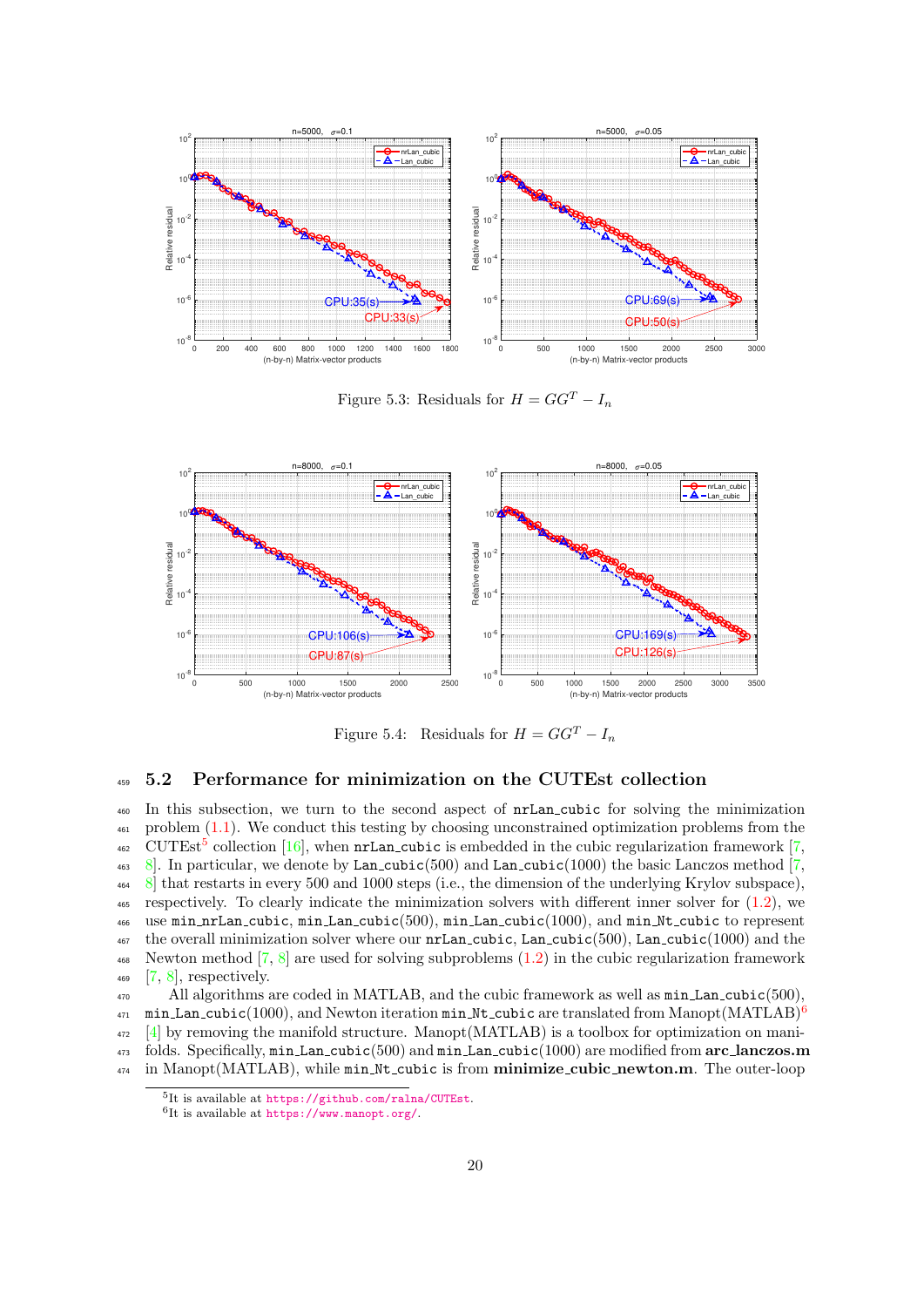$\frac{475}{475}$  iteration of the cubic regularization algorithm terminates if the relative residual  $res<sub>o</sub>$  is no more  $476$  than 10<sup>-6</sup> and CPU time is no greater than the maximum CPU time 3600 seconds, i.e.,

$$
res_o := \frac{\|\bm{g}^{(j)}\|_{\infty}}{\|\bm{g}^{(0)}\|_{\infty}} \le 10^{-6} \text{ and CPU time} \le 3600(s),
$$

 $478$  where j denotes the j-th outer-loop iteration in the cubic regularization framework. As the cu-479 bic regularization subproblem needs not to be solved accurately at each iteration j, we adaptively 480 tighten the inner tolerance  $\epsilon$  for all inner solvers nrLan cubic, Lan cubic(500) and Lan cubic(1000),

481 and Nt\_cubic in a same strategy.

<sup>482</sup> The set of test minimization problems is systematically chosen from the CUTEst collection. <sup>483</sup> Specifically, we set relevant options in the following table for the resulting problems.

| Objective function type         | : Q S O                |
|---------------------------------|------------------------|
| Constraints type                | : *                    |
| Regularity                      | : ∗                    |
| Degree of available derivatives | $\cdot$ 2              |
| Problem interest                | : ∗                    |
| Explicit internal variables     | : ∗                    |
| Number of variables             | $:$ in [100, 99999999] |
| Number of constraints           | : ∗                    |

485 where  $\mathbf{Q} =$  quadratic type,  $\mathbf{S} =$  sum of square type,  $\mathbf{O} =$  other type (nonlinear, non-constant, 486 etc.),  $* = everything goes$ , in [100, 99999999] = 100  $\leq n \leq$  99999999, and "Degree of available  $487$  derivatives  $=2$ " means the analytic second-order Hessian is used.

 It should be mentioned that most of the resulting problems from the above choice consist of a particular parameter; in this case, for each problem, we select one value in the given set for this 490 parameter so that the dimension n of the resulting problem is the largest one in [2000, 15000].  $_{491}$  For those that do not have a value of the parameter corresponding to n in [2000, 15000], we then remove them from the resulting set. As a result, 81 problems are selected for testing, and the detailed information about these problems is listed in Table [6.1](#page-24-0) in Appendix.

 From the numerical results of the set of 81 test problems, we find that all the test solvers fail to obtain approximations within the given stopping criterion for the problems FLETCBV3, FLETCHBV, GENHUMPS, INDEF, NONMSQRT; therefore, we did not record them in our nu- merical report in Figure [5.5](#page-21-1) where the relative residuals  $res<sub>o</sub>$  and CPU time are plotted. In par- $\frac{498}{100}$  ticular, the left subfigure in Figure [5.5](#page-21-1) demonstrates res<sub>o</sub> for each problem (in 76 test problems) 499 indexed by the x-axis. It can be seen then that the number of failure cases for  $min\_nrLan\_cubic$ , min Lan cubic(500), min Lan cubic(1000), and min Nt cubic is 6, 8, 10, and 8, respectively. This subfigure also reveals that the Newton iteration min Nt cubic is able to achieve higher accurate solutions for most test problems. However, in term of efficiency, the right subfigure in Figure [5.5,](#page-21-1) 503 which is a demonstration of numerical results for the performance in the format of Dolan and Moré  $_{504}$  [\[12\]](#page-22-18), implies that  $min_nrLan_cubic$  in general is more efficient than the other three.

484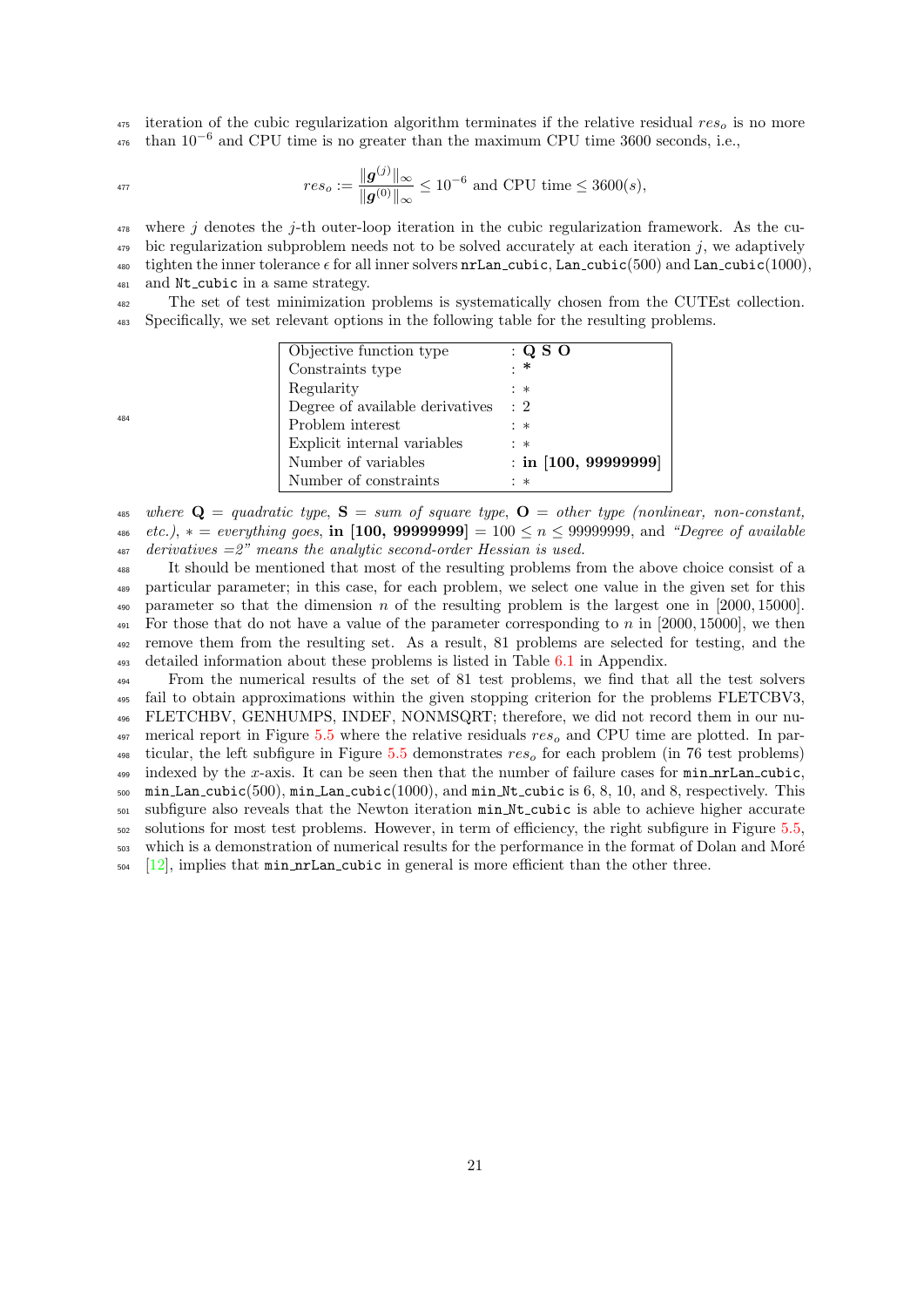

<span id="page-21-1"></span>Figure 5.5: Residuals and CPU time for the CUTEst collection

 Our final remark on the solvers is from the observation of two test problems SSBRYBND  $506(n = 5000)$  and SSCOSINE  $(n = 10000)$ . Figure [5.6](#page-21-2) provides the details on how the relative residual  $res<sub>o</sub>$  of each algorithm behaves against the number of outer iteration j. In particular, for SSBRYBND and SSCOSINE, we notice that the relative residuals  $res<sub>o</sub>$  of min Nt\_cubic decrease to  $10^{-6}$  rapidly. This is an indicator showing that highly accurate approximations for the subproblems [\(1.2\)](#page-1-0) can be helpful for the outer-loop convergence. This fact can also be seen by the results from  $\mu$ <sub>511</sub> min Lan cubic(500) and min Lan cubic(1000), in which the Lanczos process stops earlier and then restarts. This produces approximations of low accuracy for  $(1.2)$ . In such problems where the subproblems [\(1.2\)](#page-1-0) encounter ill-conditioned cases but relatively highly accurate approximations are still desired in the outer-loop iteration, our proposed min nrLan cubic can help as they have demonstrated in SSBRYBND and SSCOSINE.



<span id="page-21-2"></span>Figure 5.6: Residuals vs. the number of iterations for SSBRYBND and SSCOSINE

# <span id="page-21-0"></span>516 6 Conclusions

<sup>517</sup> In this paper, we made two numerical contributions to the cubic regularization of Newton method. <sup>518</sup> We first established an  $(n+1)$  dimensional equivalent QEP for the cubic regularization subproblem  $_{519}$  [\(1.2\)](#page-1-0) and derive two new  $2(n+1)$  dimensional equivalent generalized eigenvalue problems by means  $520$  of linearization of QEP. Our second contribution is on the Lanczos method for  $(1.2)$  for the large  $521$  scale minimization. A new and sharp convergence result on the basic Lanczos method  $\left[7, 8\right]$  $\left[7, 8\right]$  $\left[7, 8\right]$  was <sup>522</sup> established, and a nested restarting version was proposed to handle ill-conditioned cases. Our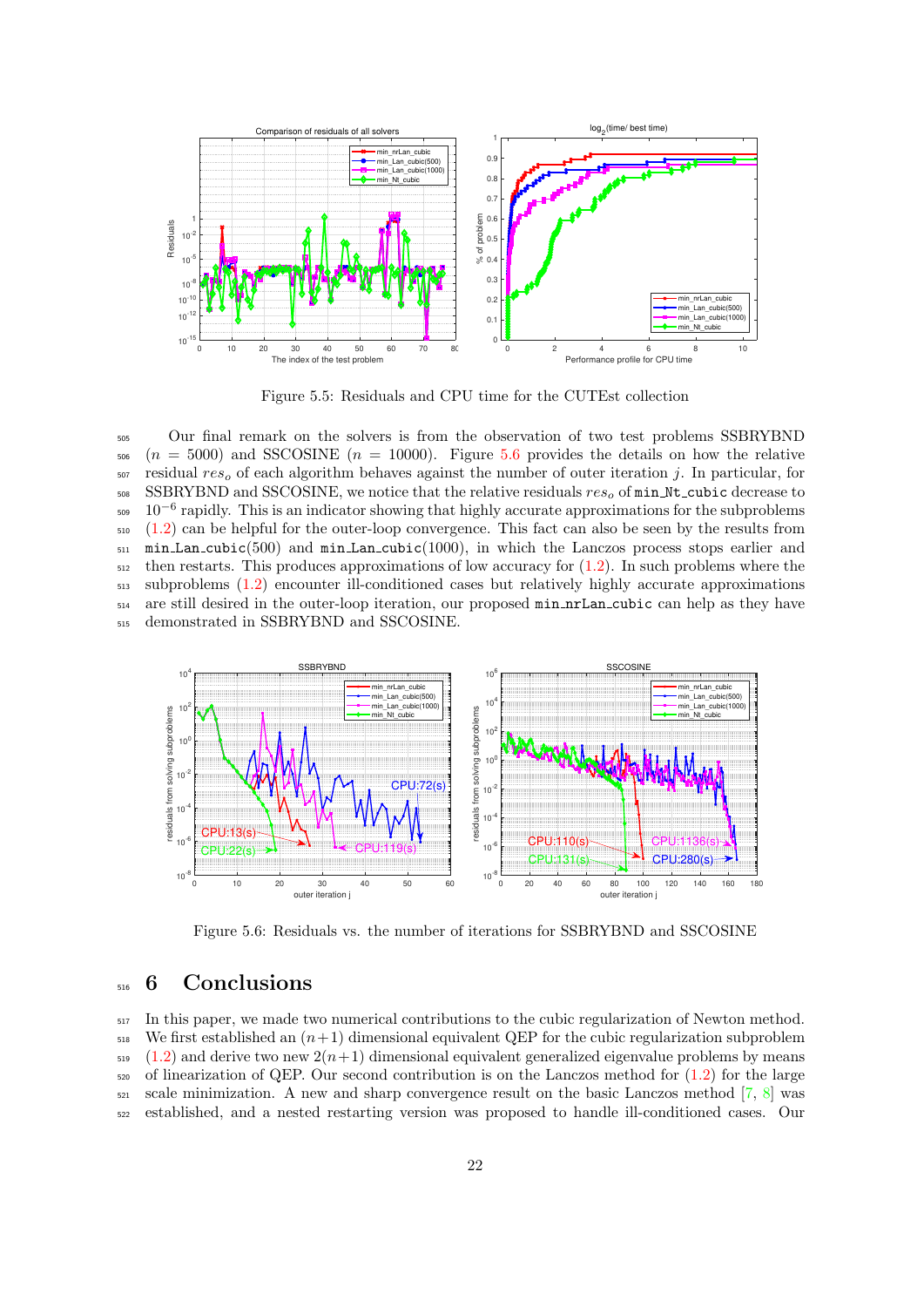numerical experience indicates that the nested restarting Lanczos iteration can be helpful for the large scale minimization problem, especially in which ill-conditioned subproblems may emerge.

# 525 Acknowledgments.

 The authors are grateful to the anonymous referees for their useful comments and suggestions to <sub>527</sub> improve the presentation of this paper. They also thank Dr. Ren-Cang Li at University of Texas at Arlington for the idea of the proof of Theorem [4.2.](#page-13-2)

# References

- <span id="page-22-4"></span> [1] S. Adachi, S. Iwata, Y. Nakatsukasa, and A. Takeda. Solving the trust-region subproblem by a generalized eigenvalue problem. SIAM J. Optim., 27(1):269–291, 2017.
- <span id="page-22-11"></span> [2] Z. Bai and Y. Su. SOAR: A second-order Arnoldi method for the solution of the quadratic eigenvalue problem. SIAM J. Matrix Anal. Appl., 26(3):640–659, 2005.
- <span id="page-22-14"></span>534 [3] S. N. Bernstein. Sur l'ordre de la meilleure approximation des fonctions continues par les polynômes de degré donné. *Mém. acad. royale Belg.*, 4:1–104, 1912.
- <span id="page-22-17"></span> [4] N. Boumal, B. Mishra, P.-A. Absil, and R. Sepulchre. Manopt, a Matlab Toolbox for Optimization on Manifolds. J. Mach. Learn. Res., 15(42):1455–1459, 2014.
- <span id="page-22-8"></span> [5] Y. Carmon and J. Duchi. Analysis of Krylov subspace solutions of regularized nonconvex quadratic problems. In Neural Information Processing Systems (NIPS), 2018, Selected for oral presentation, 2018.
- <span id="page-22-9"></span> [6] Y. Carmon and J. Duchi. First-order methods for nonconvex quadratic minimization. SIAM Rev.,  $\frac{62(2):395-436}{2020}$
- <span id="page-22-1"></span> [7] C. Cartis, N. I. M. Gould, and P. L. Toint. Adaptive cubic regularisation methods for unconstrained optimization. Part I: motivation, convergence and numerical results. Math. Program., 127:245–295, 2011.
- <span id="page-22-2"></span> [8] C. Cartis, N. I. M. Gould, and P. L. Toint. Adaptive cubic regularisation methods for unconstrained optimization. Part II: worst-case function- and derivative-evaluation complexity. Math. Program., 130:295–319, 2011.
- <span id="page-22-0"></span>[9] A. R. Conn, N. I. M. Gould, and P. L. Toint. Trust-Region Methods. SIAM, Philadelphia, PA, 2000.
- <span id="page-22-16"></span>[10] E. de Sturler. Nested Krylov methods based on GCR. J. Comput. Appl. Math., 67:15–41, 1996.
- <span id="page-22-15"></span> [11] H. A. Van der Vorst and C. Vuik. GMRESR: A family of nested GMRES methods. Numer. Linear Algebra Appl., 1:369–386, 1994.
- <span id="page-22-18"></span> [12] E. D. Dolan and J. Moré. Benchmarking optimization software with performance profiles. Math. Program., 91:201–213, 2002.
- <span id="page-22-13"></span> [13] D. M. Gay. Computing optimal locally constrained steps. SIAM J. Sci. Statist. Comput., 2(1):186–197, 1981.
- <span id="page-22-5"></span> [14] G. H. Golub and U. von Matt. Quadratically constrained least squares and quadratic problems. Numer. Math., 59:561–580, 1991.
- <span id="page-22-7"></span> [15] N. I. M. Gould, S. Lucidi, M. Roma, and P. L. Toint. Solving the trust-region subproblem using the Lanczos method. SIAM J. Optim., 9:504–525, 1999.
- <span id="page-22-12"></span> [16] N. I. M. Gould, D. Orban, and P. L. Toint. CUTEst: a constrained and unconstrained testing environment with safe threads for mathematical optimization. Comput. Optim. Appl., 60:545–557, 2015.
- <span id="page-22-6"></span> [17] N. I. M. Gould, D. P. Robinson, and H. S. Thorne. On solving trust-region and other regularised subproblems in optimization. Math. Program. Comput., 2(1):21–57, 2010.
- <span id="page-22-10"></span> [18] N. I. M. Gould and V. Simoncini. Error estimates for iterative algorithms for minimizing regularized quadratic subproblems. Optim. Methods Softw., 35(2):304–328, 2019.
- <span id="page-22-3"></span> [19] S. Gratton, A. Sartenaer, and P. L. Toint. Recursive trust-region methods for multiscale nonlinear optimization. SIAM J. Optim., 19(8):414–444, 2008.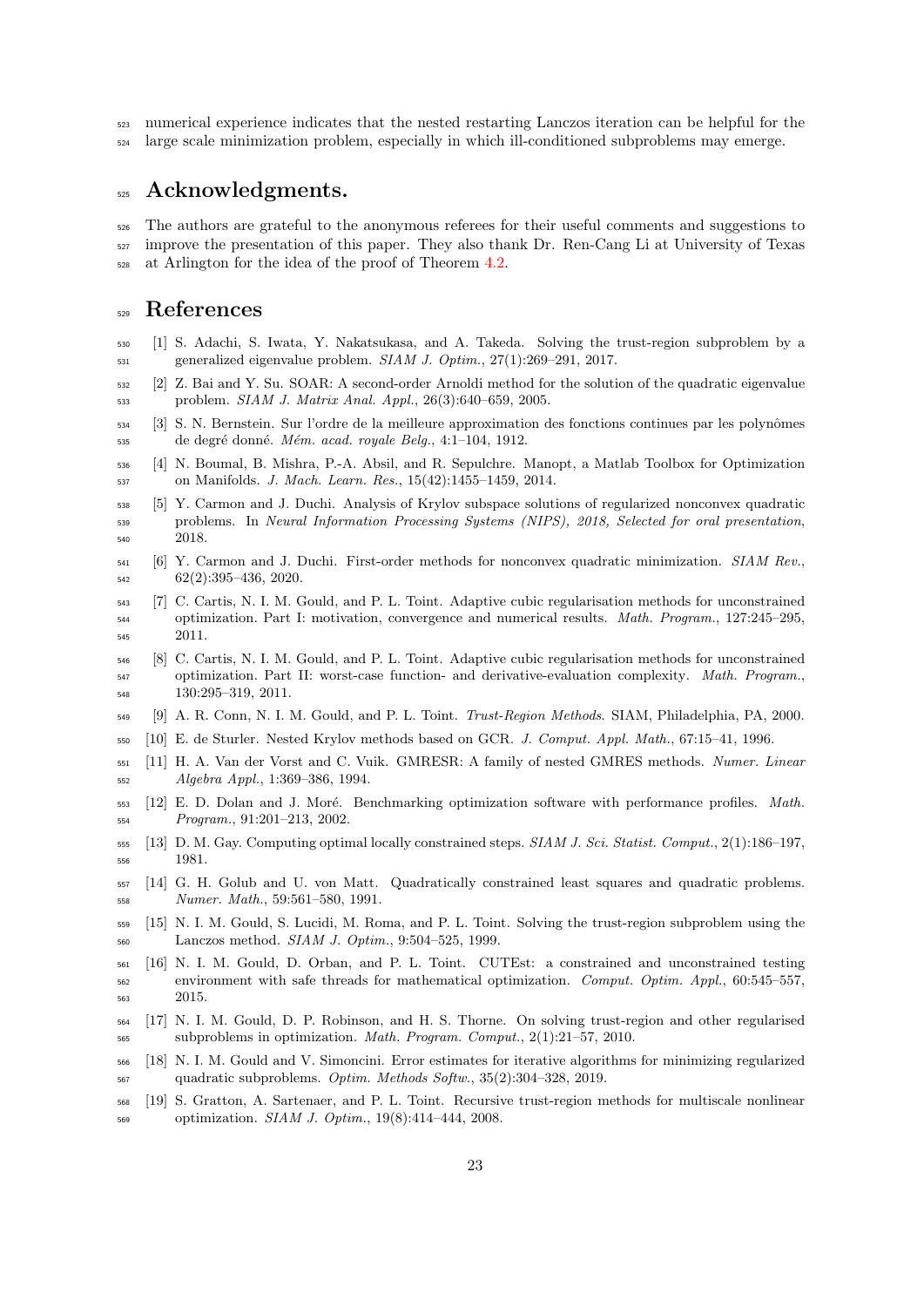- <span id="page-23-17"></span> [20] A. Griewank. The modification of NewtonOs method for unconstrained optimization by bounding ˜ cubic terms. Technical Report NA/12, Department of Applied Mathematics and Theoretical Physics, University of Cambridge, UK, 1981.
- <span id="page-23-2"></span>[21] W. W. Hager. Minimizing a quadratic over a sphere. SIAM J. Optim., 12:188–208, 2001.
- <span id="page-23-3"></span> [22] E. Hazan and T. Koren. A linear-time algorithm for trust region problems. Math. Program., Ser. A, 158(1):363–381, 2016.
- <span id="page-23-7"></span>576 [23] N. Ho-Nguyen and F. Kilinç-Karzan. A second-order cone based approach for solving the trust-region subproblem and its variants. SIAM J. Optim., 27(3):1485–1512, 2017.
- <span id="page-23-19"></span> [24] X. Liang and R.-C. Li. The hyperbolic quadratic eigenvalue problem. Forum of Mathematics, Sigma, 3(e13):1–93, 2015.
- <span id="page-23-16"></span> [25] F. Lieder. Solving large-scale cubic regularization by a generalized eigenvalue problem. SIAM J. Optim., 30(4):3345–3358, 2020.
- <span id="page-23-4"></span>582 [26] J. J. Moré and D. C. Sorensen. Computing a trust region step. SIAM J. Sci. Statist. Comput., 4(3):553–572, 1983.
- <span id="page-23-0"></span> [27] Y. Nesterov and B.T. Polyak. Cubic regularization of Newton method and its global performance. Math. Program., 108:177–205, 2006.
- <span id="page-23-5"></span>[28] J. Nocedal and S. Wright. Numerical Optimization. Springer, New York, 2nd ed. edition, 2006.
- <span id="page-23-21"></span>[29] B. N. Parlett. The Symmetric Eigenvalue Problem. SIAM, Philadelphia, 1998.
- <span id="page-23-8"></span> [30] R. Rendl and H. Wolkowicz. A semidefinite framework for trust region subproblems with applications to large scale minimization. Math. Program., 77(2):273–299, 1997.
- <span id="page-23-9"></span> [31] M. Rojas, S. A. Santos, and D. C. Sorensen. A new matrix-free algorithm for the large-scale trust-region subproblem. SIAM J. Optim., 11:611–646, 2000.
- <span id="page-23-10"></span> [32] M. Rojas, S. A. Santos, and D. C. Sorensen. Algorithm 873: LSTRS: MATLAB software for large-scale trust-region subproblems and regularization. ACM Trans. Math. Software,  $34(2):11:1-28$ , 2008.
- <span id="page-23-11"></span> [33] M. Rojas and D. C. Sorensen. A trust-region approach to the regularization of large-scale discrete forms of ill-posed problems. SIAM J. Sci. Comput., 23:1842–1860, 2002.
- <span id="page-23-12"></span> [34] D. C. Sorensen. Minimization of a large-scale quadratic function subject to a spherical constraint. SIAM J. Optim., 7:141–161, 1997.
- <span id="page-23-1"></span> [35] T. Steihaug. The conjugate gradient method and trust regions in large scale optimization. SIAM J. Numer. Anal., 20:626–637, 1983.
- <span id="page-23-18"></span>[36] F. Tisseur and K. Meerbergen. The quadratic eigenvalue problem. SIAM Rev., 43:235–286, 2001.
- <span id="page-23-13"></span> [37] P. L. Toint. Towards an efficient sparsity exploiting Newton method for minimization. In: Sparse Matrices and Their Uses, Academic Press, London, 57-88, 1981.
- <span id="page-23-6"></span>[38] Y. Yuan. On the truncated conjugate gradient method. Math. Program., 87:561–573, 2000.
- <span id="page-23-22"></span> [39] L.-H. Zhang, X. Ma, and C. Shen. A structure-exploiting nested Lanczos-type iteration for the multi-view canonical correlation analysis. SIAM J. Sci. Comput., 43(4):A2685–A2713, 2021.
- <span id="page-23-14"></span> [40] L.-H. Zhang and C. Shen. A nested Lanczos method for the trust-region subproblem. SIAM J. Sci. Comput., 40(4):A2005–A2032, 2018.
- <span id="page-23-15"></span> [41] L.-H. Zhang, C. Shen, and R.-C. Li. On the generalized Lanczos trust-region method. SIAM J. Optim., 27(3):2110–2142, 2017.
- <span id="page-23-20"></span> [42] L.-H. Zhang, W. H. Yang, C. Shen, and J. Feng. Error bounds of the Lanczos approach for the trust-region subproblem. Front. Math. China, 13(2):459–481, 2018.